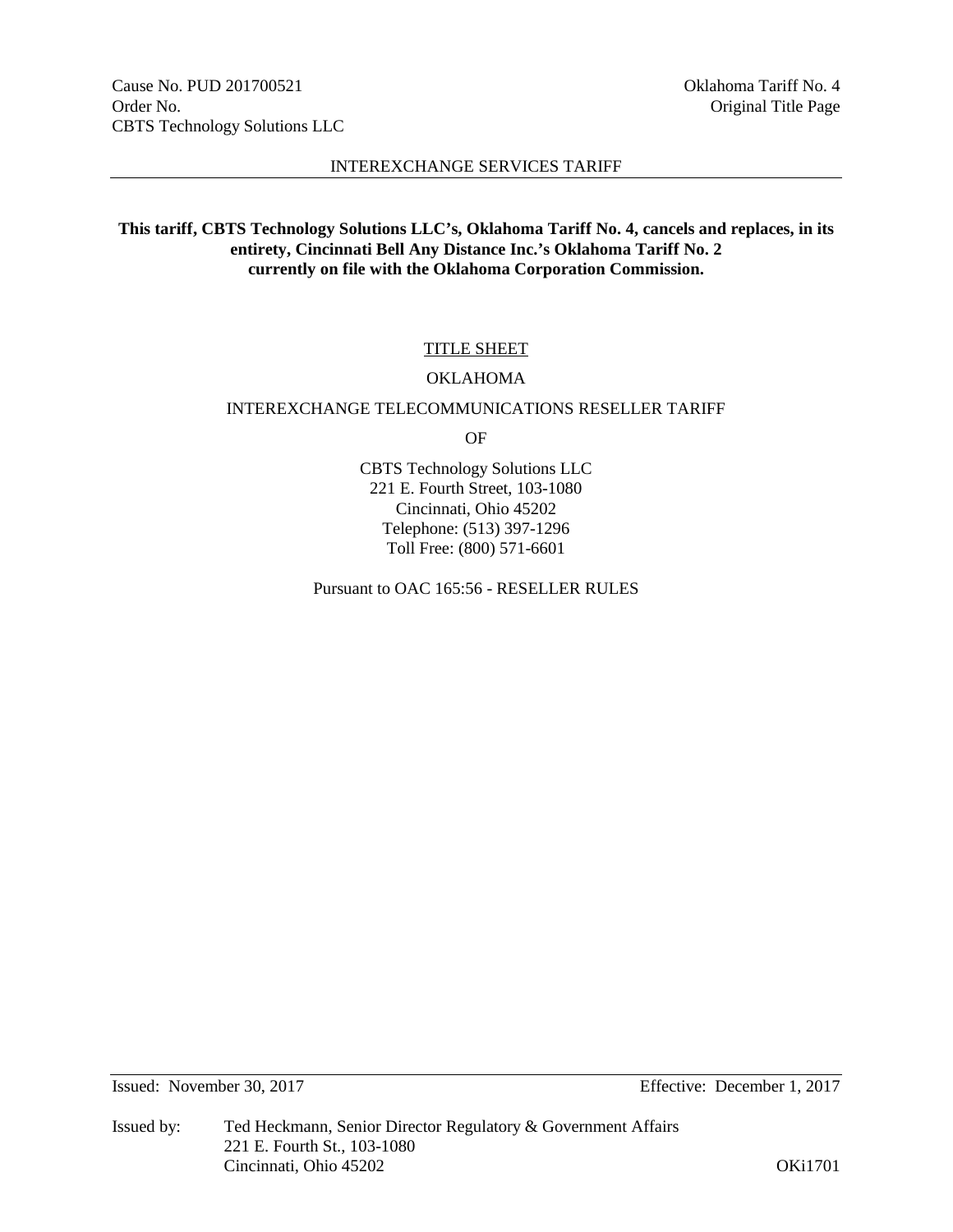# TABLE OF CONTENTS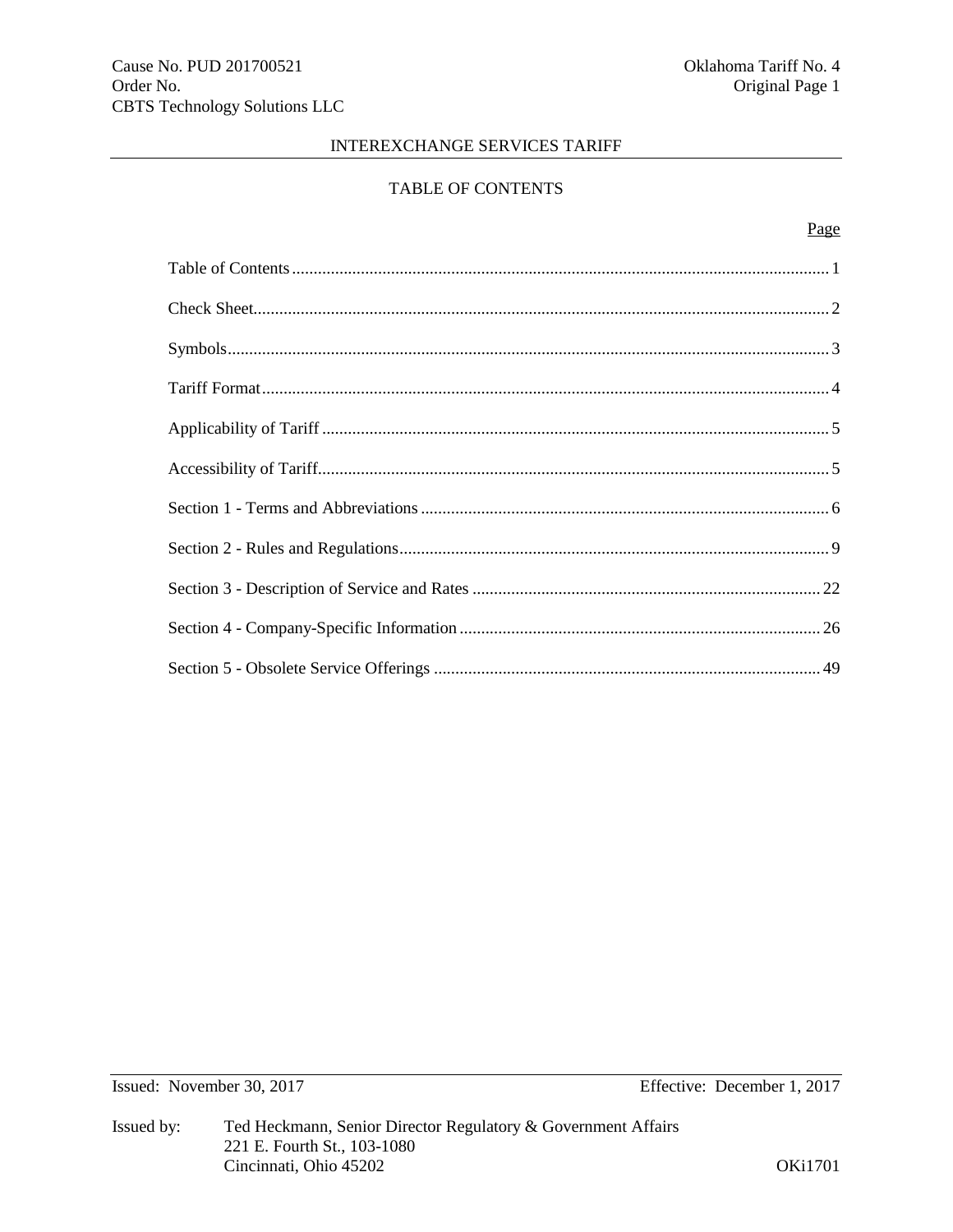## CHECK SHEET

Pages of this tariff, as indicated below, are effective as of the date shown at the bottom of the respective pages. Original and revised pages, as named below, comprise all changes from the original tariff and are currently in effect as of the date on the bottom of this page.

| <b>PAGE</b>             | <b>REVISION</b> |        | <b>PAGE</b> | <b>REVISION</b> |        | <b>PAGE</b> | <b>REVISION</b> |
|-------------------------|-----------------|--------|-------------|-----------------|--------|-------------|-----------------|
| Title                   | Original        | $\ast$ | 29          | Original        | $\ast$ |             |                 |
| $\mathbf{1}$            | Original        | ∗      | 30          | Original        | $\ast$ |             |                 |
| $\overline{c}$          | Original        | $\ast$ | 31          | Original        | $\ast$ |             |                 |
| 3                       | Original        | $\ast$ | 32          | Original        | $\ast$ |             |                 |
| $\overline{\mathbf{4}}$ | Original        | $\ast$ | 33          | Original        | $\ast$ |             |                 |
| 5                       | Original        | ∗      | 34          | Original        | $\ast$ |             |                 |
| 6                       | Original        | $\ast$ | 35          | Original        | $\ast$ |             |                 |
| $\tau$                  | Original        | $\ast$ | 36          | Original        | $\ast$ |             |                 |
| 8                       | Original        | ∗      | 37          | Original        | $\ast$ |             |                 |
| 9                       | Original        | $\ast$ | 38          | Original        | $\ast$ |             |                 |
| 10                      | Original        | $\ast$ | 39          | Original        | $\ast$ |             |                 |
| 11                      | Original        | $\ast$ | 40          | Original        | $\ast$ |             |                 |
| 12                      | Original        | $\ast$ | 41          | Original        | $\ast$ |             |                 |
| 13                      | Original        | ∗      | 42          | Original        | $\ast$ |             |                 |
| 14                      | Original        | $\ast$ | 43          | Original        | $\ast$ |             |                 |
| 15                      | Original        | $\ast$ | 44          | Original        | $\ast$ |             |                 |
| 16                      | Original        | $\ast$ | 45          | Original        | $\ast$ |             |                 |
| 17                      | Original        | $\ast$ | 46          | Original        | $\ast$ |             |                 |
| 18                      | Original        | $\ast$ | 47          | Original        | $\ast$ |             |                 |
| 19                      | Original        | $\ast$ | 48          | Original        | $\ast$ |             |                 |
| 20                      | Original        | $\ast$ | 49          | Original        | $\ast$ |             |                 |
| 21                      | Original        | $\ast$ | 50          | Original        | $\ast$ |             |                 |
| 22                      | Original        | $\ast$ | 51          | Original        | $\ast$ |             |                 |
| 23                      | Original        | $\ast$ | 52          | Original        | $\ast$ |             |                 |
| 24                      | Original        | $\ast$ | 53          | Original        | $\ast$ |             |                 |
| 25                      | Original        | ∗      | 54          | Original        | $\ast$ |             |                 |
| 26                      | Original        | $\ast$ | 55          | Original        | $\ast$ |             |                 |
| 27                      | Original        | $\ast$ | 56          | Original        | $\ast$ |             |                 |
| 28                      | Original        | $\ast$ | 57          | Original        | $\ast$ |             |                 |

\* - indicates those pages included with this filing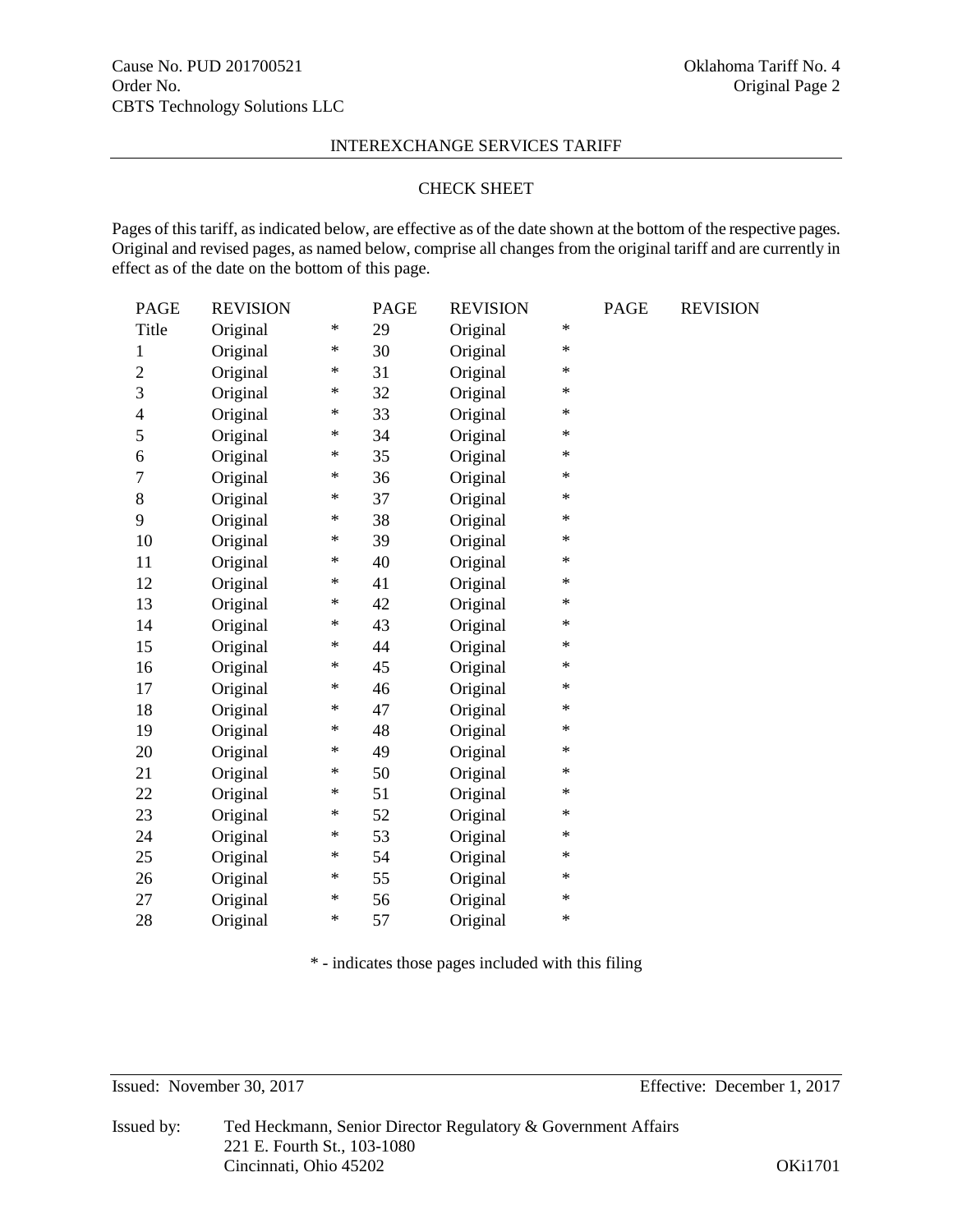# SYMBOLS

The following are the only symbols used for the purposes indicated below:

- (AT) means addition to text
- (C) means correction
- (CP) means change in practice
- (CR) means change in rate
- (CT) means change in text
- (DR) means discontinued rate
- (FC) means change in format lettering or numbering
- (MT) means moved text
- (NR) means new rate
- (RT) means removal of text

In addition to symbols for changes, each provision or rate element changed will contain a vertical line which will clearly show the exact number of lines being changed.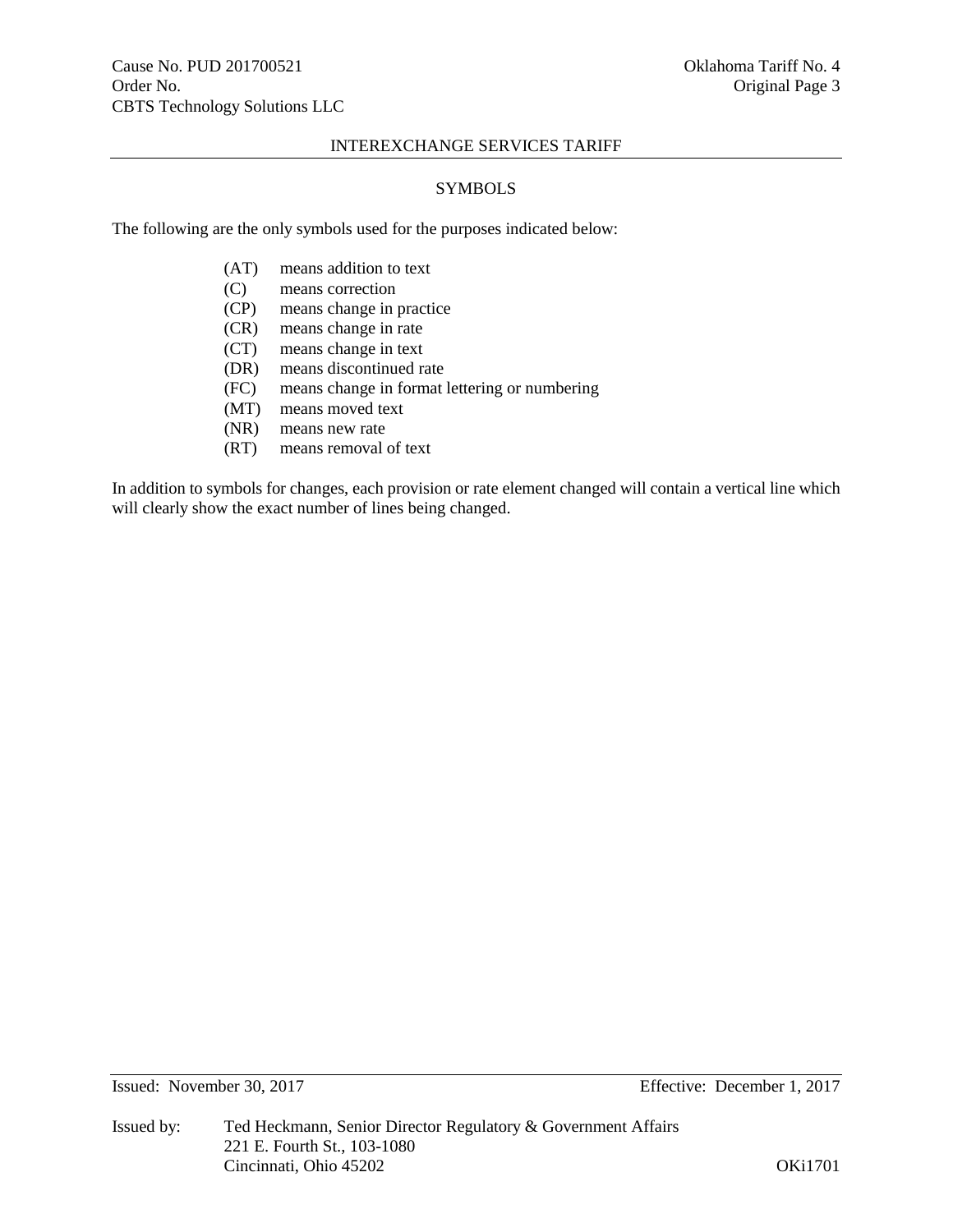# TARIFF FORMAT

- A. Page Numbering Page numbers appear in the upper right corner of the page. Pages are numbered sequentially. However, new pages are occasionally added to the tariff. When a new page is added between pages already in effect, a decimal is added. For example, a new page added between pages 4 and 5 would be 4.1.
- B. Page Revision Numbers Revision numbers also appear in the upper right corner of each page. These numbers are used to determine the most current page version on file with the Commission. For example, the 4th revised Page 4 cancels the 3rd revised Page 4.
- C. Paragraph Numbering Sequence There are five levels of paragraph coding. Each level of coding is subservient to its next higher level:

2 2.1 2.1.1 2.1.1.(A)  $2.1.1(A).1$ 

D. Check Sheets - When a tariff filing is made with the Commission, an updated check sheet accompanies the tariff filing. The check sheet lists the pages contained in the tariff, with a crossreference to the current revision number. When new pages are added, the check sheet is changed to reflect the revision.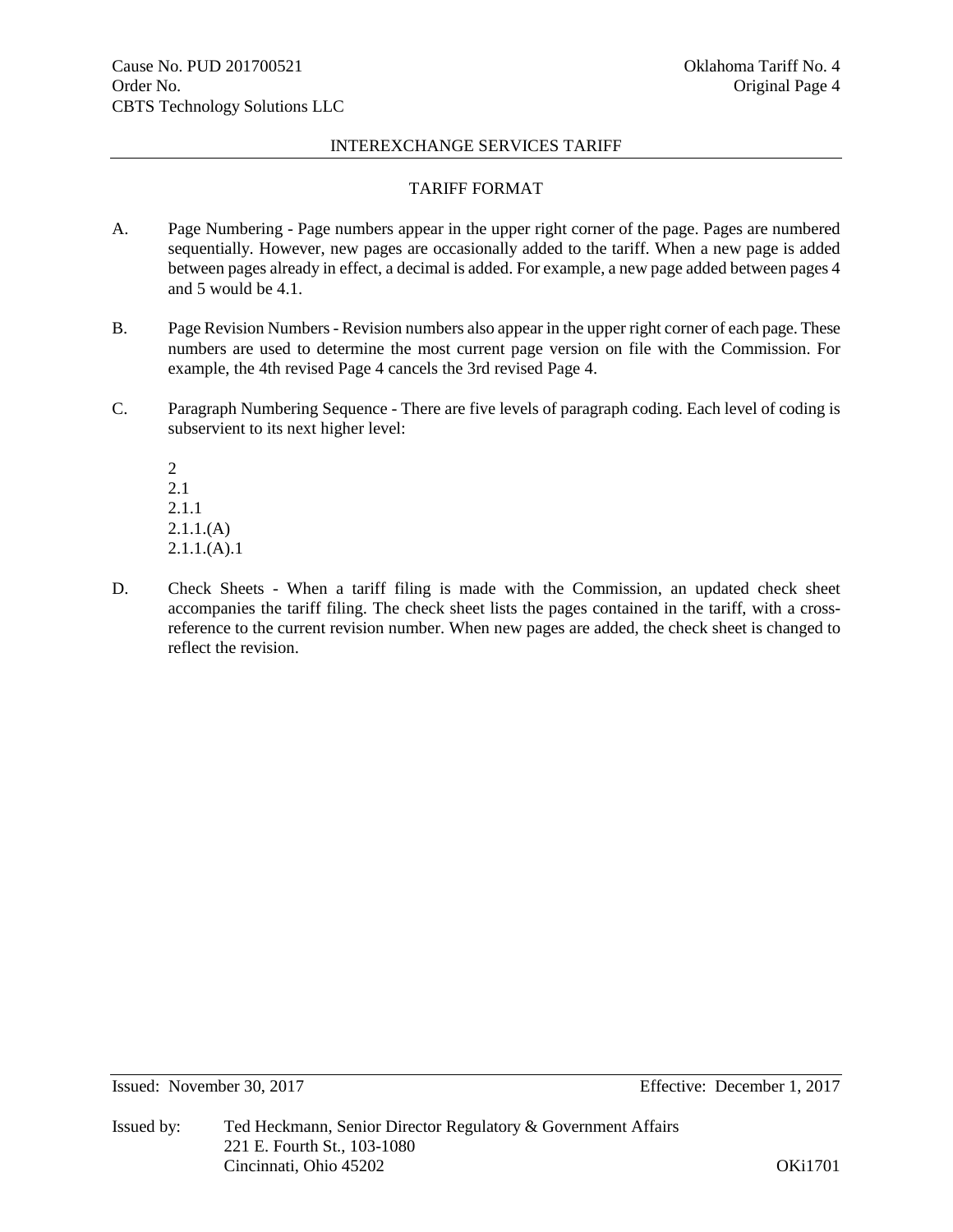# APPLICABILITY OF TARIFF

This tariff contains the description of the services offered, the terms and conditions under which each of the services are provided and all effective rates and charges applicable to the furnishing of interexchange telecommunications services of the Company within the State of Oklahoma. Only those services, terms and conditions and rates and charges approved by the Oklahoma Corporation Commission and contained in this tariff may be provided to Customers within the State. Filed tariffs are binding on the Company and no deviation of any kind from the filed tariff is permitted.

# ACCESSIBILITY OF TARIFF

This tariff is on file with the Oklahoma Corporation Commission and the Company's principal place of business:

# CBTS Technology Solutions LLC 221 East Fourth Street, 103-1080 Cincinnati, Ohio 45202

These tariffs are available for viewing, during normal business hours, at the Commission or the Company's principal place of business. Additionally, copies are available upon request, free of charge, by contacting the Company at (513) 397-1296.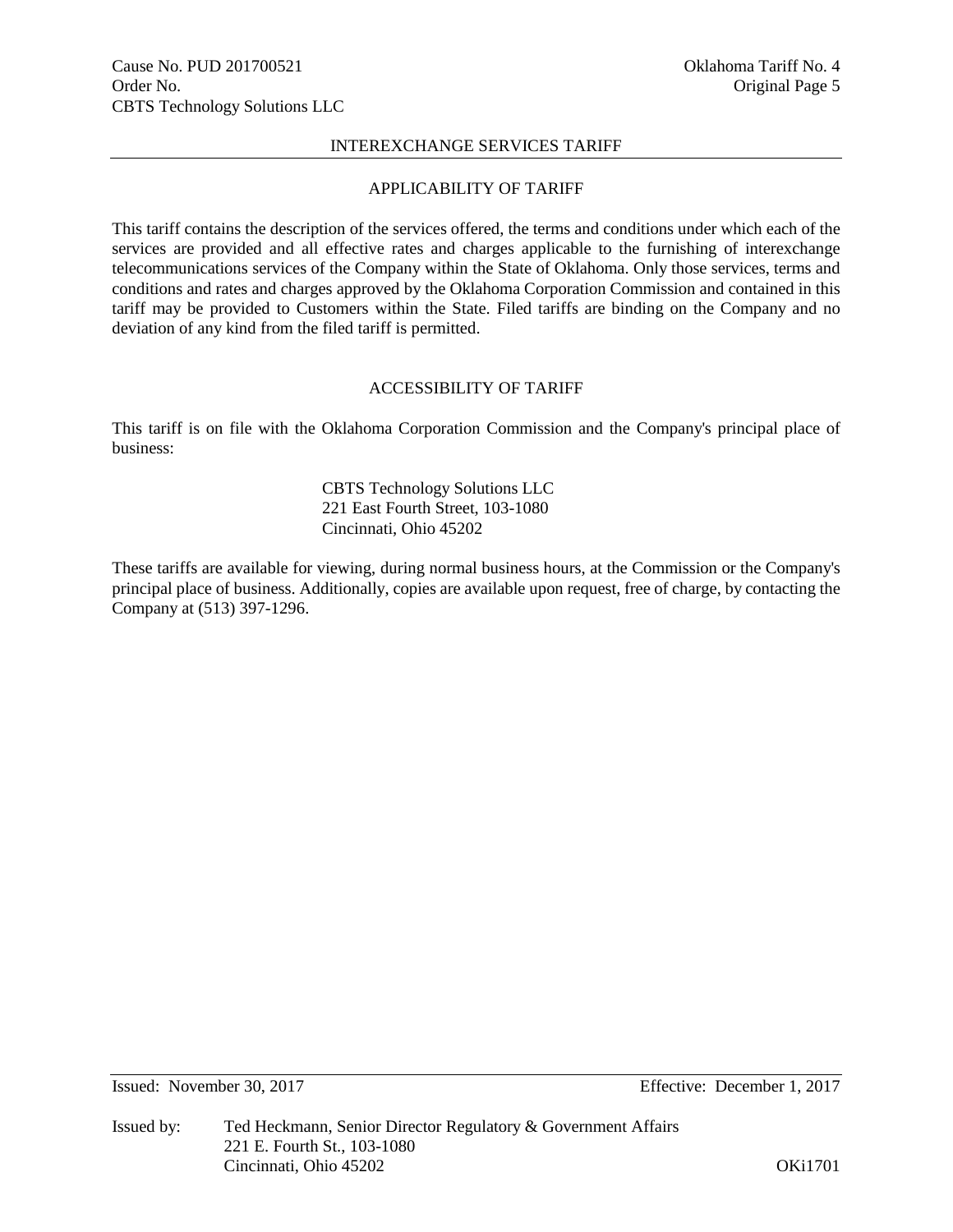.

# INTEREXCHANGE SERVICES TARIFF

# SECTION 1 - TERMS AND ABBREVIATIONS

**"Access"** as used in this tariff mean an arrangement which connects the Customer's or Subscriber's telecommunications service to the Underlying Carrier's designated point of presence or network switching center.

**"Commission"** means the Oklahoma Corporation Commission.

**"Company"** means the Reseller referred to on the title page of this tariff, unless otherwise indicated by the context.

**"Customer"** means any person, partnership, cooperative corporation, corporation, or lawful entity provided service from an entity reselling intrastate telecommunications services.

**"Customer trouble report"** means any oral or written report given to the Company's repair service or contact person by a Customer relating to a defect or difficulty or dissatisfaction with the provision of the telecommunications service provided by the Company.

**"Delinquent" means** a payment for a billing for services provided, which is not in dispute, where payment is not received on or before the due date as posted on the bill.

**"Exchange"** means a geographic area established and approved by the Commission for the administration of local telephone service in a specified area which usually embraces a city, town, or village and its environs. It may consist of one or more central offices together with associated plant used in furnishing communication service in that area.

**"Holidays"** means the holidays designated either by the Commission or by the Company as a legally recognized holiday, which will be rated at the lower night/weekend rates.

**"IXC"** means interexchange carrier or interexchange company which is a carrier or company authorized by the Commission to provide long distance communications services, but not local exchange services, within the State of Oklahoma.

**"InterLATA call" means** any call which is originated in one LATA and terminated in another LATA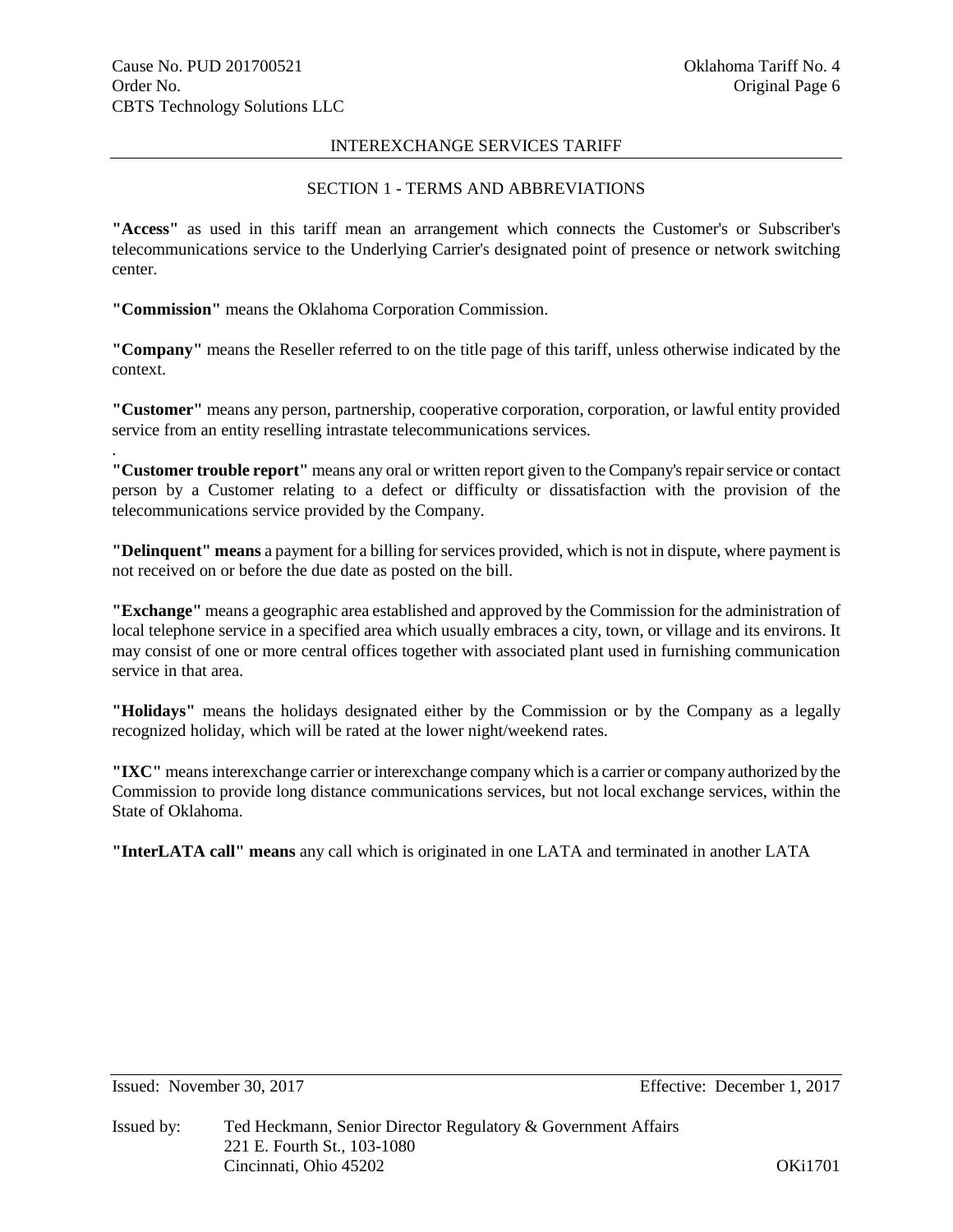# SECTION 1 - TERMS AND ABBREVIATIONS, (CONT'D.)

**"Interstate call"** means any call which is originated in one state and terminated within the boundaries of another state.

**"IntraLATA call"** means any call which is originated and terminated within the boundaries of the same LATA, regardless of whether such call crosses LATA boundaries prior to reaching its termination point.

**"Intrastate call"** means any call which is originated and terminated within the boundaries of the State of Oklahoma, regardless of whether such call crosses state boundaries prior to reaching its termination point.

**"LATA"** means Local Access and Transport Area.

**"LEC"** means a local exchange company which is a company authorized by the Commission to provide local exchange service within the State of Oklahoma.

**"OAC 165:56"** means the Commission's rules specifically governing Resellers of intrastate toll services.

**"Oklahoma Corporation Commission ("OCC" or "Commission")"** means the regulatory body authorized by the Constitution of the State of Oklahoma and the laws of the State of Oklahoma promulgated by and enacted by the Governor of Oklahoma, which regulates certain public utilities.

**"Point of presence ("POP")"** means the location where an IXC has transmission equipment in a service area that serves as, or relays calls to, the interexchange network.

**"Reseller"** means a Company offering telecommunications services to the public through the use of the facilities of an underlying carrier or a combination of its own facilities and the facilities of an underlying carrier for resale to the public for profit. A Customer who offers the service(s) it obtains from a Reseller to the public for profit shall also be deemed a Reseller.

**"Service"** means service in its broadest and most inclusive sense, and includes any and all acts done, rendered, or performed and any and all things furnished or supplied by a Reseller in the provision of regulated offerings to their Customers.

.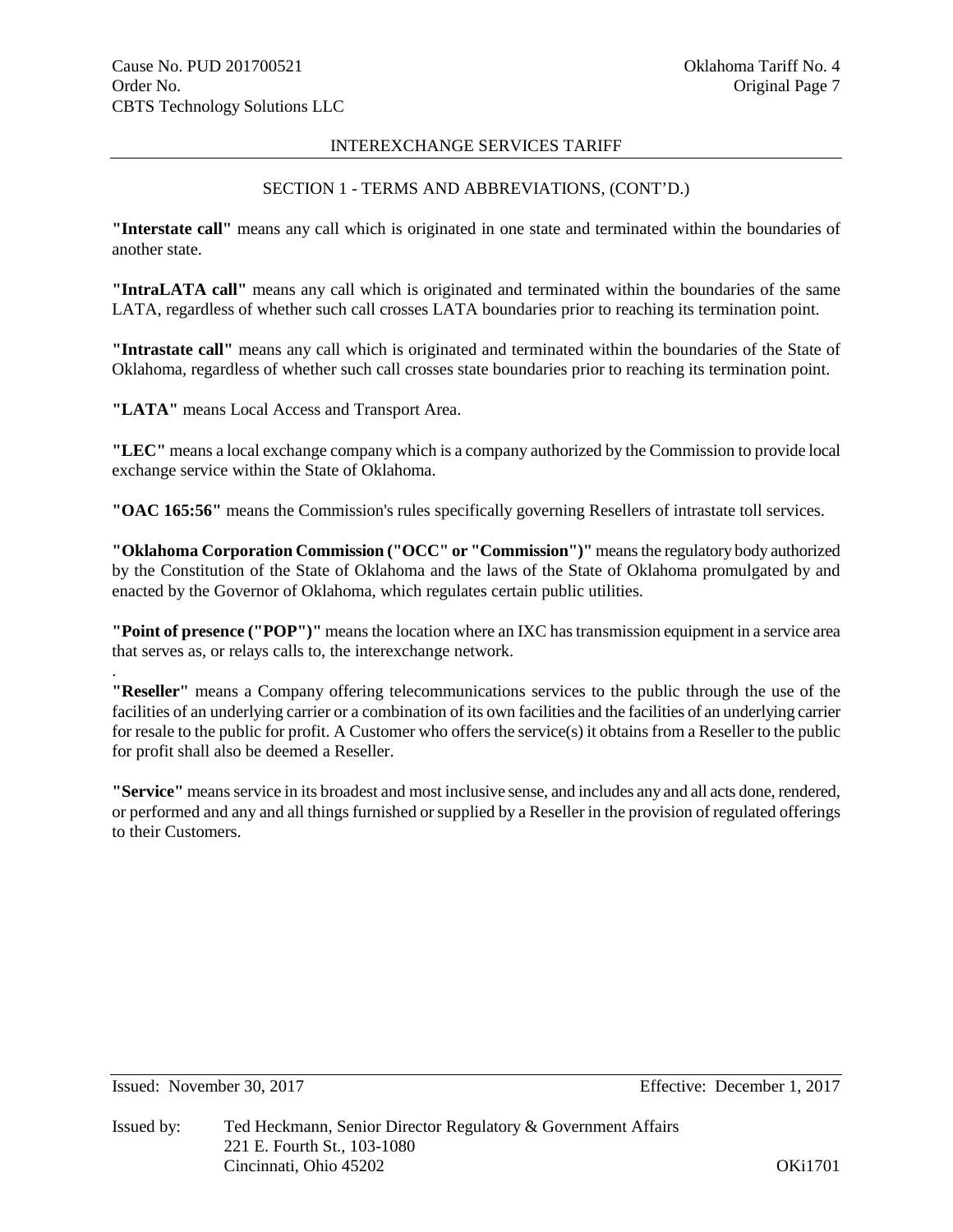# SECTION 1 - TERMS AND ABBREVIATIONS, (CONT'D.)

**"Telecommunications service"** means service provided by the Company including voice, data, and all other types of communications services, under the Company's tariffs on file with the Public Utility Division of the Commission.

**"Underlying Carrier"** means the provider of telecommunications services whose network is being utilized to transmit and receive the Customer's telecommunications traffic.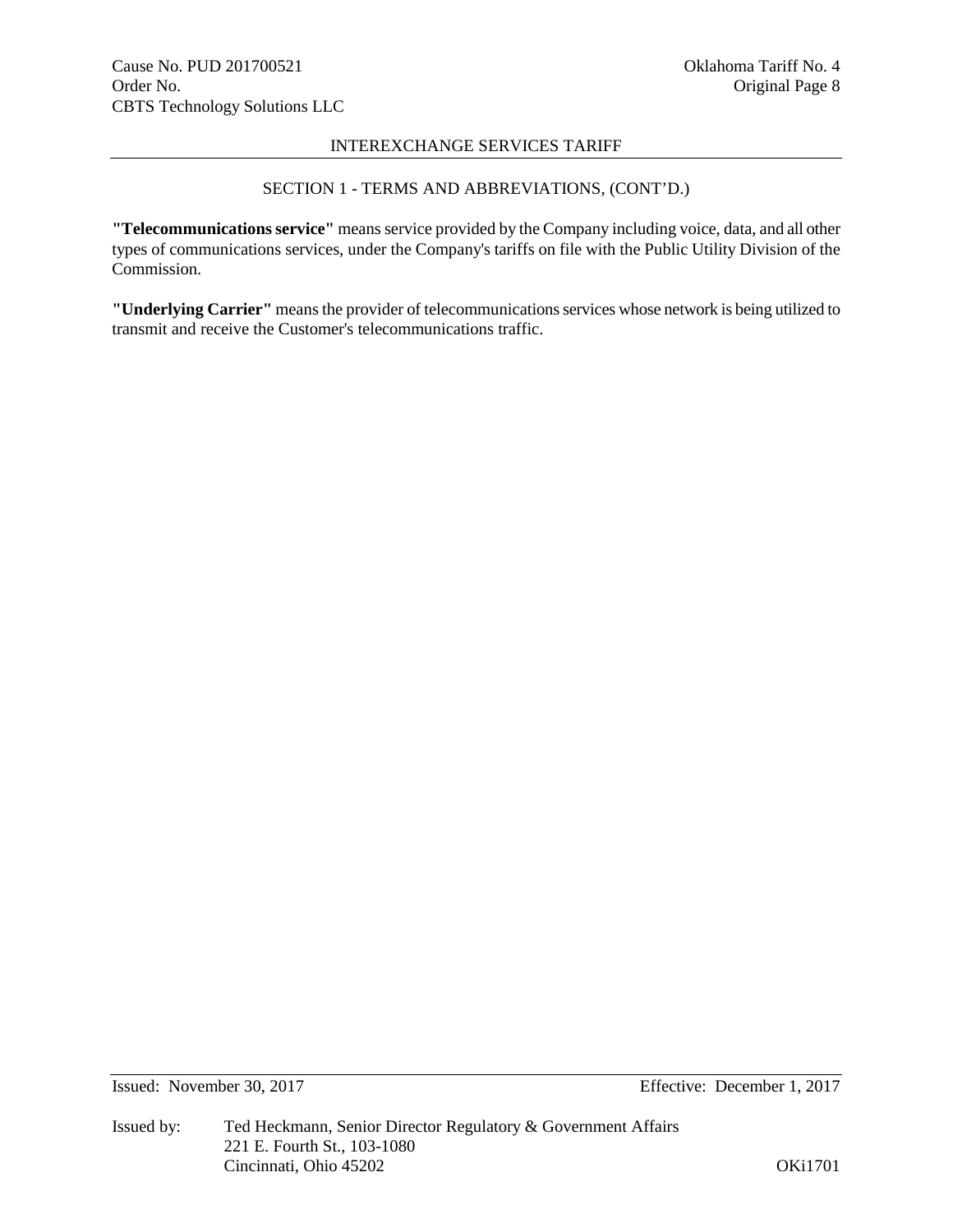# SECTION 2 - RULES AND REGULATIONS

## 2.1 UNDERTAKING OF COMPANY

- 2.1.1 The Company's services are furnished for telecommunications originating and terminating within the State of Oklahoma under terms of this tariff.
- 2.1.2 The Company installs, operates, and maintains the telecommunications services provided herein under the accordance with the terms and conditions set forth under this tariff. The Company may act as the Customer's agent for ordering access connection facilities provided by other carriers or entities, when authorized by the Customer, to allow connection of a Customer's location to the Company's network. The Customer shall be responsible for all charges due for such service arrangement.
- 2.1.3 The Company's services are provided on a monthly basis, and are available twenty-four (24) hours per day, seven (7) days per week.

# 2.2 LIMITATIONS

- 2.2.1 Service is offered subject to the availability of the necessary facilities and equipment, or both facilities and equipment, and subject to the provisions of this tariff.
- 2.2.2 The Company reserves the right to discontinue or limit service when necessitated by conditions beyond its control, or when the Customer is using service in violation of provisions of this tariff, or in violation of the law.
- 2.2.3 The Company does not undertake to transmit messages, but offers the use of its facilities when available, and will not be liable for errors in transmission or for failure to establish connections.
- 2.2.4 The Company does not offer services for resale by Customers unless such Customer has been granted a Certificate of Convenience and Necessity by the Commission to provide such services in the State of Oklahoma.
- 2.2.5 All facilities provided under this tariff are directly or indirectly controlled by the Company and the Customer may not transfer or assign the use of service or facilities without the express written consent of the Company.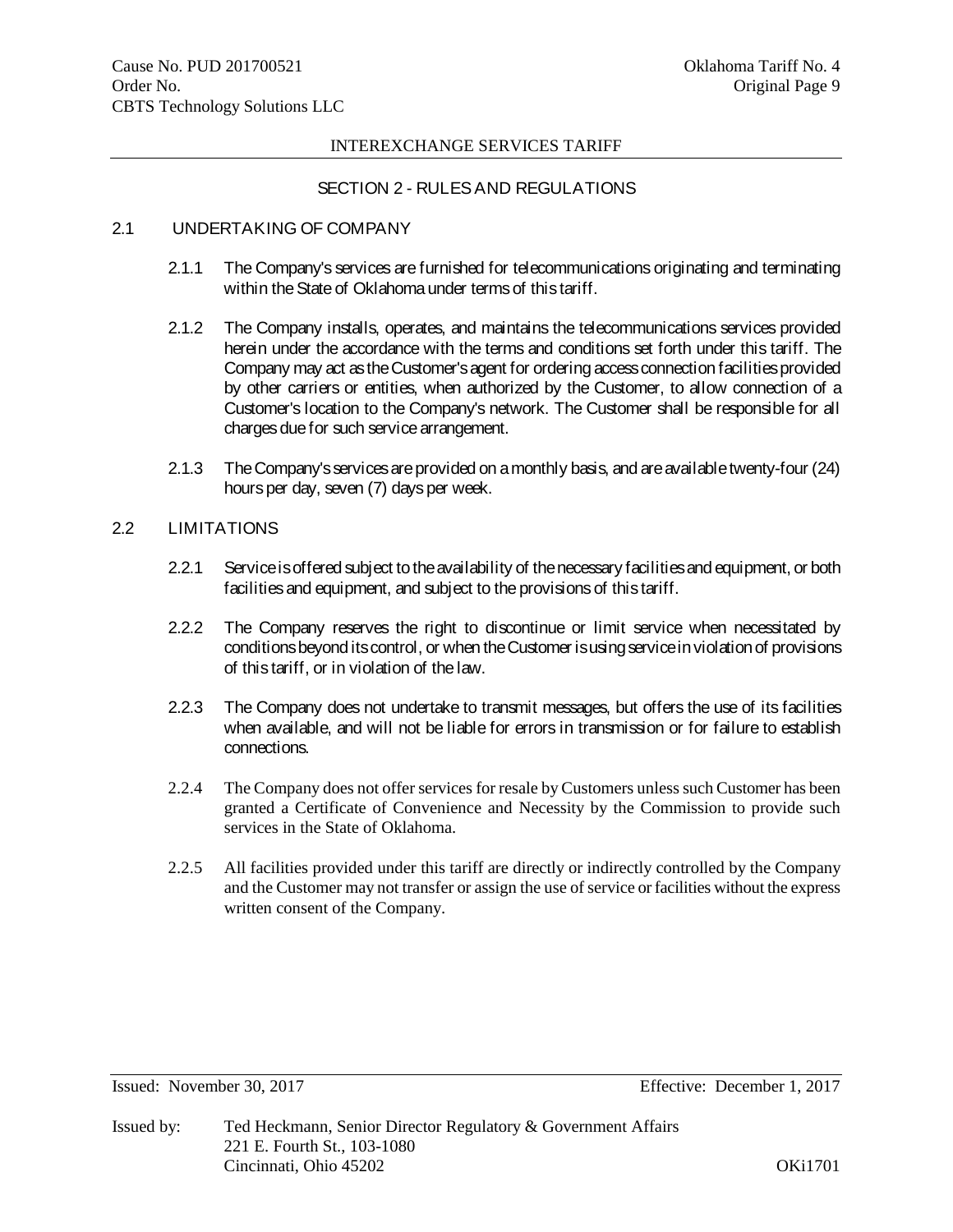# SECTION 2 - RULES AND REGULATIONS, (CONT'D.)

# 2.3 TRANSFER OR ASSIGNMENT

- 2.3.1 After obtaining the Company's written consent, the Customer of record may assign or transfer the use of service where there is no interruption or physical relocation. All terms and provisions contained in this tariff will apply to any assignee or transferee. Services provided by the Company may not be transferred or assigned to a new Customer unless the following conditions have been met:
	- A. The Customer of record (assignor Customer) requests such assignment or transfer in writing at least forty-five (45) days prior to the effective date of any requested assignment or transfer; and,
	- B. The new Customer (assignee Customer) notifies the Company in writing that it agrees to assume all outstanding obligations of the former Customer for use of the Company's services. These obligations include all outstanding indebtedness for the use of the Company's service. Consent to such transfer or assignment will not be unreasonably withheld; and,
	- C. Prior written consent of the Company is secured. The Company agrees to respond to a request to assign or transfer to another Customer within thirty (30) days of receipt of the request.
- 2.3.2 As relates to the assignee or transferee, deposits may be required pursuant to Section 2.6 of this tariff.
- 2.3.3 Any permitted transfer or assignment of the Company's service will not relieve or discharge any Customer from remaining jointly and severally liable with the new Customer for any obligations existing at the time of transfer or assignment.
- 2.3.4 All regulations and conditions contained in this tariff shall apply to all such permitted assignees or transferees, as well as all conditions of service.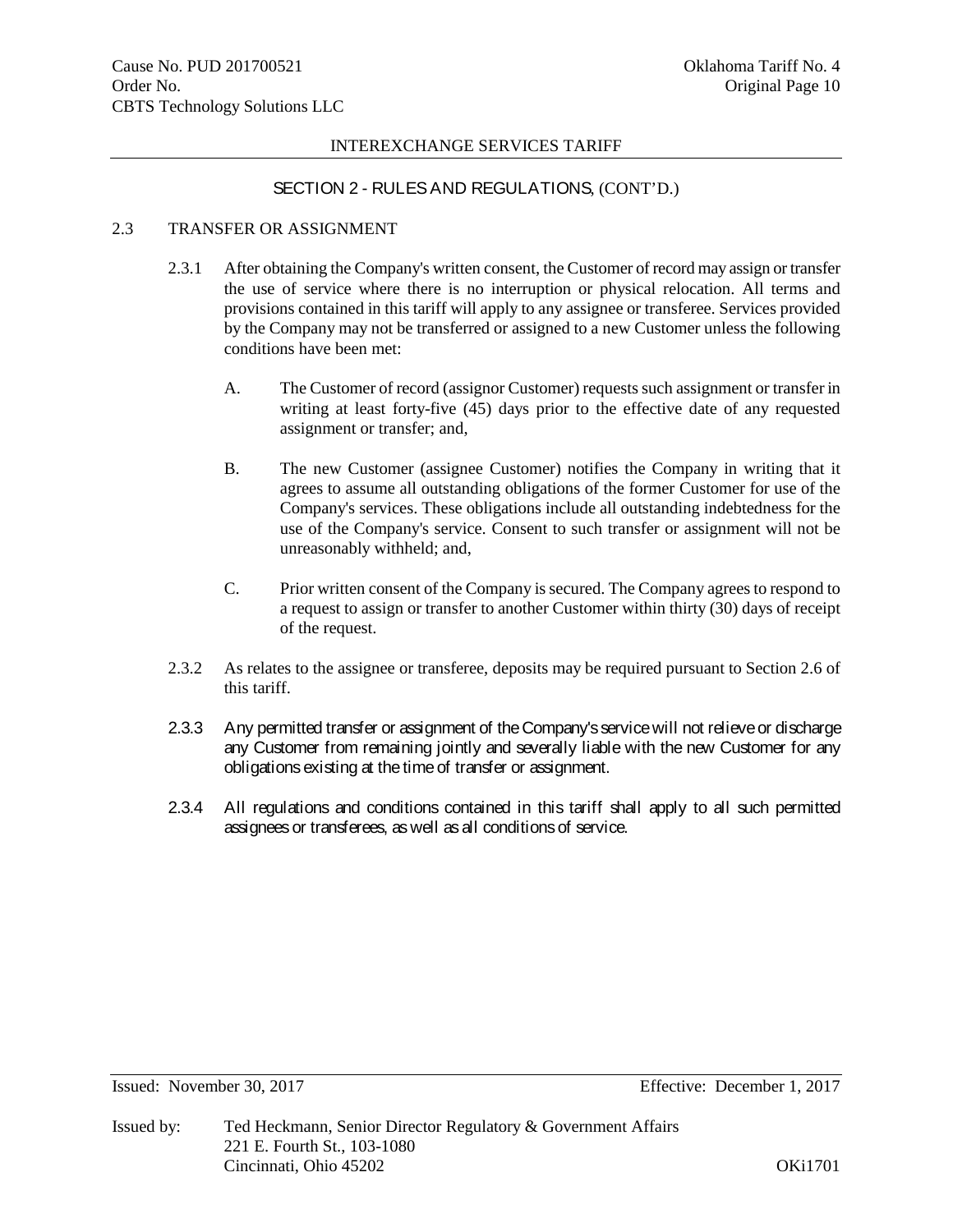# SECTION 2 - RULES AND REGULATIONS, (CONT'D.)

# 2.4 USE OF SERVICE

- 2.4.1 The Company's service(s) may be used for any lawful purpose consistent with the transmission and switching parameters of the telecommunications facilities utilized in the provision of such service(s).
- 2.4.2 The use of the Company's service(s) to make calls which might reasonably be expected to frighten, abuse, torment, or harass another, or in such a way as to unreasonable interfere with use by others, is prohibited.
- 2.4.3 The use of the Company's service(s) without payment for service(s) or attempting to avoid payment for service(s) by fraudulent means or devices, schemes, false or invalid numbers, false credit cards or false Phone Cards of the Company's or false numbers of such cards, is prohibited.
- 2.4.4 Resale of the Company's service(s) by Customers is prohibited unless and until the Customer has provided the Company with proof that the Customer has been granted a Certificate of Public Convenience and Necessity to provide such service(s) in the State of Oklahoma.
- 2.4.5 The Company's service is available for use twenty-four (24) hours per day, seven days per week.
- 2.4.6 The Company does not transmit messages pursuant to the tariff, but its services may be used for that purpose.
- 2.4.7 The Company's service(s) may bedenied for nonpayment of charges or for other violations of this tariff.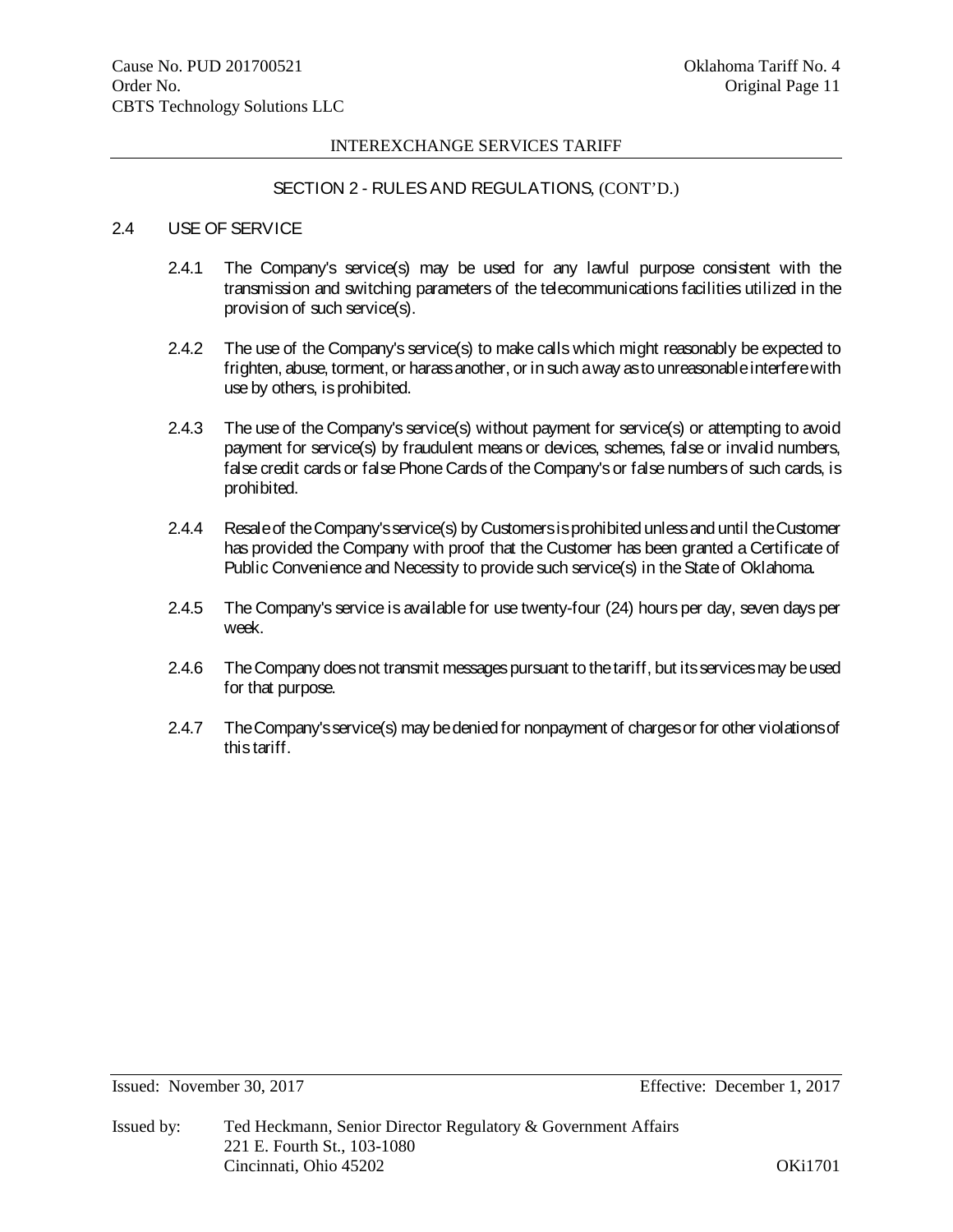# SECTION 2 - RULES AND REGULATIONS, (CONT'D.)

# 2.5 LIABILITIES OF THE COMPANY

- 2.5.1 The Company's liability for damages arising out of mistakes, interruptions, omissions, delays, errors or defects in transmission which occur in the course of furnishing service(s) or facilities in no event shall exceed an amount equivalent to the proportionate charge to the Customer for the period during which the faults in transmission occur.
- 2.5.2 The Company shall not be liable for claim or loss, expense or damage (including indirect, special or consequential damage), for any interruption, delay, error omission, or defect in any service, facility or transmission provided under this tariff, if caused by any person or entity other than the Company, by any malfunction of any service or facility provided by an underlying carrier, by an Act of God, fire, war, civil disturbance, or act of government, or by any other cause beyond the company's direct control.
- 2.5.3 The Company will make no refund of overpayment by a Customer unless the claim for overpayment, together with proper evidence, is submitted within one (1) year from the date of alleged overpayment unless billing records prepared by the Company can be produced which would justify a credit beyond one year.
- 2.5.4 The Company shall not be liable for any claim, loss, or refund as a result of loss or theft of Customer-specific identifying codes issued for use with the Company's services.
- 2.5.5 The Company shall not be liable for any defacement of or damages to the premises of a Customer resulting from the furnishing of service(s) which is not the direct result of the Company's negligence.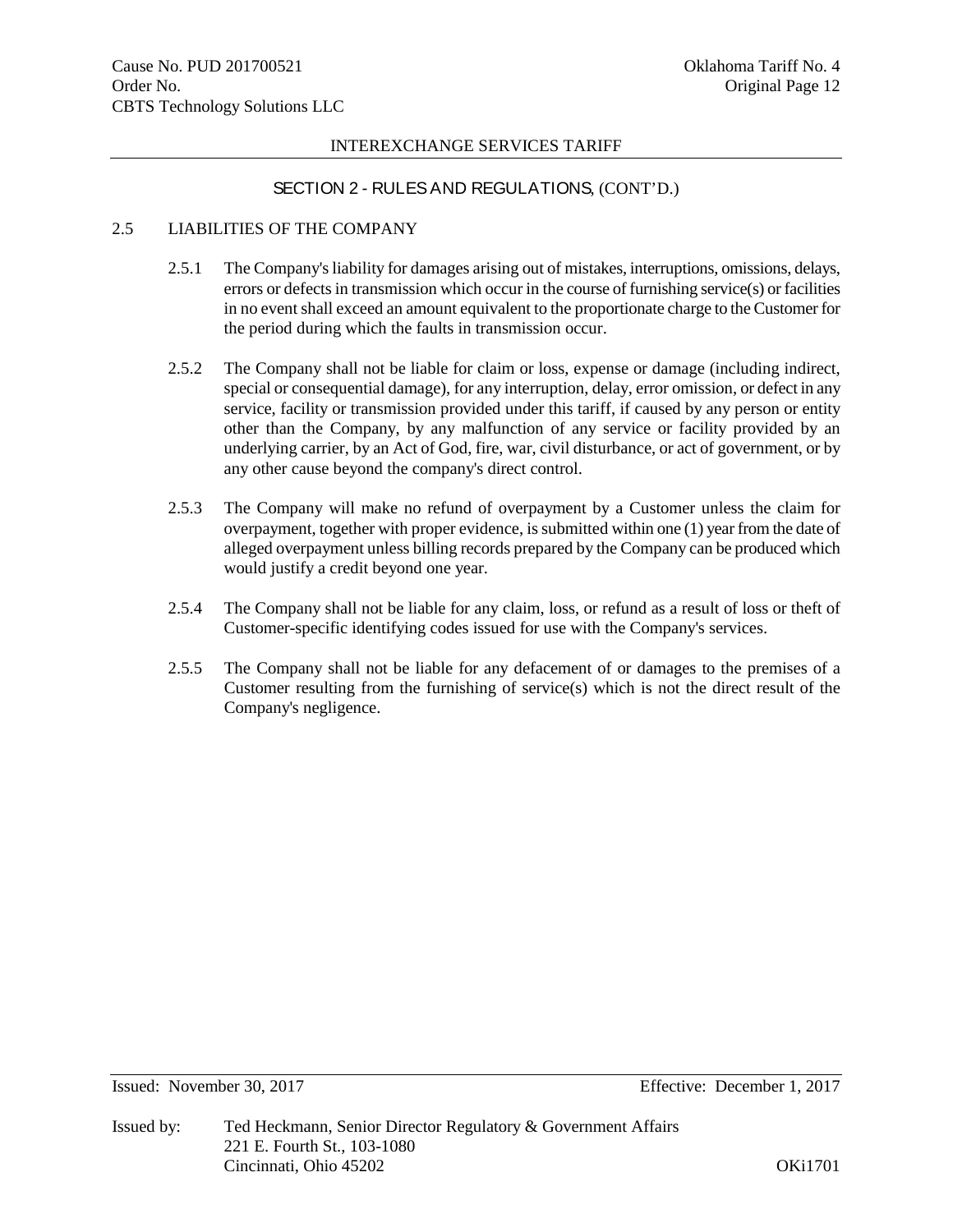# SECTION 2 - RULES AND REGULATIONS, (CONT'D.)

# 2.6 DEPOSITS AND INTEREST

Pursuant to OAC 165:56-9-2, the Company's deposit plan includes criteria for residential and nonresidential Customers. The nonresidential plan conforms to the following except for 2.6.1, 2.6.2, 2.6.3, and 2.6.10.

- 2.6.1 The Company shall not require a deposit of a residential Customer who has received the same or similar type of classification of service for twelve (12) consecutive months and service was not terminated for nonpayment nor was payment late more than twice nor was a check for payment dishonored. The twelve (12) months service period shall have been within eighteen (18) months prior to the application for new service.
- 2.6.2 Although the Company does not normally collect deposits from its Customers, deposits may be required from Customers whose credit history is unacceptable or unavailable. The amount of the deposit shall not exceed an amount equal to two (2) months toll charges determined by actual or anticipated usage. The Company plan may allow Customers to pay deposits in installments.
- 2.6.3 A present Customer may be required to post a deposit as a condition of continued service if undisputed charges have become delinquent, with delinquent meaning a payment not received on or before the due date as posted on the bill for the Company's service, in two (2) out of the last twelve (12) billing periods or if the Customer has had service disconnected during the last twelve (12) months pursuant to 2.16.1 of these tariffs or has presented a check subsequently dishonored.
- 2.6.4 Interest on cash deposits shall be paid by the Company at no less than the rate calculated as follows:
	- A. For all Customer deposits returned within one (1) year or less, the interest rate shall be established the first day of January of each year to equal the average of the weekly percent annual yields on one (1) year U.S. Treasury Securities for September, October, and November of the preceding year. The interest rate shall be rounded to the nearest basis point.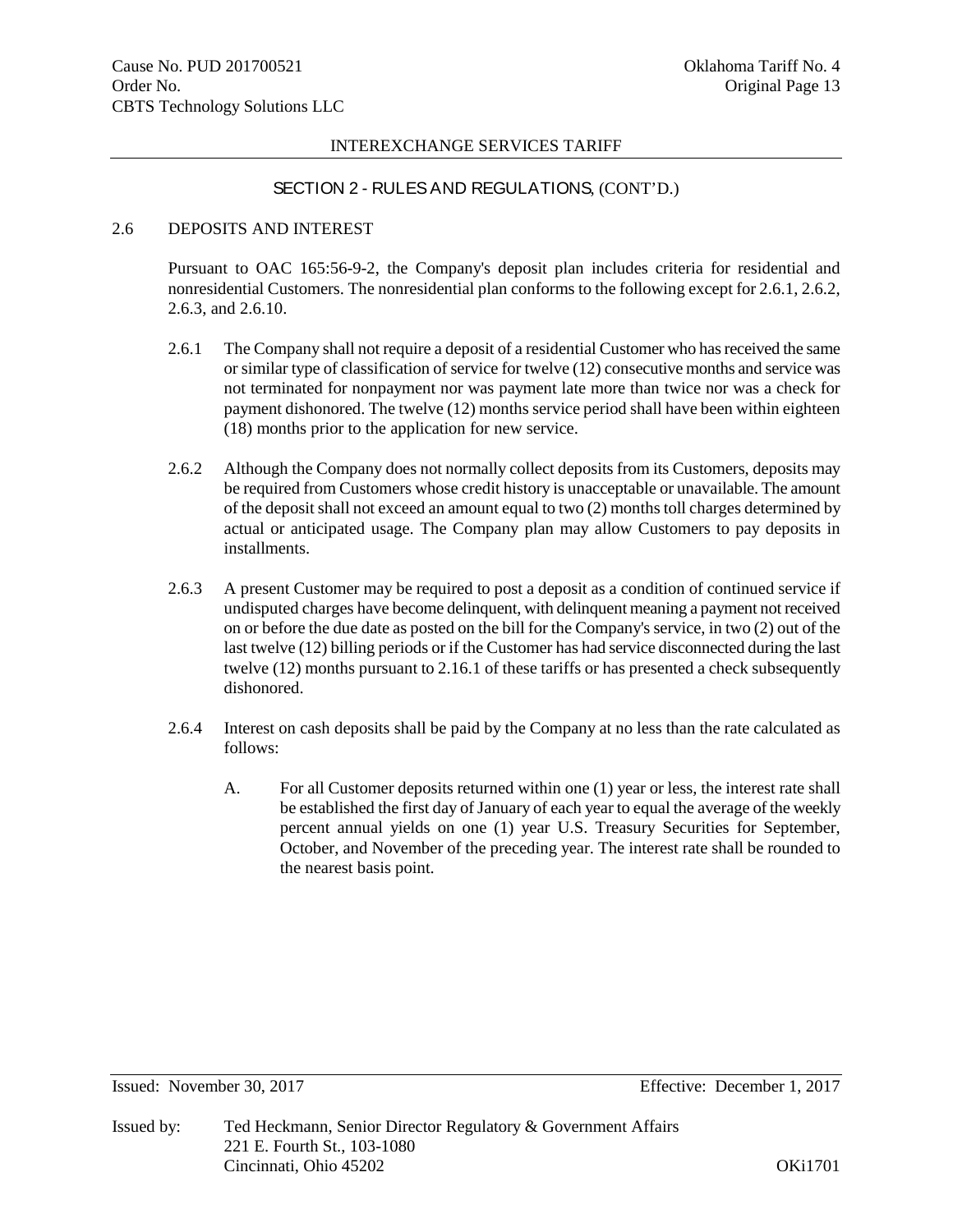# SECTION 2 - RULES AND REGULATIONS, (CONT'D.)

## 2.6 DEPOSITS AND INTEREST, (CONT'D.)

- 2.6.4 (Cont'd.)
	- B. For all Customer deposits held by the Company for more than one (1) year, the interest rate shall be established the first day of January of each year to equal the average of the weekly percent annual yields of 10-year U.S. Treasury Securities for September, October, and November of the preceding year. The interest rate shall be rounded to the nearest basis point.
	- C. After the interest rate is initially established, the interest rate(s) shall not change unless the application of the formulas above results in a change in interest rate(s) that is/are greater than two hundred (200) basis points. The Public Utility Division shall calculate the interest rate(s), and shall mail notice to the Company by December 15th of each year, only if a change in the rate(s) is/are necessary, otherwise the current interest rate(s) will remain in effect.
- 2.6.5 If refund of a deposit is made within thirty (30) days of receipt of deposit, no interest payment is required. If the Company retains the deposit more than thirty (30) days, payment of interest shall be made retroactive to the date of receipt of the deposit. No interest shall accrue on a deposit after discontinuance of service.
- 2.6.6 The Company shall provide payment of accrued interest for all Customers annually by negotiable instrument or by credit against current billing.
- 2.6.7 The deposit shall cease to draw interest on the date it is returned or credited to the Customer's account.
- 2.6.8 The amount of the deposit, with accrued interest, shall be applied to any unpaid charges at the time of a discontinuance of services. The balance, if any, shall be returned to the Customer within thirty (30) days after settlement of the Customer's account, either in person or by mailing it to the Customer's last known address.
- 2.6.9 If service is not connected, or after disconnection of service, the Company shall promptly and automatically refund the Customer's deposit plus accrued interest on the balance, if any, in excess of the unpaid bills for service furnished. A transfer of service from one (1) premise to another within the Company's service area shall not be deemed a disconnection, and no additional deposit may be required unless otherwise permitted by this tariff.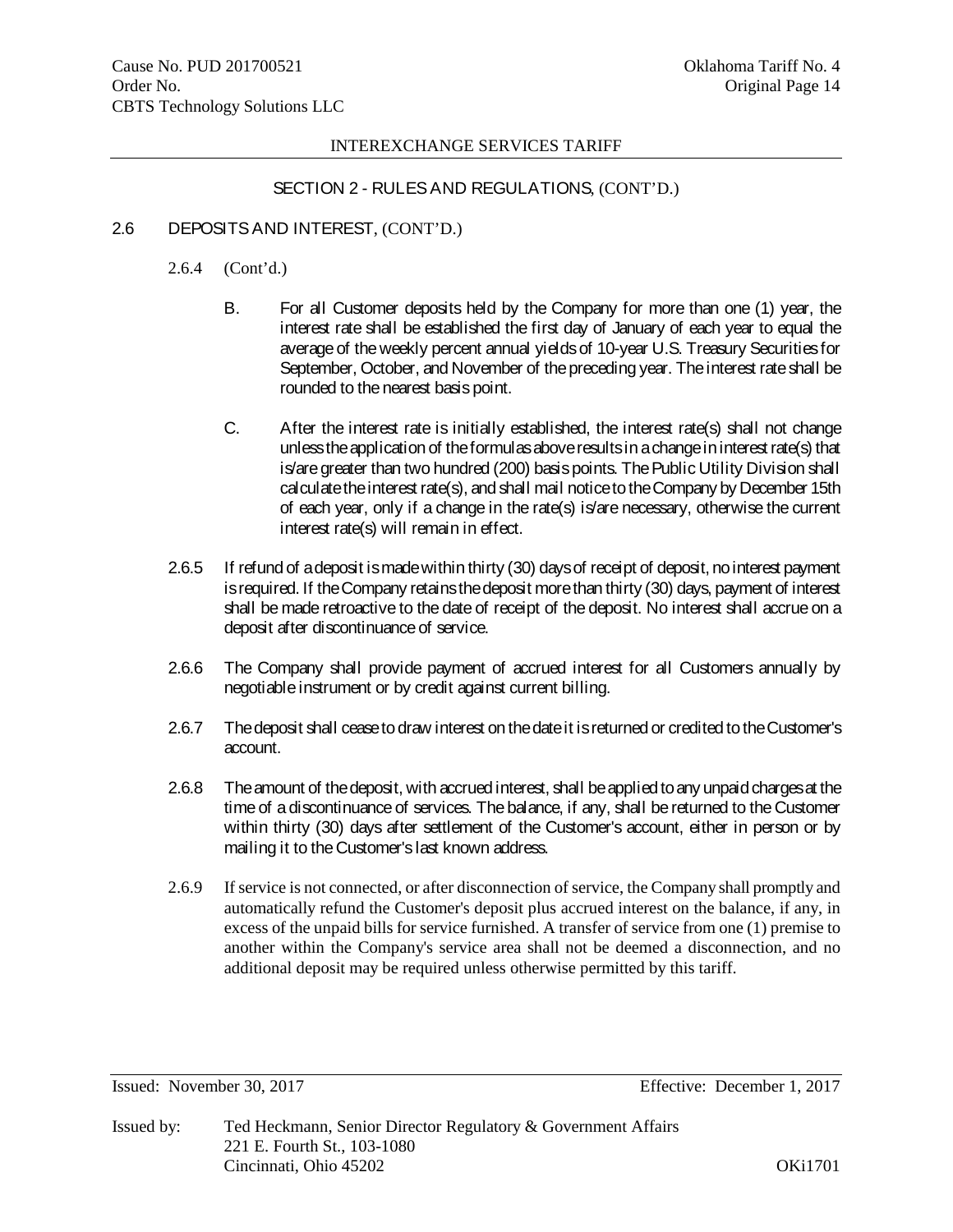# SECTION 2 - RULES AND REGULATIONS, (CONT'D.)

- 2.6 DEPOSITS AND INTEREST, (CONT'D.)
	- 2.6.10 The Company shall automatically refund the deposit for residential service, with accrued interest, after twelve (12) months' satisfactory payment of undisputed charges and where payment was not late more than twice; provided, however, that service has not been disconnected within the twelve (12) month period. Payment of a charge shall be deemed satisfactory if received on or prior to the date the bill is due. Payment of a charge shall be deemed not satisfactory if made by a check subsequently dishonored. If the Customer does not meet these refund criteria, the deposit and interest may be retained in accordance with Section 2.6.3 of this tariff.
	- 2.6.11 The Company may withhold refund or return of the deposit, pending the resolution of a dispute with respect to charges secured by the deposit.
	- 2.6.12 The Company shall keep records to show the name, account number, and address of each depositor; the amount and date of the deposit; and, each transaction concerning the deposit.
	- 2.6.13 The Company shall issue a receipt of deposit to each applicant from whom a deposit is received and shall provide means whereby a depositor may establish claim if the receipt is lost.
	- 2.6.14 Such records shall be retained for two (2) years after deposit and/or interest is refunded or applied.
	- 2.6.15 Upon the sale or transfer of the Company or operating units thereof, the reseller shall file, with the application of transfer, a verified list of the information in 2.6.12 of this Section, and the unpaid interest thereon. The information provided shall be treated as confidential and shall not be available for public inspection unless ordered by the Commission after notice and hearing.
	- 2.6.16 The deposit made by the Customer with the Company at the time of application for service shall not constitute an advance payment to cover service bills, but for all purposes it is to be considered as security for the payment of monthly bills or other proper charges.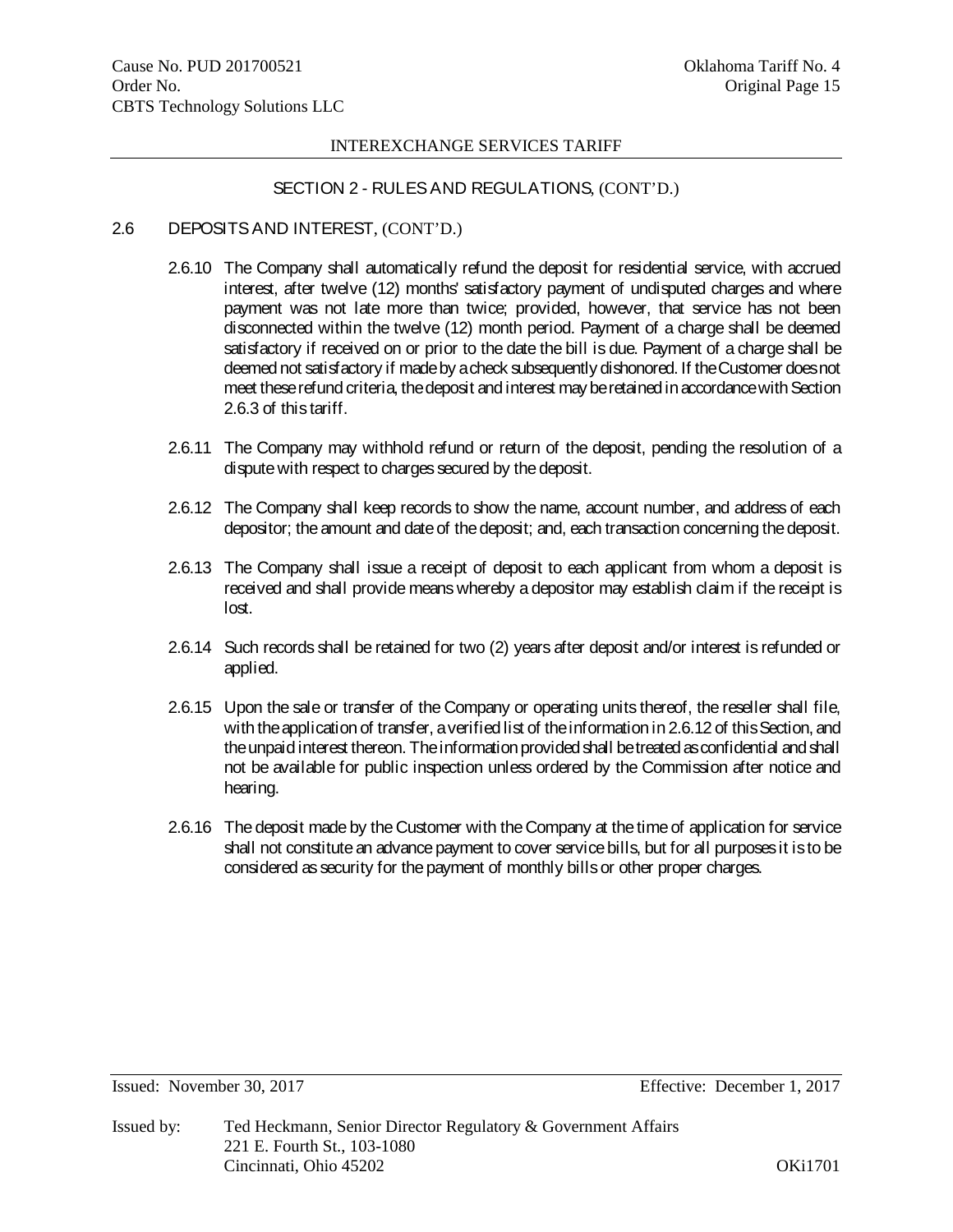# SECTION 2 - RULES AND REGULATIONS, (CONT'D.)

## 2.7 BILLING AND BILLING DISPUTES

- 2.7.1 Billing to Customers will be scheduled monthly. Usage charges are billed in arrears. Recurring fixed charges are billed monthly in advance. A bill will be considered rendered to the Customer when deposited in the United States mail with postage prepaid. If the delivery is by other than United States mail, the bill will be considered rendered when delivered to the last known address of the party responsible for payment.
- 2.7.2 The Customer is responsible for all charges including all calls placed from the Customer's location or by use of the Customer's authorization code(s).
- 2.7.3 Payment is due by the invoice date printed on the bill. Payments are sent to the address listed on the bill.
- 2.7.4 If a Customer's bill is not paid by the due date printed on the bill, the Company may impose a late charge of 1.5% per month on the delinquent amount.
- 2.7.5 Any objection to billed charges should be reported to the Company as soon as possible. Questions regarding the Company's services or charges assessed to a Customer's bill may be directed to the Company's Customer Service Department toll-free at (800) 571-6601. The Company shall investigate the particular case and report the results to the Customer. During the period that the disputed amount is under investigation, the Company shall not pursue any collection procedures or assess late fees with regard to the disputed amount. The Customer shall be required to pay the undisputed part of the bill, and if not paid, the Company may discontinue service. In the event the disputed charges are not resolved, the Company shall inform the Customer that the Customer may utilize the complaint procedures of the Commission's Consumer Services Division. The Company shall provide the Customer with the following information:

Oklahoma Corporation Commission Consumer Services Division P.O. Box 52000-2000 Oklahoma City, Oklahoma 73152-2000 (405) 521-2331 (800) 522-8154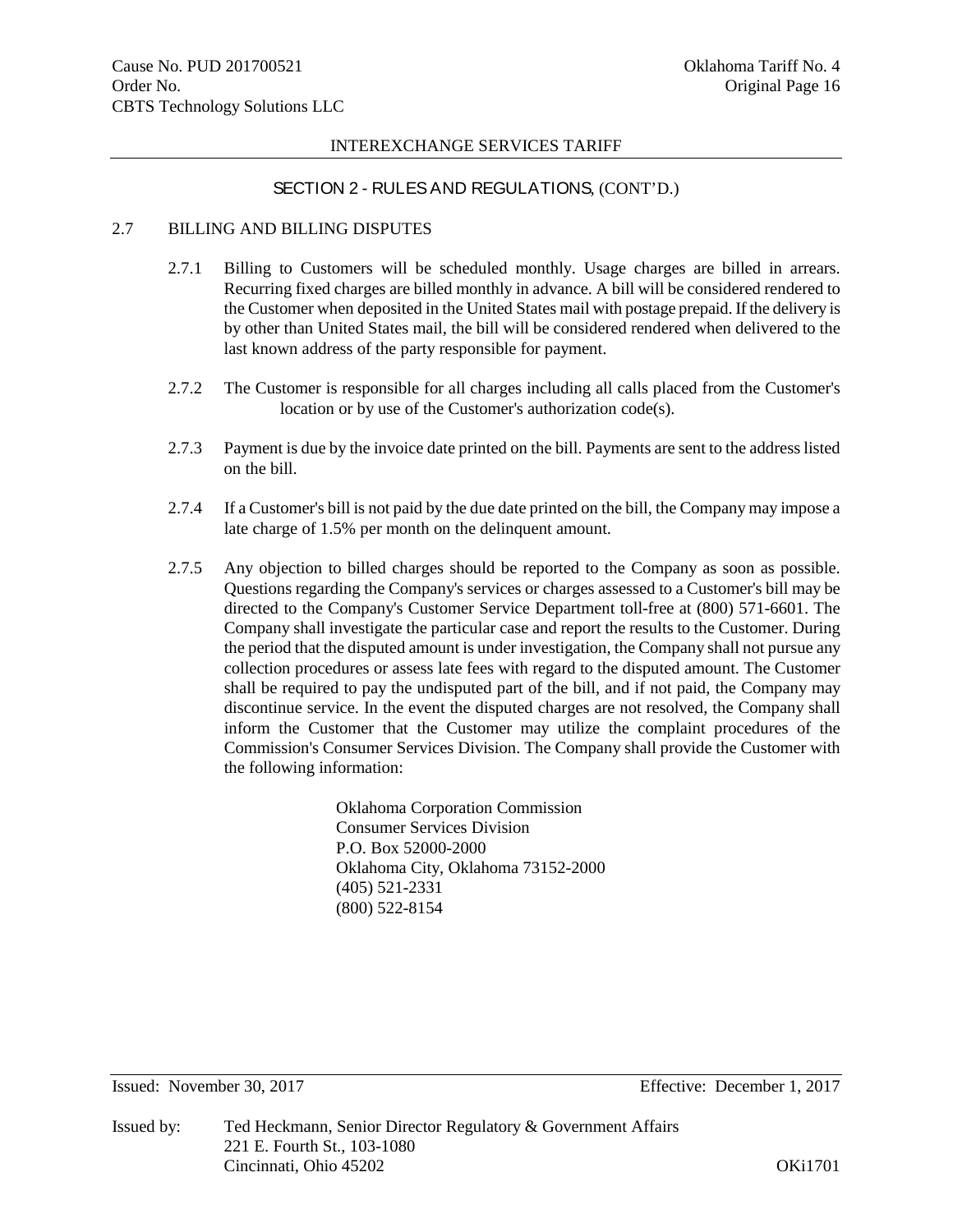# SECTION 2 - RULES AND REGULATIONS, (CONT'D.)

# 2.8 TAXES

The Customer is responsible for payment of any sales, use, gross receipts, excise or other local, state and federal taxes, charges or assessments, however designated (excluding taxes on the Company's net income) imposed on or based upon the provision, sale or use of the Company's services.

- 2.8.1 All state and local sales taxes are listed as separate line items on the Customer's bill and are not included in the quoted rate(s).
- 2.8.2 Other taxes, charges and the regulatory assessment shall be identified in the aggregate on the Customer's bill and shall not be included in the quoted rate(s).
- 2.8.3 Such taxes, charges, and assessments shall be billed to the Customers receiving service(s) within the territorial limits of such state, county, city or other taxing authority. Such billing shall allocate the tax, charge and/or assessment among Customers uniformly on the basis of each Customer's monthly charges for the types of service made subject to such tax, charge and/or assessment.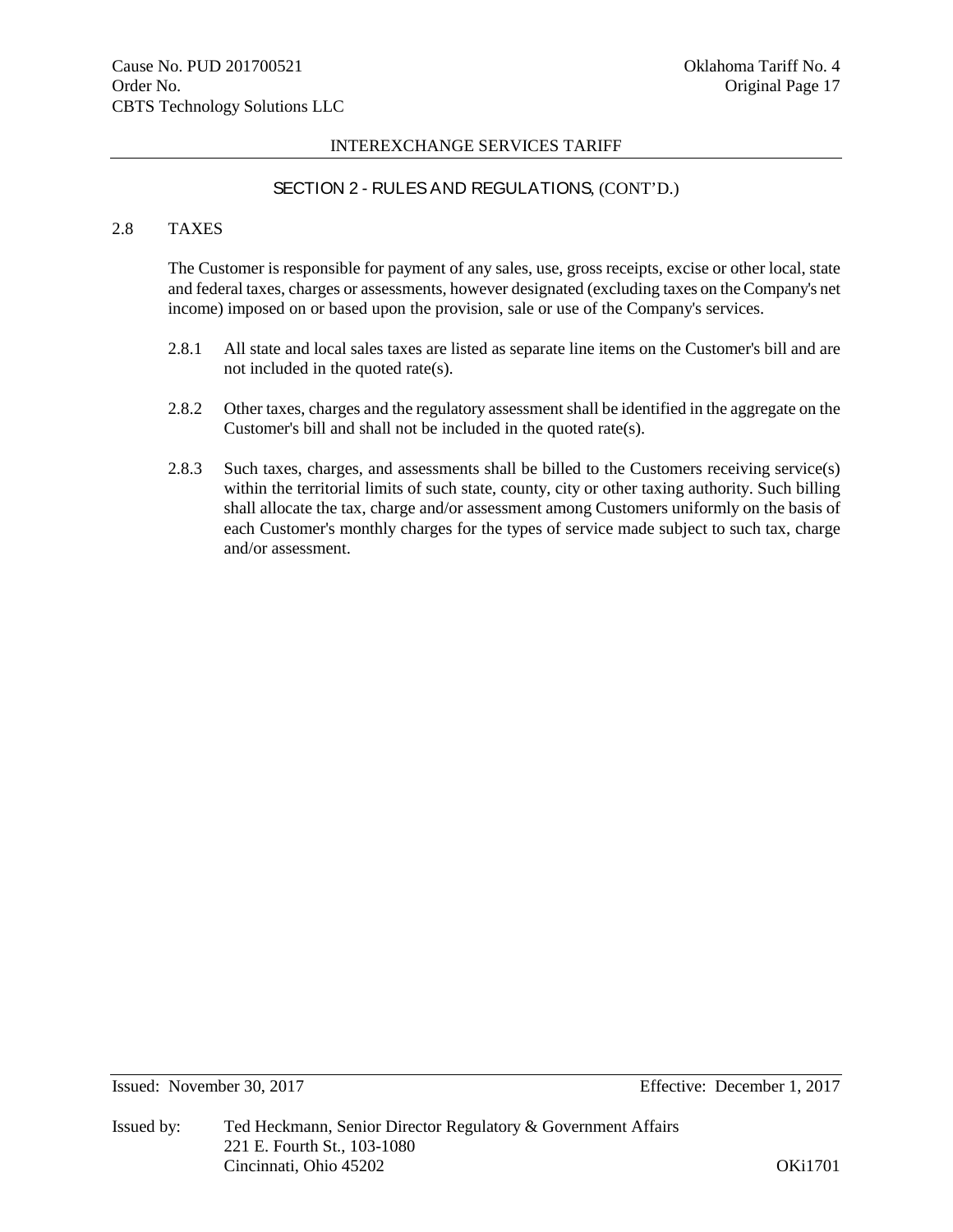# SECTION 2 - RULES AND REGULATIONS, (CONT'D.)

## 2.9 EQUIPMENT

The Company's facilities and service(s) may be used with or terminated in Customer-provided terminal equipment or Customer-provided telecommunications systems, such as a telephone set, PBX or key system. Such terminal equipment shall be furnished and maintained at the expense of the Customer. The Customer is responsible for all costs at its premises, including personnel, wiring, electrical power, and the like, incurred in the use of the equipment shall comply with the generally accepted minimum protective criteria standards of the telecommunications industry as endorsed by the Federal Communications Commission

# 2.10 INSTALLATION AND TERMINATION

Service is installed upon mutual agreement between the Customer and the Company. The service agreement does not alter rates specified in this tariff.

# 2.11 PAYMENT FOR SERVICE

- 2.11.1 All charges due by the Customer are payable to any agency duly authorized to receive such payments. The billing agency may be a LEC, credit card company, or other billing service. The terms and conditions for billing, payment and collection, including without limitation, any late payment charge, specified in the LEC's local exchange service tariff shall apply to charges of the Company when the LEC serves as the billing agent for theCompany or buys the Company's accounts receivables. Terms of payment shall be according to the rules and regulations of the agency, but must comply with the Commission's rules and regulations.
- 2.11.2 Adjustments to the Customer's bills shall be made to the extent that circumstances exist which reasonably indicate that such changes are appropriate.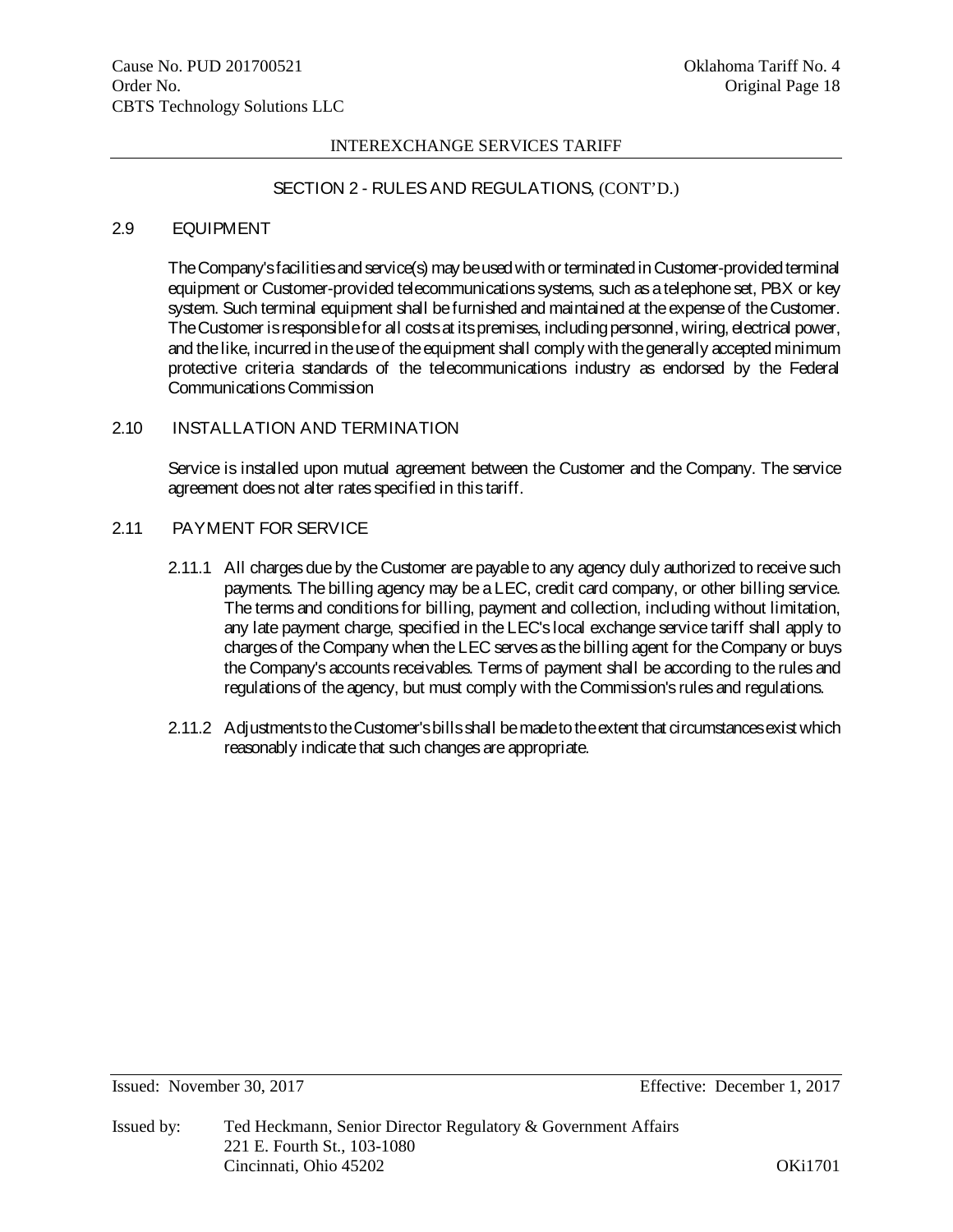# SECTION 2 - RULES AND REGULATIONS, (CONT'D.)

## 2.12 RETURNED CHECK CHARGE

If a check offered by a Customer for payment of service provided is dishonored, a returned check charge shall be applied in the amount of \$20.00.

# 2.13 CANCELLATION OF SERVICE BY CUSTOMER

A Customer may cancel service by providing written or verbal notice to the Company.

# 2.14 INTEREXCHANGE INTERCONNECTION FOR RESALE

Service(s) furnished by the Company may be connected with the services or facilities of an underlying carrier. Such service(s) or facilities, if used, are provided under the terms, rates and conditions of the underlying carrier. The Customer is responsible for all charges billed by the underlying carrier(s) for use in connection with the Company's service. Any special interface equipment or facilities necessary to achieve compatibility between carriers is the responsibility of the Customer.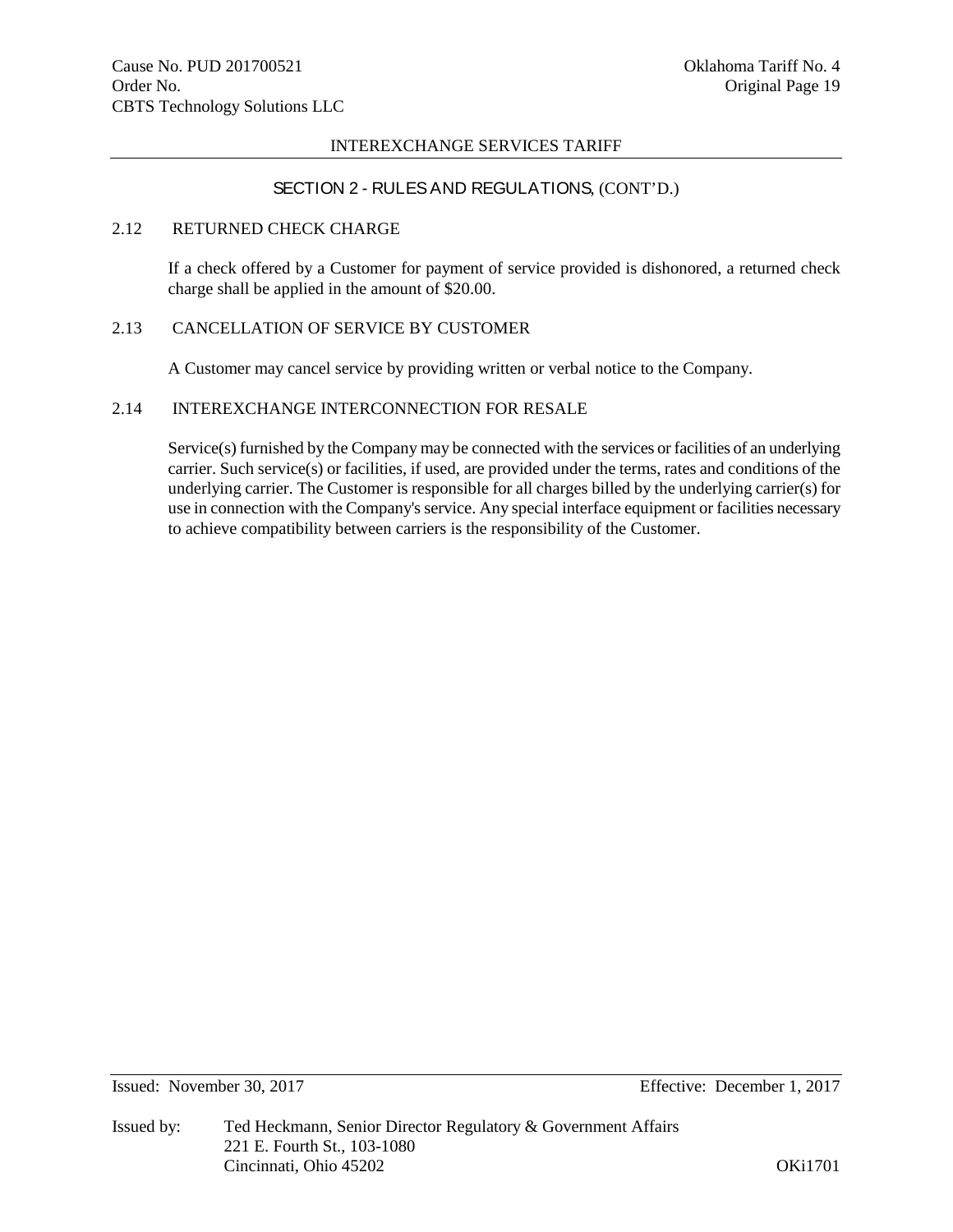# SECTION 2 - RULES AND REGULATIONS, (CONT'D.)

# 2.15 DENIAL OR TERMINATION OF SERVICE

- 2.15.1 Service may be refused or terminated for any of the following reasons:
	- (a) Nonpayment of a bill within the period prescribed in the Company's tariff.
	- (b) Failure to make a security deposit as set forth in OAC 165:56-9-2.
	- (c) Violation of or noncompliance with any provision of law, Commission rules and regulations or the Company's approved tariffs.
	- (d) Excessive or improper use of telecommunications services, or used in such manner as to interfere with reasonable service to other Customers.
- 2.15.2 The Company shall provide documentation to the prospective Customer or current Customer stating the reason(s) for denial or termination of service.

# 2.16 DISCONNECTION AND NOTICE

- 2.16.1 When service to a Customer is disconnected for nonpayment of a bill for services or failure to make a security deposit after a reasonable time, the Company shall give at least five (5) days written notice to the Customer of the Company's intent to discontinue service. Notice shall be mailed by the Company to the Customer's address. Notice will be deemed given to the Customer two (2) days after mailing by the Company.
- 2.16.2 Notices to the Customer shall contain the following information:
	- (a) Name, address, and telephone number of Customer.
	- (b) Statement of reason for proposed discontinuance of service.
	- (c) The date on or after which service will be discontinued unless appropriate action is taken.
	- (d) The telephone number of the Company where the Customer may make an inquiry.
	- (e) Charges for reconnection.
	- (f) The address and telephone number of the Commission's Consumer Services Division.
- 2.16.3 The Company shall not be required to give the written notice provided for in situations where the Company has evidence of fraudulent or illegal use of the Company's services, which if allowed to continue, would present a high risk of financial loss to the company.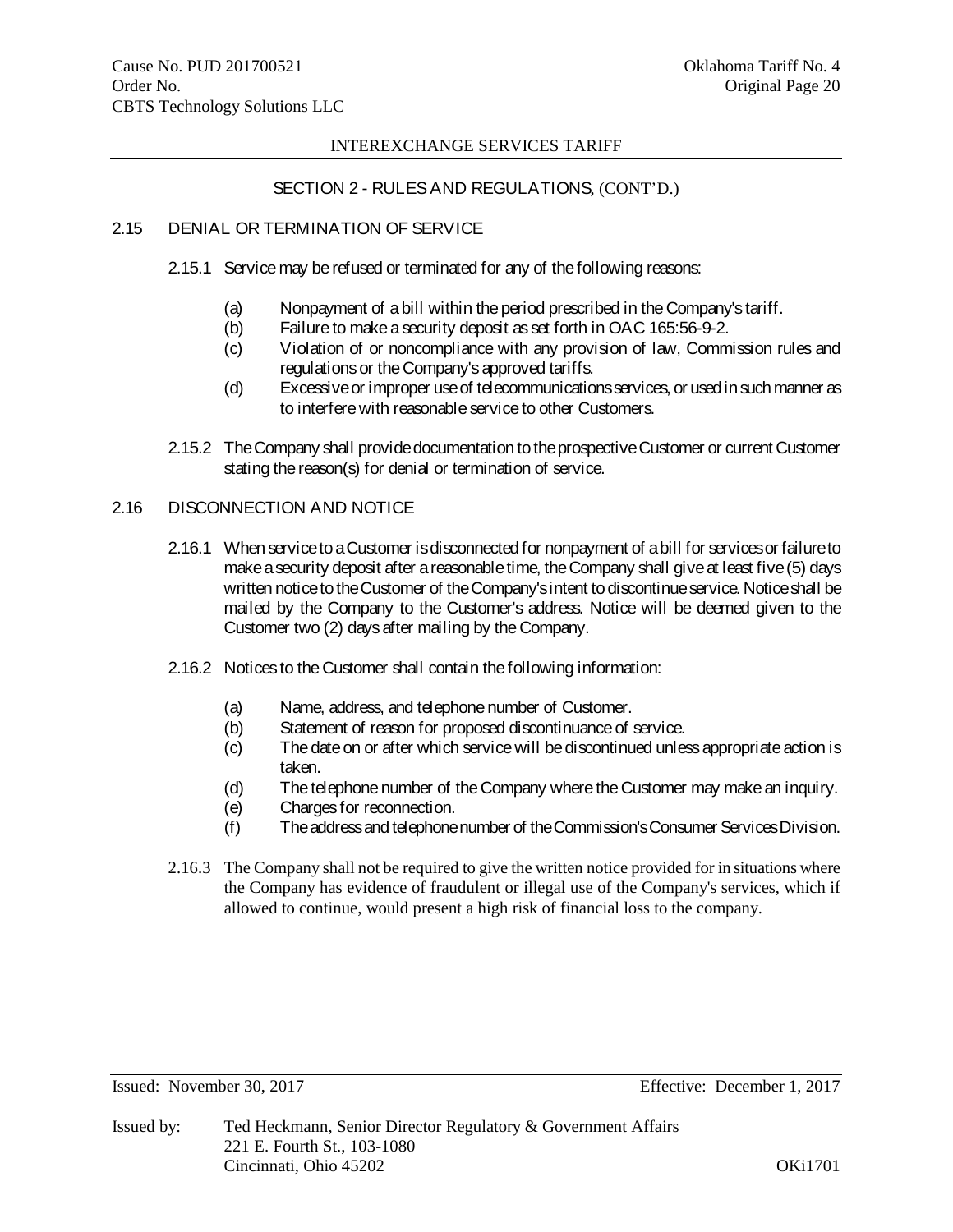# SECTION 2 - RULES AND REGULATIONS, (CONT'D.)

## 2.17 REFUNDS OR CREDITS FOR INTERRUPTION OF SERVICE

The Customer shall be credited for an interruption of two hours or more at the rate of 1/720th of the monthly charge for the service affected for each hour or major fraction thereof that the interruption continues. Calculations of the credit shall be made in accordance with the following formula:

Credit ' A x B 720

"A"  $\cdot$  outage time in hours "B" ' total monthly charge for affected facility, where applicable

# 2.18 INSPECTION, TESTING AND ADJUSTMENT

Upon reasonable notice, the facilities/equipment provided by the Underlying Carrier or the Reseller shall be made available to the Underlying Carrier or the Reseller for tests and adjustments as may be deemed necessary by the Underlying Carrier or the Reseller for maintenance. No interruption allowance will be granted for the time during which such tests and adjustments are made.

## 2.19 CUSTOMER SERVICE

The Company shall maintain a toll-free number to enable Customers to contact the Company regarding, but not limited to, inquiries related to billing, making customer trouble reports, making oral cancellation of service, etc.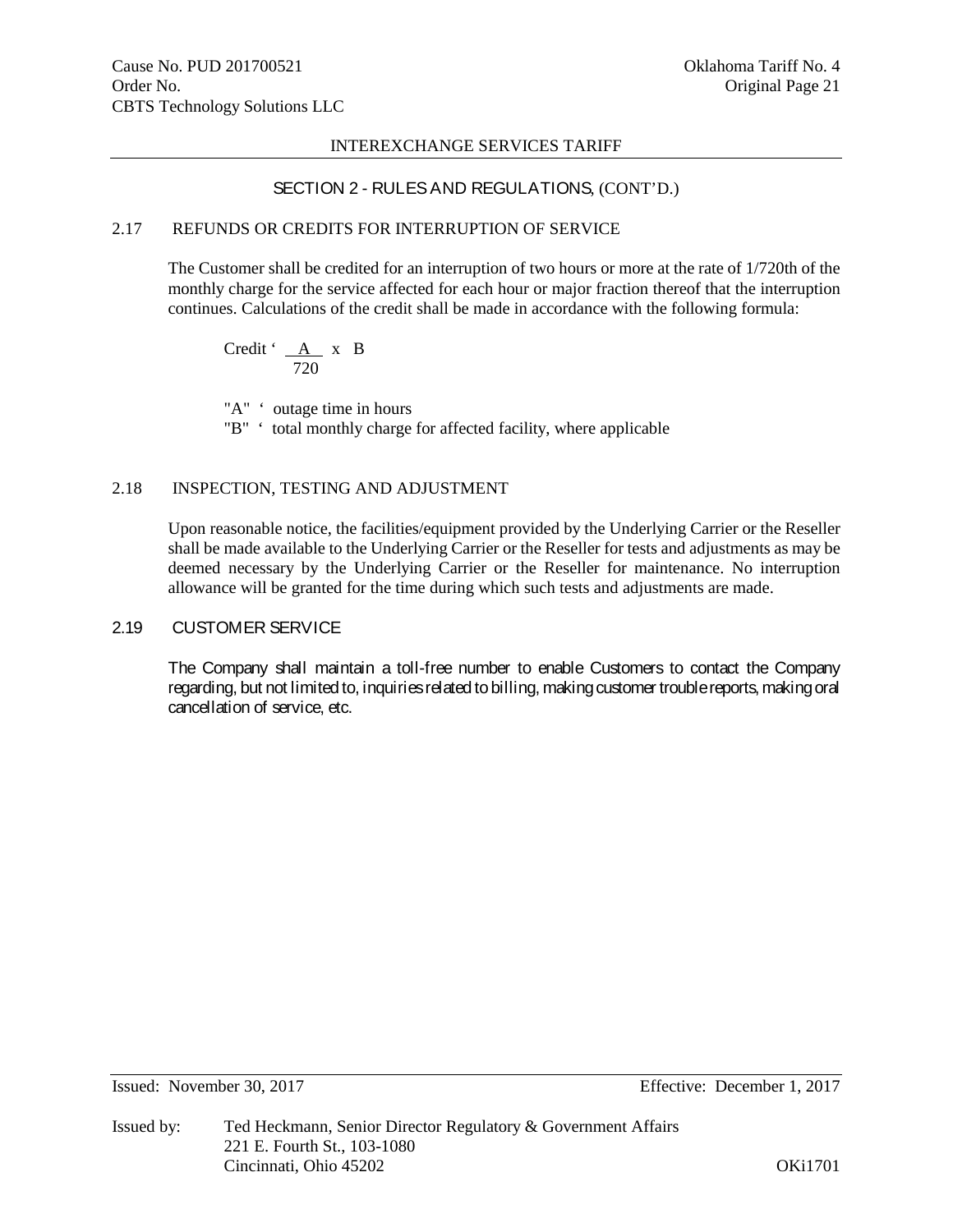# SECTION 3 - DESCRIPTION OF SERVICE AND RATES

# 3.1 GENERAL

- 3.1.1 Rates and timing of calls may vary by product type, time of day, day of week, call mileage, access method, terminating area, or call duration. Calls are billed individually and on a monthly basis. Usage is billed in arrears.
- 3.1.2 Intrastate services are offered in conjunction with interstate services.

# 3.2. TIMING OF CALLS

- 3.2.1 Billing for calls placed over the network is based in part on the duration of the call as follows, unless otherwise specified in this tariff:
	- A. Call timing begins when the called party answers the call i.e., when two-way communications are established. Answer detection is based on standard industry answer detection methods, including hardware and software answer detection.
	- B. Chargeable time for calls ends when one of the parties disconnects from the call.
	- C. Minimum call duration periods for billing purposes vary by service option.
	- D. For billing purposes, usage after the initial period varies by service and is specified by service in this tariff.
	- E. The Company will not bill for unanswered calls. When a Customer indicates that he/she was billed for an incomplete call, the Company will reasonably issue credit for the call.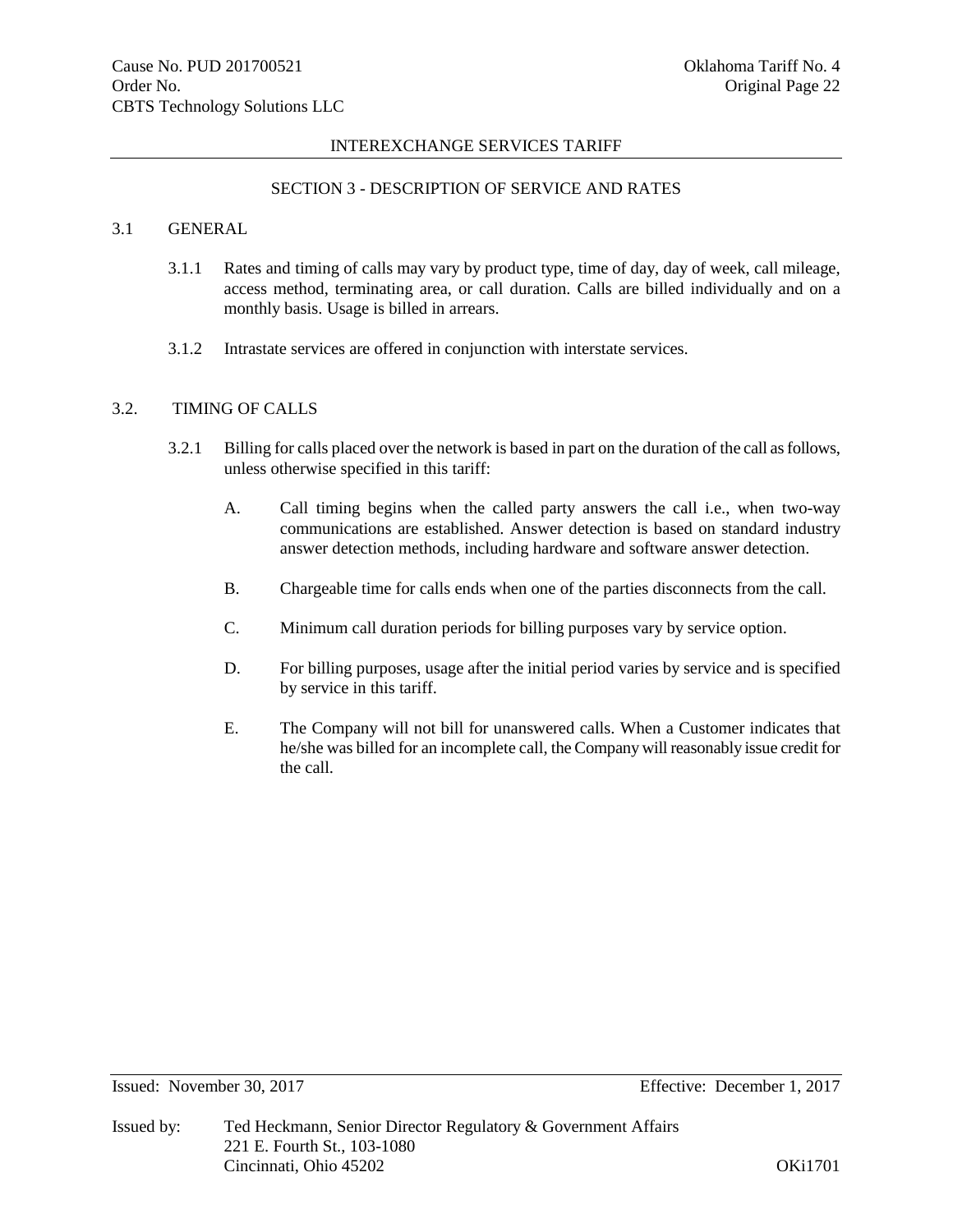#### SECTION 3 - DESCRIPTION OF SERVICE AND RATES, (CONT'D.)

## 3.3 CALCULATION OF DISTANCE ("V&H")

Usage charges for all mileage-sensitive products are based on the airline distance between serving wire centers associated with the originating and terminating points of the call.

The service wire centers of a call are determined by the area codes and exchanges of the origination and destination points.

The distance between the wire center of the Customer's equipment and that of the destination point is calculated by using the vertical ("V") and horizontal ("H") coordinates found in Bellcore's V&H Tape and NECA FCC Tariff No. 4.

Step l - Obtain the "V" and "H" coordinates for the wire centers serving the Customer and the destination point.

Step 2 - Obtain the difference between the "V coordinate of each of the wire centers. Obtain the difference between the "H" coordinates.

Step 3 - Square the differences obtained in Step 2.

Step 4 - Add the squares of the "V difference and "H" difference obtained in Step 3.

Step 5. - Divide the sum of the square obtained in Step 4 by ten (10). Round to the next higher whole number if any fraction results from the division.

Step 6 - Obtain the square root of the whole number obtained in Step 5. Round to the next higher whole number if any fraction is obtained. This is the distance between the wire centers.

Formula:

$$
\sqrt{\frac{\left(V_{1}V_{2}\right)^{2}+\left(H_{1}H_{2}\right)^{2}}{10}}
$$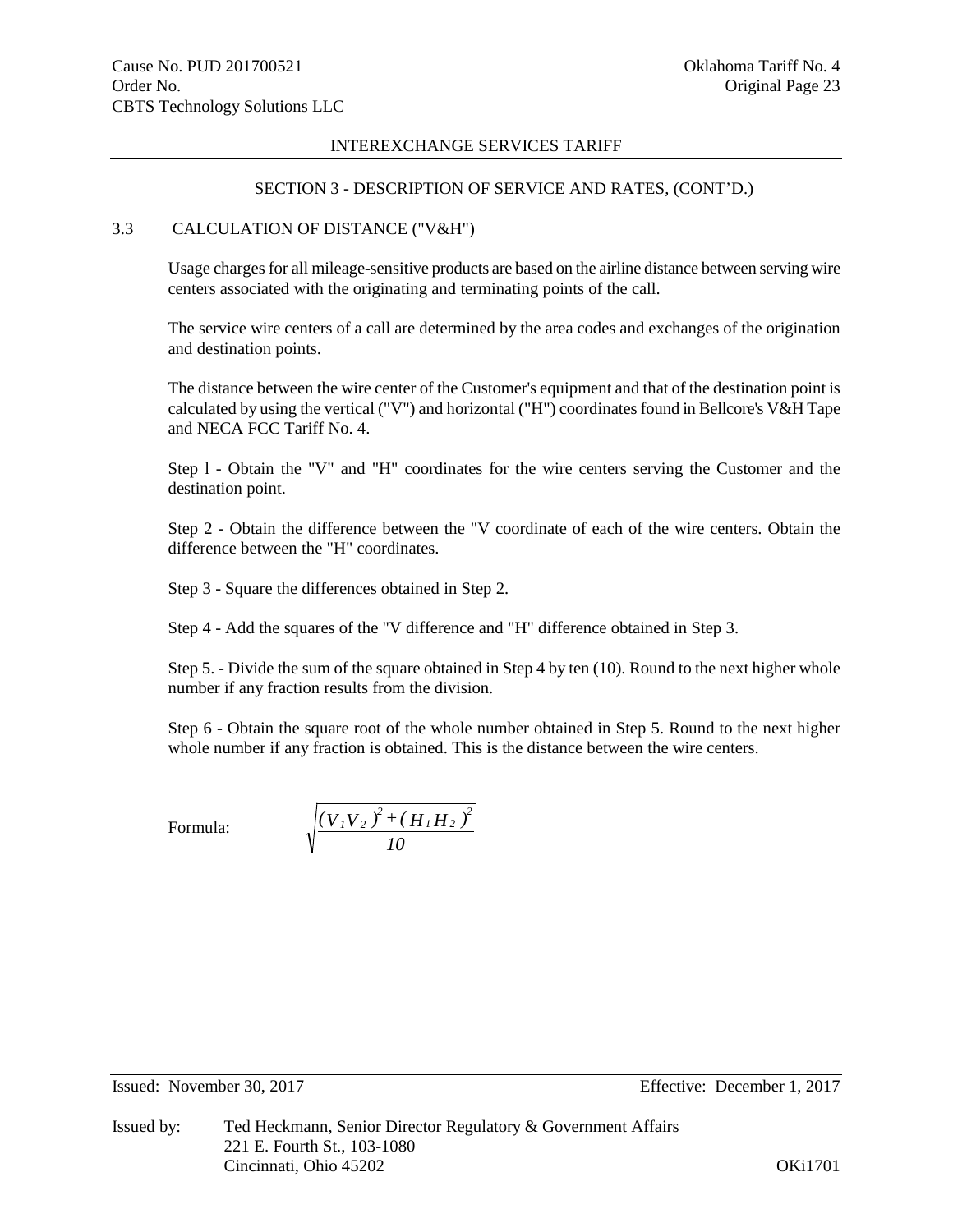# SECTION 3 - DESCRIPTION OF SERVICE AND RATES, (CONT'D.)

# 3.4 TIME OF DAY RATE PERIODS

3.4.1 The following rate periods apply to all service offerings and, unless otherwise specified, applicable rate periods (Day, Evening, Night/Weekend) are indicated in the chart below:

|                                             | <b>MON</b>                                            | <b>TUE</b>                 | <b>WED</b> | <b>THUR</b> | <b>FRI</b> | <b>SAT</b> | <b>SUN</b> |
|---------------------------------------------|-------------------------------------------------------|----------------------------|------------|-------------|------------|------------|------------|
| 8:00 AM<br>TO<br>5:00 PM*                   |                                                       | <b>DAYTIME RATE PERIOD</b> |            |             |            |            |            |
| 5:00 PM<br>TO.<br>11:00 PM                  | <b>EVE</b><br><b>EVENING RATE PERIOD</b><br>(Non-Day) |                            |            |             |            |            |            |
| $11:00 \text{ PM*}$<br><b>TO</b><br>8:00 AM | NIGHT/WEEKEND RATE PERIOD<br>(Non-Day)                |                            |            |             |            |            |            |

\* to, but not including

3.4.2 When a message spans more than one rate period, total charges for the minutes in each rate period are calculated and the results for each rate period are totaled to obtain the total message charge. If the calculation results in a fractional charge, the amount will be rounded down to the lower cent.

# 3.5 HOLIDAYS AND RATES

- 3.5.1 The Company may designate certain holidays on which rates may be lower.
- 3.5.2 Company-recognized holidays are presented in Section 4.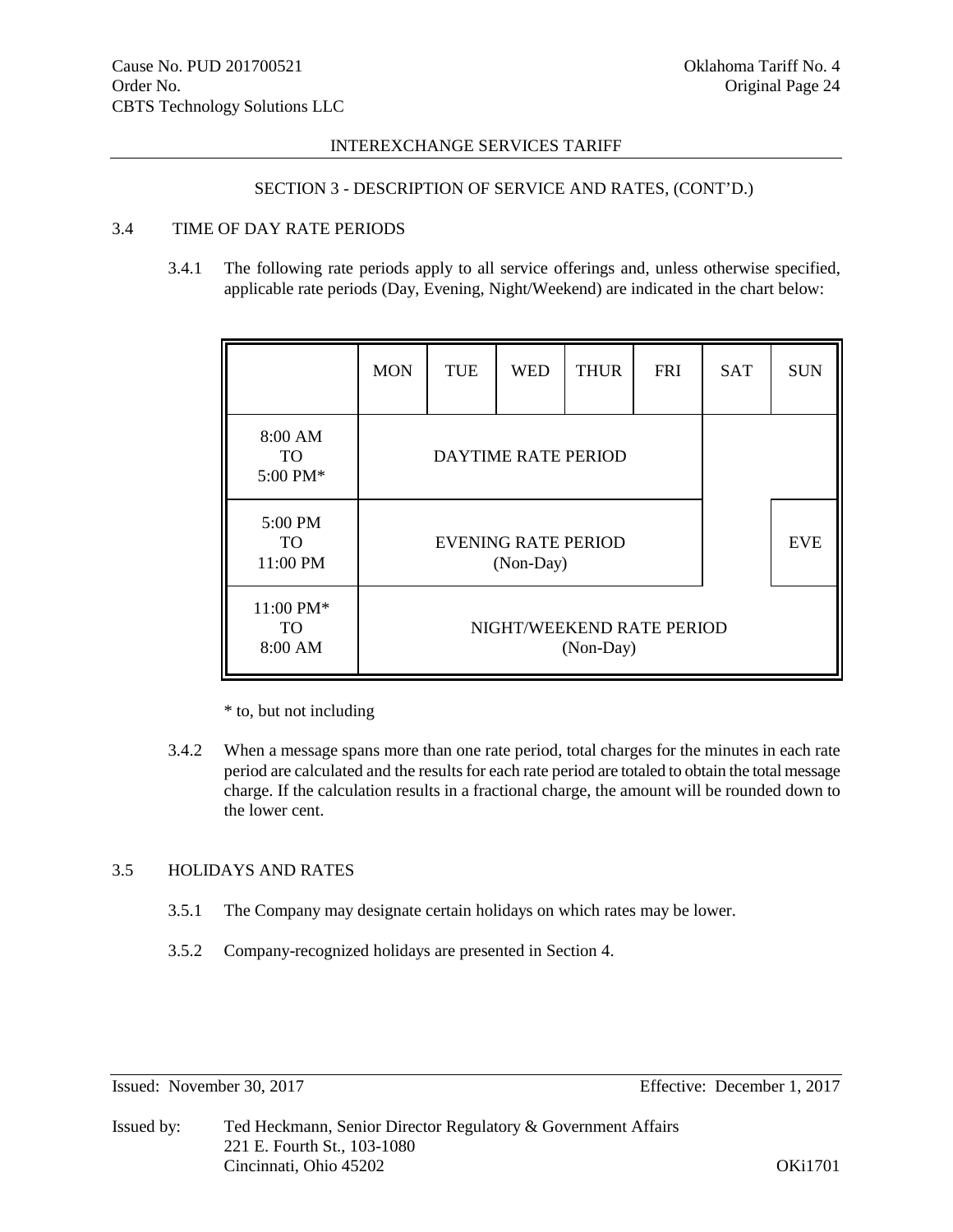### SECTION 3 - DESCRIPTION OF SERVICE AND RATES, (CONT'D.)

### 3.6 PROMOTIONAL OFFERINGS

3.6.1 The Company may from time to time engage promotional trial service offerings of limited duration, not to exceed ninety (90) days, designed to attract new subscribers or to increase subscriber awareness of a particular service offering. Such promotional offerings will be limited to specific dates, times, and locations. Except for the rates charged under such promotions, all other terms and conditions of service contained in this tariff will apply to the Company's promotional service offerings. The Company will notify the Director of Public Utility Division by letter specifying the services offered, terms of promotion, location, and dates of each promotional period, thirty (30) days in advance, for approval of promotional service offerings.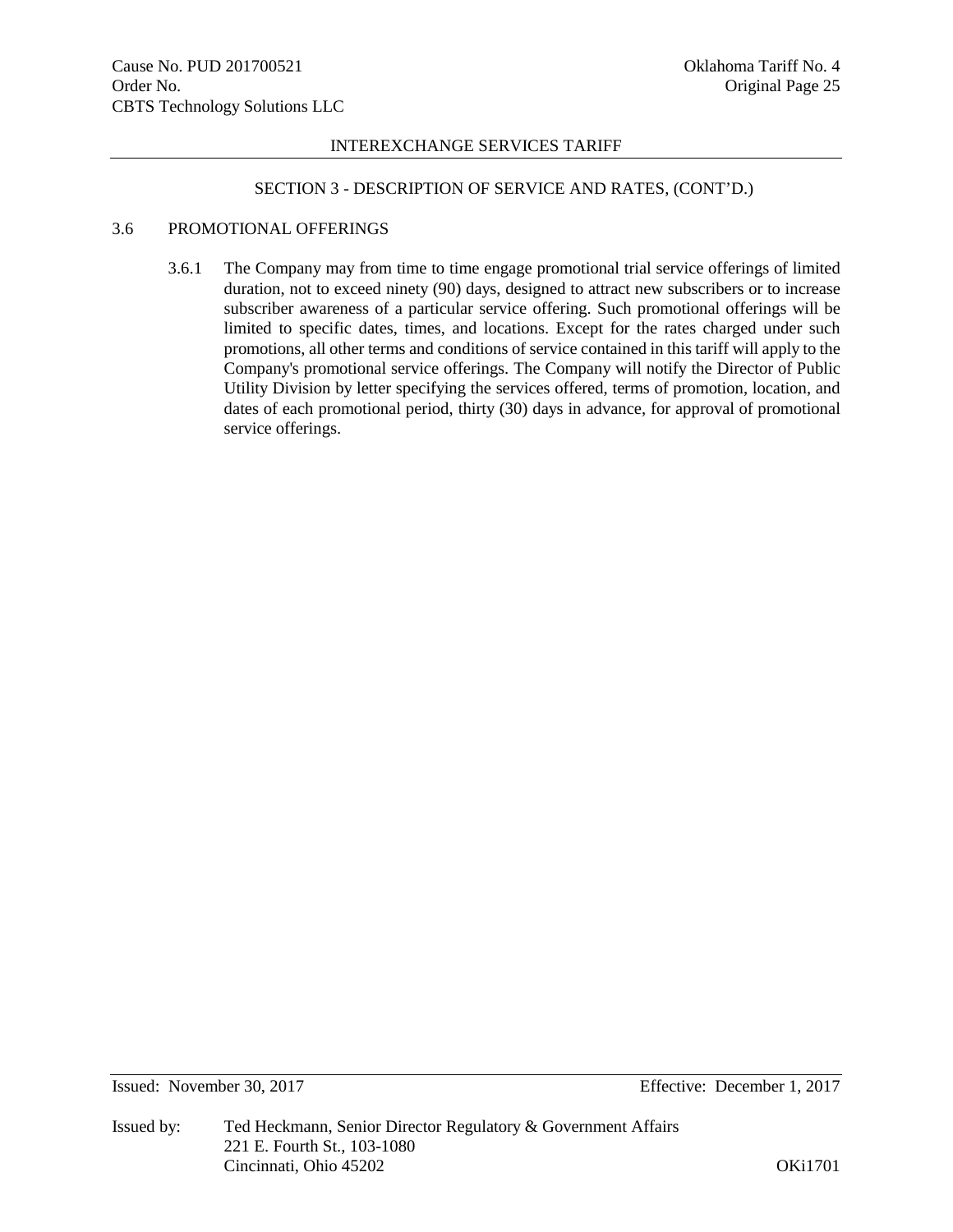# SECTION 4 - COMPANY-SPECIFIC INFORMATION

# 4.1 GENERAL

The Company provides intrastate, interexchange switched and dedicated telecommunications services between locations in Oklahoma.

# 4.2 DEFINITIONS

Application for Service - a standard order form which includes all pertinent billing, technical and other descriptive information which will enable the carrier to provide the communication service.

ASR (Access Service Request) - Service order processed to the underlying local exchange or interexchange carrier.

Authorization Code - a numerical code, one or more of which are assigned to a customer to enable a reseller to identify use of service on its account and to bill the customer accordingly for such service. Multiple authorization codes may be assigned to a customer to identify individual users or groups of users on its account.

Authorized User - a person, firm, corporation or other entity authorized by the customer to receive or send communications.

Automatic Dialing Device - an apparatus provided by the carrier which, when attached to customer's telephone equipment, dials the carrier's facilities, emits an authorization code, and forwards the called number to the carrier's facilities.

Bandwidth - the total frequency band allocated for a channel.

Business Customer - any Customer of the Company who is not a Residential Customer as described herein.

Busy Hour - the two consecutive half hours during which the greatest volume of traffic is handled.

Cancellation of Order - a customer-initiated request to discontinue processing a service order, either in part or in its entirety, prior to its completion.

Carrier - CBTS Technology Solutions LLC, unless specifically stated otherwise.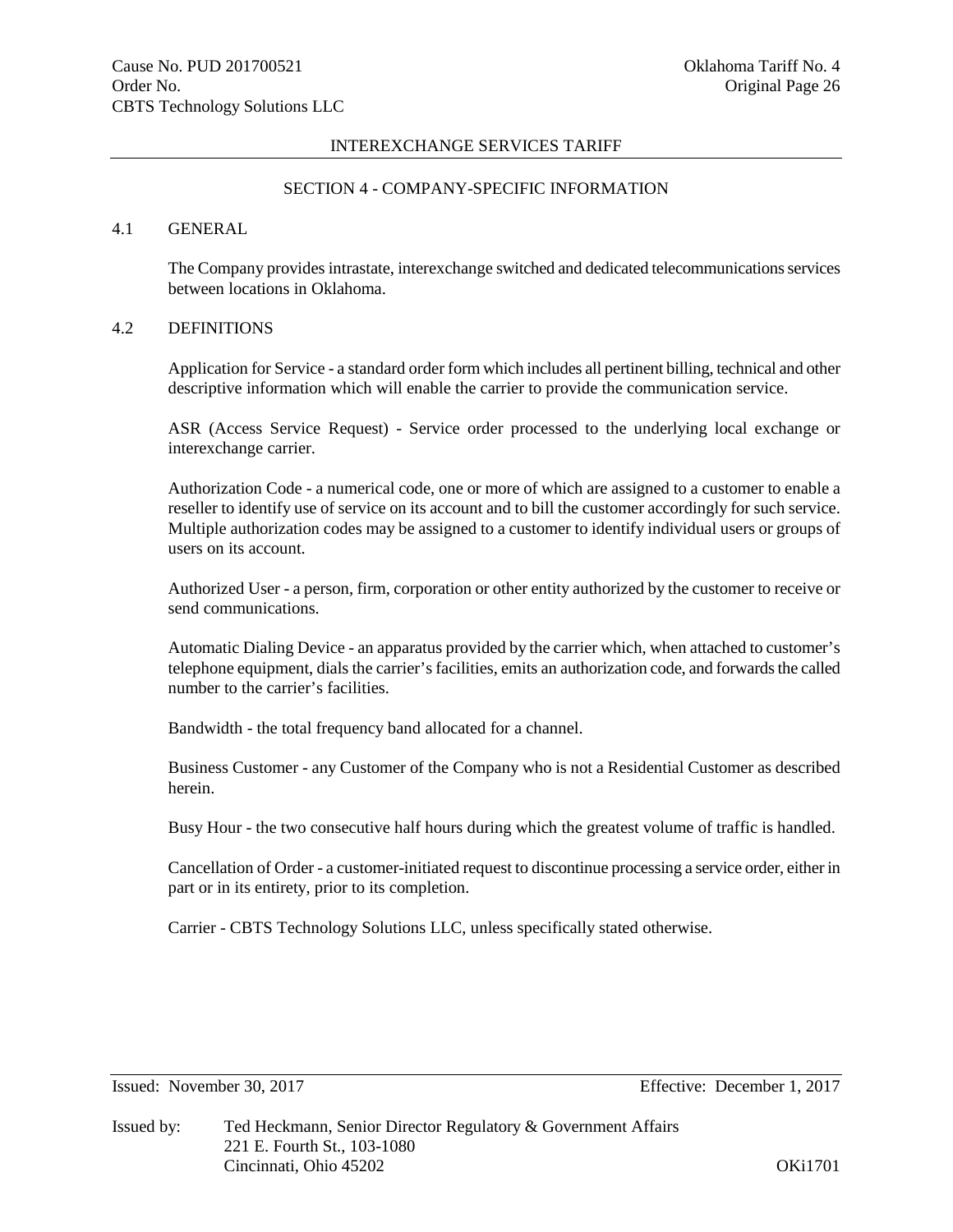### SECTION 4 - COMPANY-SPECIFIC INFORMATION, (CONT'D.)

# 4.2 DEFINITIONS, (CONT'D.)

Completed Calls - calls answered at the distance end. If a customer is charged for an incomplete call, the Company will issue a one-minute credit upon the customer's request.

Custom Account Coding - key, legend or table created by the customer for a unique project or account numbers for its private use.

Customer Premises Equipment - communications equipment located at the customer's premises. Such equipment may be provided by the customer or by The Company.

Day Rate Period - unless otherwise specified in this tariff, the Day Rate Period applies during the hours of 8:00 a.m. to, but not including 5:00 p.m., Monday through Friday.

Dedicated Port - a port on reseller'sswitch which is dedicated, at extra charge, to customer's exclusive use, and which is connected to the customer's premises by a private line furnished by the customer or the customer's serving local exchange company.

Disconnect - to render inoperable or to disable circuitry thus preventing outgoing and incoming toll communications service.

Dialed Number Information Service (DNIS) - A toll free service option, under which Carrier electronically transmits to Customer, identifying digits (up to 10 digits) that indicate which number was dialed when multiple numbers terminate on the same trunk group.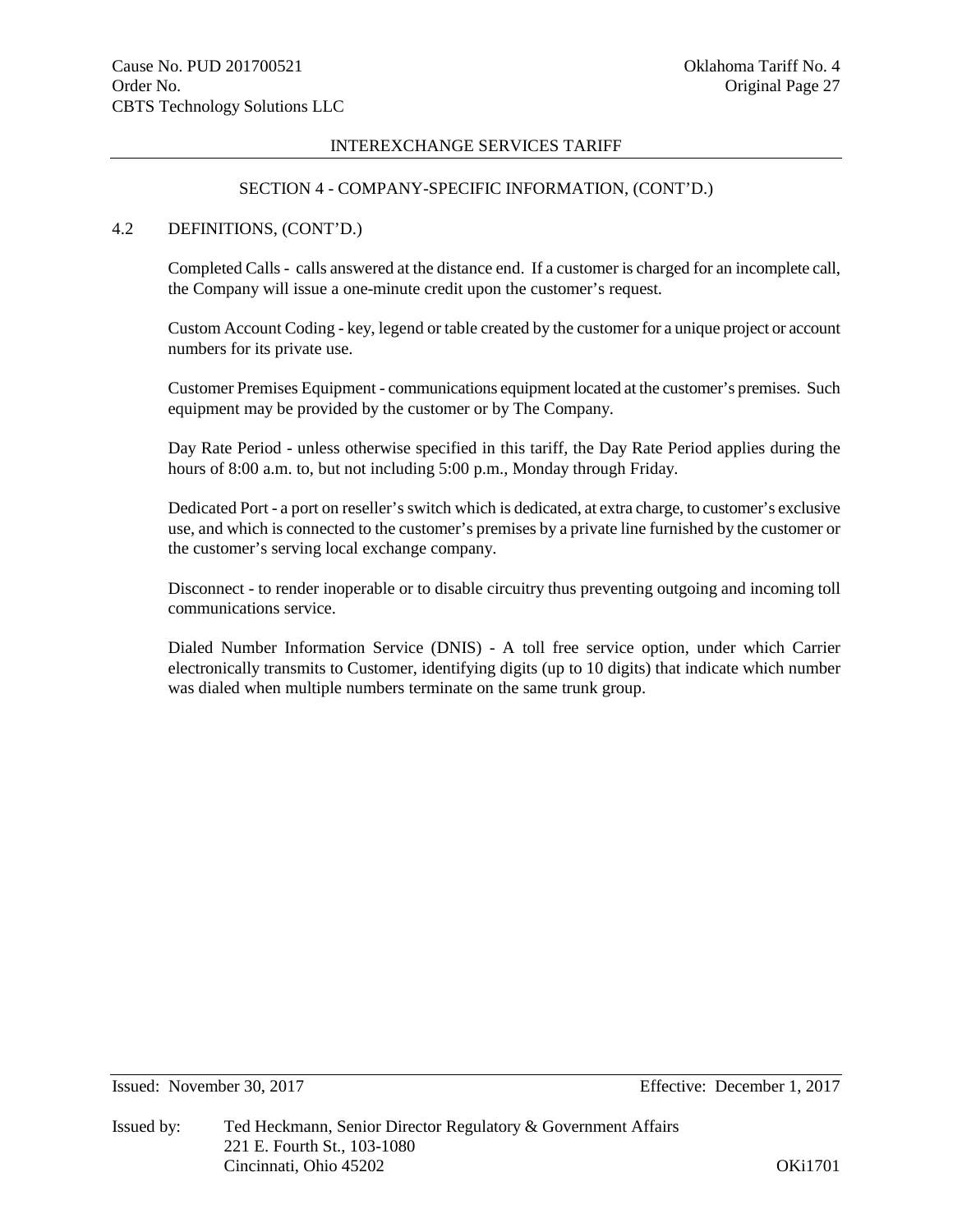### SECTION 4 - COMPANY-SPECIFIC INFORMATION, (CONT'D.)

# 4.2 DEFINITIONS, (CONT'D.)

Evening Rate Period - unless otherwise specified in this tariff, the Evening Rate Period applies during the hours of 5:00 p.m. to, but not including 11:00 p.m., Sunday through Friday.

Excessive Call Attempt - a customer attempt to call over the carrier's network using an invalid authorization code during a measured 15-minute period, within which 10 or more incomplete call attempts are made by the customer from the same customer line, and where those attempts do not complete because the customer has not used a valid authorization code.

Expedite - The best effort acceleration of the installation date in advance of commitment date provided by the Company.

Holiday Rate Period - the evening rate will apply to calls made on the Company recognized holidays, provided, however, that calls made on holidays during the Night/Weekend Rate Period shall be billed at the lower of the Evening Rate and the Night/Weekend Rate.

Interexchange Utility - a utility, resale carrier or other entity that provides intrastate telecommunications services and facilities between exchanges within the state, without regard to how such traffic is carried. A local exchange utility that provides exchange service may also be considered an interexchange utility.

Local Distribution Area - metropolitan locations served by the Company which have been defined by the local exchange telephone company as a local calling area under its local exchange tariff.

Measured Use Service - the provision of long distance measured time communications telephone service to customers who access the carrier's services at its switching and call processing equipment by means of access facilities obtained from another carrier by the customer or otherwise provided at its own expense (the customer is responsible for arranging for the access line).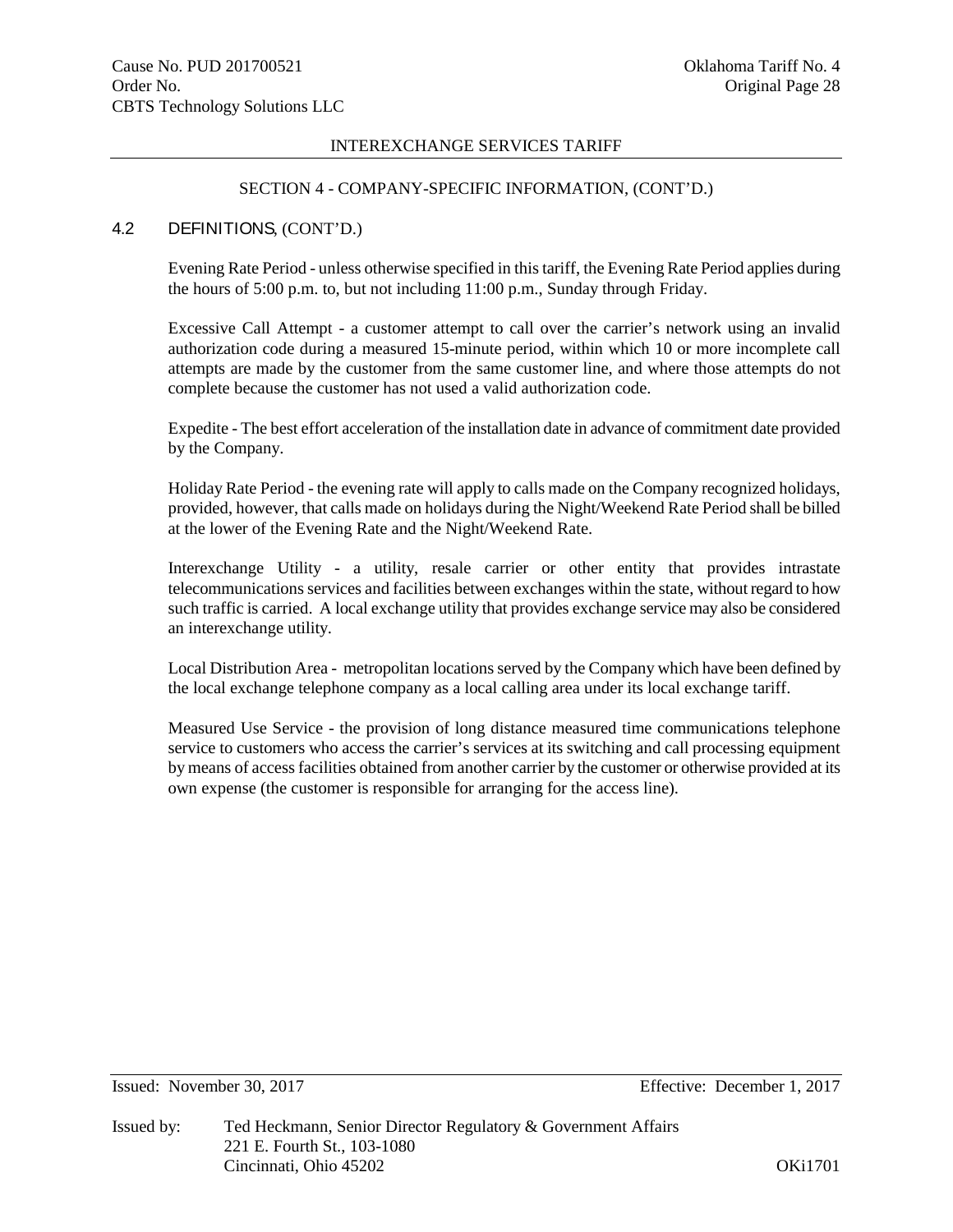### SECTION 4 - COMPANY-SPECIFIC INFORMATION, (CONT'D.)

# 4.2 DEFINITIONS, (CONT'D.)

Message - a completed telephone call by a customer or end user.

Network Terminal - any location where the Company provides services described herein.

Night/Weekend Rate Period - unless otherwise specified in this tariff, the Night/Weekend Rate Period applies during the hours of 11:00 p.m. to, but not including 8:00 a.m., Monday through Friday; all day Saturday; and from 8:00 a.m. to, but not including 5:00 p.m. Sunday.

Normal Business Hours - the hours of 8:00 a.m. to 5:00 p.m., Monday through Friday, excluding holidays.

Physical Change - the modification of a circuit, dedicated access line, or port at the request of the customer requiring an actual material change.

Post-engineering - After provisioning of service elements.

Pre-engineering - Prior to provisioning of service elements.

Premises - the space occupied by an individual customer in a building, in adjoining buildings occupied entirely by that customer, or on contiguous property occupied by the customer separated only by a public thoroughfare, a railroad right of way or a natural barrier.

Rate - money, charge, fee or other recurring assessment billed to customers for services or equipment.

Residential Customer - For the purpose of this tariff, a Residential Customer is a Customer of the Company whose primary use of the Company's service is for personal use in a house, apartment or other residential dwelling. A Residential Customer is also a Customer who accesses the Company's service using an access line that has not been assigned a business class of service by the local service provider.

Routing Function - terminating number for toll free service may be designated by time of day, day of the week, region of originating ANI or percentage of calls.

Suspension - temporary disconnection or impairment of service which disables either outgoing or incoming toll communications services provided by the Company.

Speed Number - a signaling arrangement by which a customer may elect to dial a pre-programmed four-digit number in place of a designated ten-digit number.

Issued: November 30, 2017 Effective: December 1, 2017

Issued by: Ted Heckmann, Senior Director Regulatory & Government Affairs 221 E. Fourth St., 103-1080 Cincinnati, Ohio 45202 OKi1701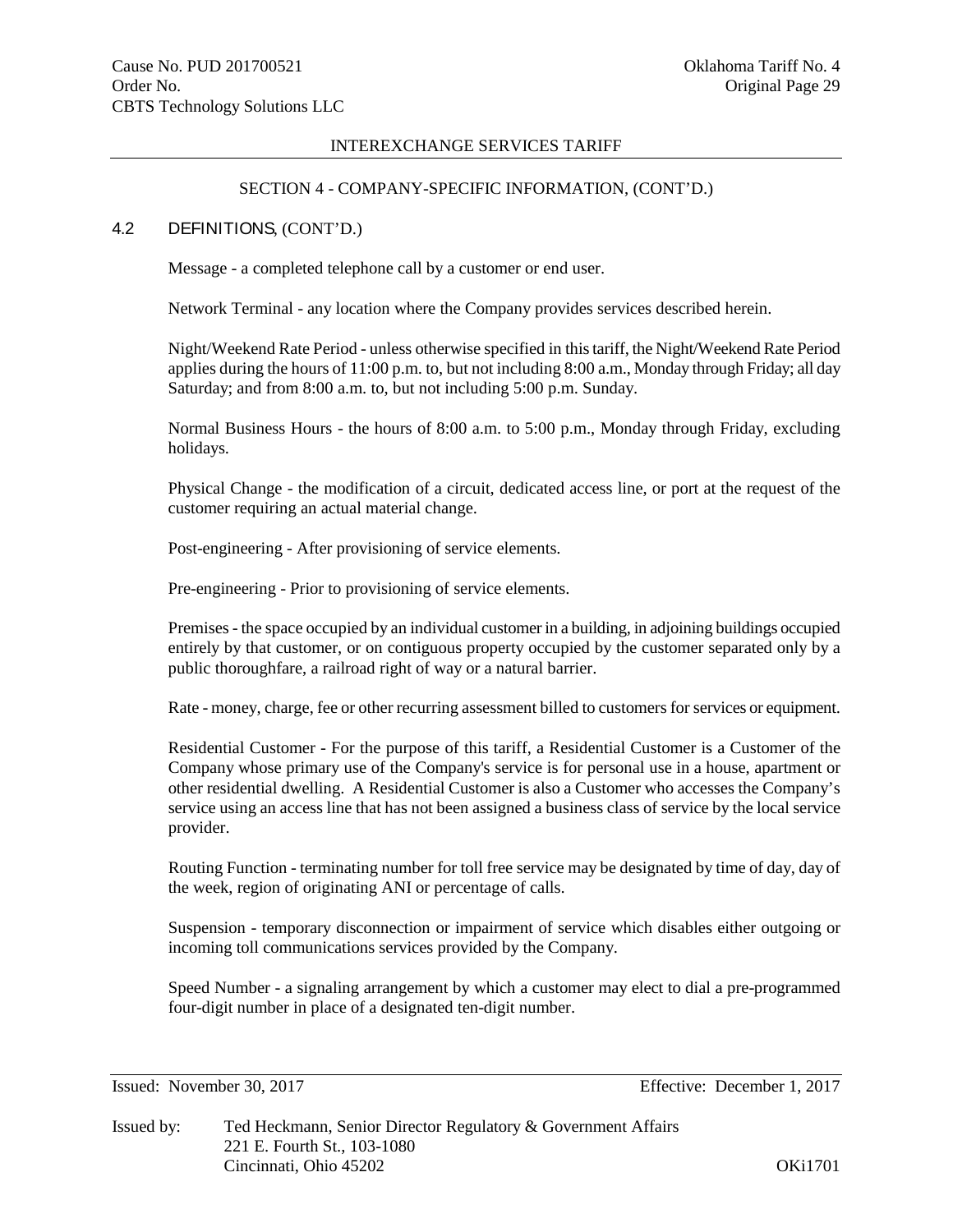### SECTION 4 - COMPANY-SPECIFIC INFORMATION, (CONT'D.)

## 4.2 DEFINITIONS, (CONT'D.)

Terminal Equipment - telephone instruments, including pay telephone equipment, the common equipment of large and small key and PBX systems and other devices and apparatus, and associated wiring, which are intended to be connected electrically, acoustically or inductively to the telecommunication system.

Toll Free Service - a service that provides long distance calling to a predesignated destination where charges are the responsibility of the call terminated party.

United States - the forty-eight contiguous United States and the District of Columbia.

Validated Account Codes - account codes that have restricted access.

# 4.3 ABBREVIATIONS

CPE - Customer Premises Equipment

- LATA Local Access and Transport Area
- LDA Local Distribution Area
- LEC Local Exchange Carrier
- MTS Message Telecommunications Service
- NSF Non-sufficient funds
- PBX Private Branch Exchange
- SAL Special Access Line
- V&H Vertical and Horizontal Coordinates
- WATS- Wide Area Telephone Service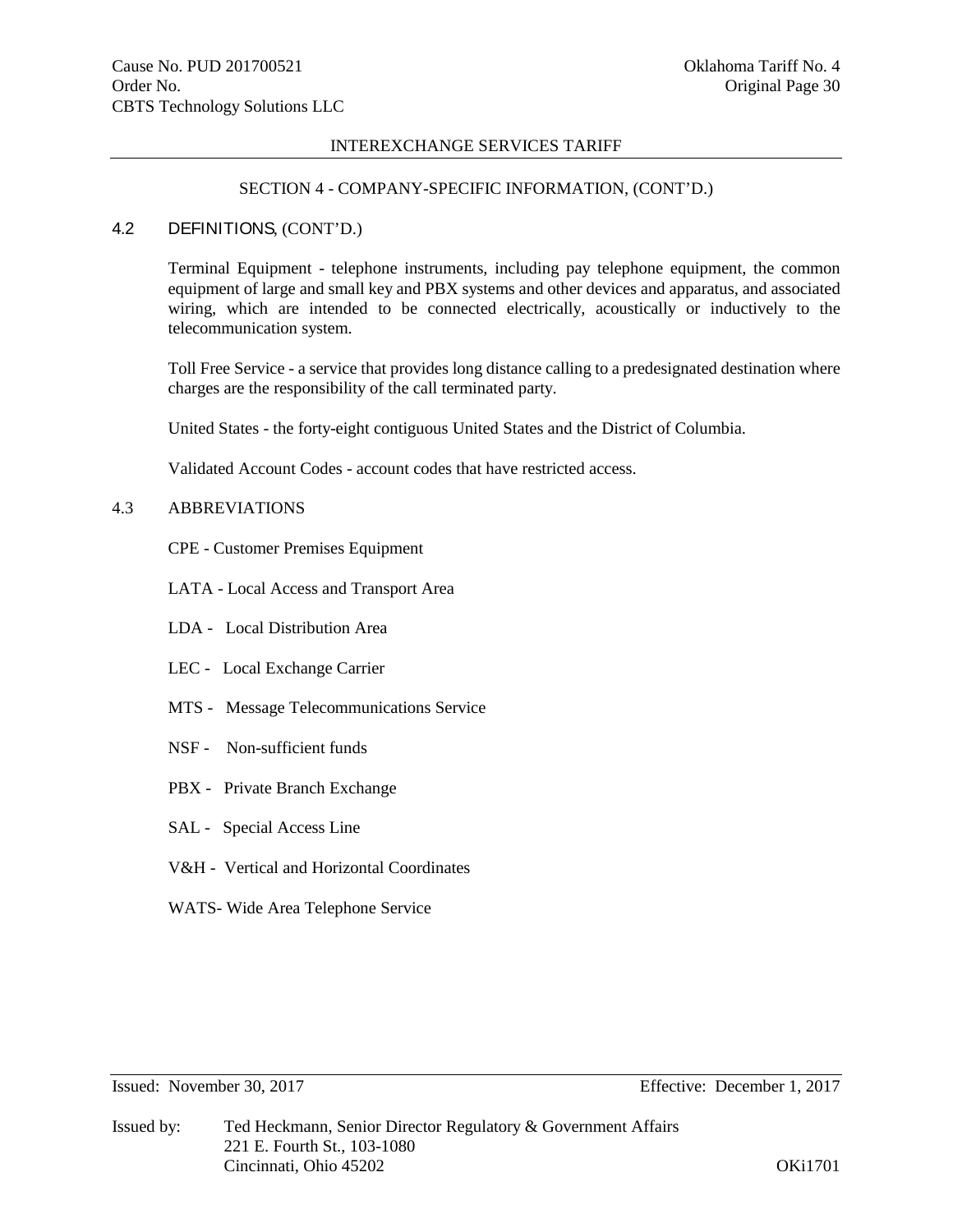#### SECTION 4 - COMPANY-SPECIFIC INFORMATION, (CONT'D.)

## 4.4 SERVICE OFFERINGS

The Company offers Message Telecommunications Service or MTS, outbound Wide Area Telecommunications Service (WATS), Inbound 800 Service and Travel Card Service. The customer's total monthly use of Carrier's service is charged at the applicable rates per minute set forth herein.

#### 4.4.1 Message Telecommunications Service (MTS)

MTS or 1+ dialing is achieved by when the LEC programs the customer's telephone lines to automatically route 1+ calls to the Company's network. Service for business customers is billed in six (6) second increments, with a (30) second minimum. Service for residential customers is billed in (60) second increments with a (60) second minimum.

- 4.4.2 Toll Free (i.e., 800/888) Service
	- A. Description

Toll Free Service is inbound telecommunications service which permits calls to be completed to the customer's location without charge to the calling party. Access to the service is gained by dialing a ten-digit telephone number which terminates at the customer'slocation. Toll Free Services originate via normal shared use facilities and are terminated via the customers' local exchange service access line.

The Company will accept a prospective Toll Free Service at customer's request for up to ten (10) toll free telephone numbers and will reserve such numbers on a firstcome first-served basis. All request for Toll Free Service number reservations must be written, dated and signed by the customer. The Company does not guarantee the availability of numbers until assigned. The requested Toll Free Service telephone numbers, if available, will be reserved for and furnished to the customer.

If a customer who has received a Toll Free Service number does not subscribe to Toll Free Service within thirty (30) days, the Company reserves the right to re-assign the number to another customer.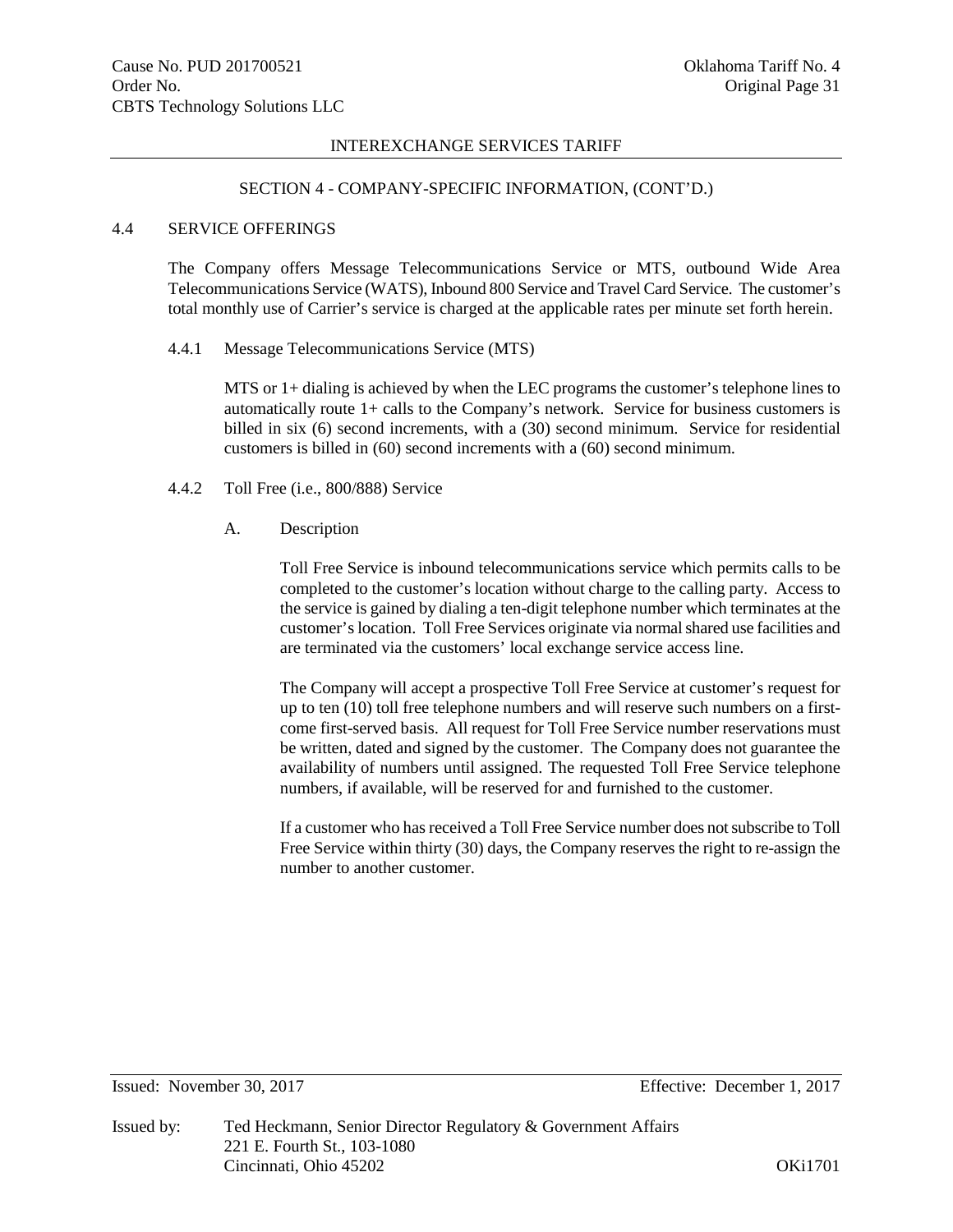#### SECTION 4 - COMPANY-SPECIFIC INFORMATION, (CONT'D.)

## 4.4 SERVICE OFFERINGS, (CONT'D.)

- 4.4.2 Toll Free (i.e., 800/888) Service, (Cont'd.)
	- A. Description, (Cont'd.)

The optional services available with toll free service are as follows: Time of day routing service allows the customer to change the telephone number where the toll free telephone number terminates, the toll free telephone number can be rerouted to four different terminating telephone numbers based on three variables: time of day (1/2 hour increments); day of the week; and holiday schedule; Area code blocking service permits customers to select the area codes from which they may receive calls; 800 Directory Service provides the customer with the option to have their 8XX number listed in directory assistance.

B. Rates

| <b>Monthly Service Charge</b> | \$7.50                                                          |
|-------------------------------|-----------------------------------------------------------------|
| Time of Day Routing Service:  | \$100.00 per setup, change or removal                           |
| Area Code blocking:           | \$100.00 per setup, change or removal                           |
| 800 Directory Service:        | Monthly Service Charge $-$ \$13.69<br>Initial Charge $- $15.00$ |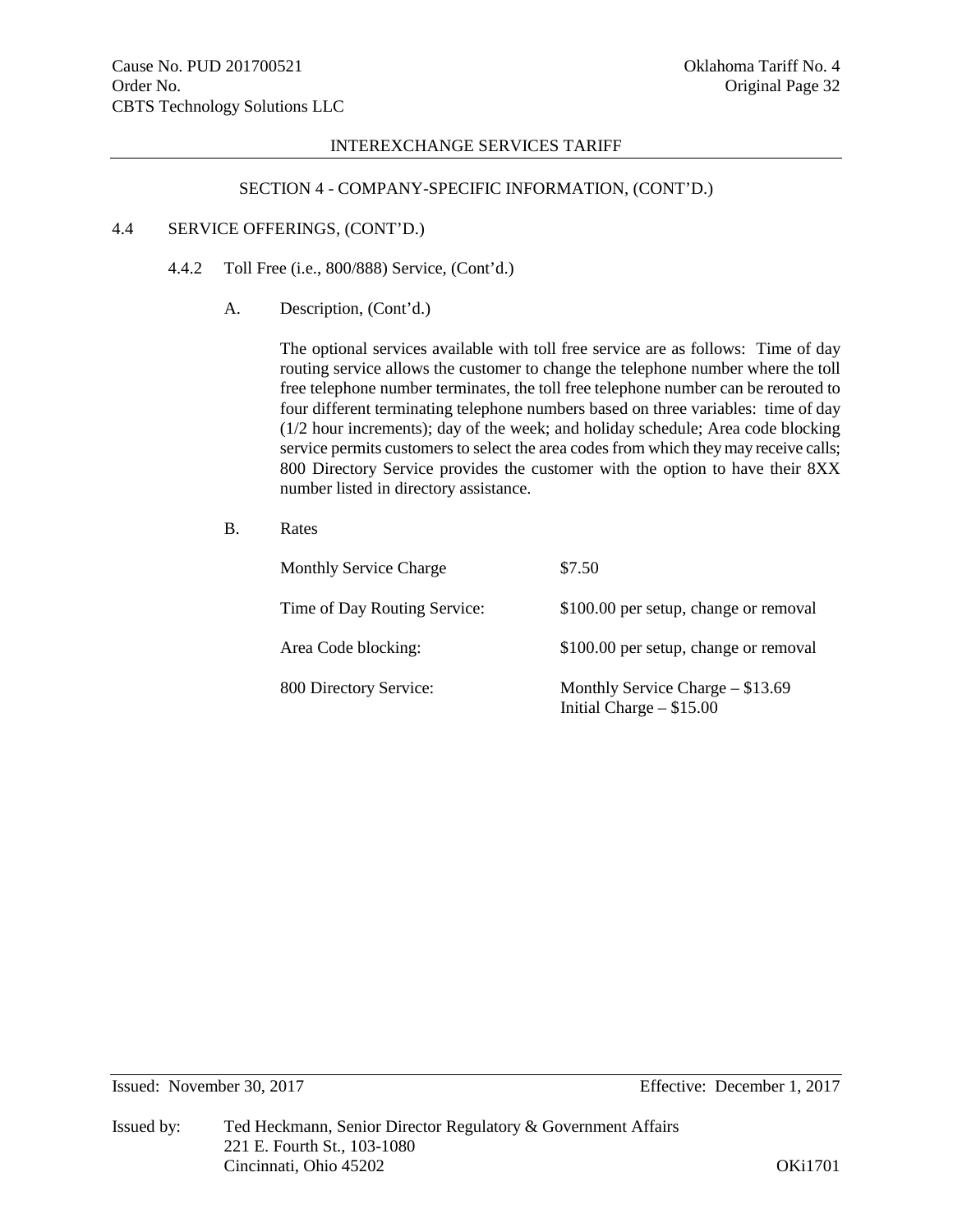### SECTION 4 - COMPANY-SPECIFIC INFORMATION, (CONT'D.)

## 4.4 SERVICE OFFERINGS, (CONT'D.)

# 4.4.3 Calling Card Service

A. Description

Calling Card Service allows subscribers who are away from home or office to place calls by gaining access to the Company's network via an 800 number. Calling Card Service is provided upon request to presubscribed customer and is not a stand-alone product. A surcharge shall be assessed when calls are made using a post-paid calling card. These charges will be added to the per minute charges assessed for each calling card call and will appear on the "calling card calls" portion of the customer's bill as part of the total charges associated with each itemized call.

# B. Rates

Per Minute Rates (unless stated otherwise in Rate Schedule)

| Residence                       | \$0.25/minute    |
|---------------------------------|------------------|
| <b>Business</b>                 | \$0.23/minute    |
|                                 |                  |
| Surcharge                       |                  |
|                                 |                  |
| Domestic                        | $$0.69$ per call |
| Mexico and Canada International | \$1.25 per call  |
|                                 |                  |

#### 4.4.4 Directory Assistance

Listed telephone numbers will be provided to requesting customers at a per call charge. Customer may request two telephone numbers per call.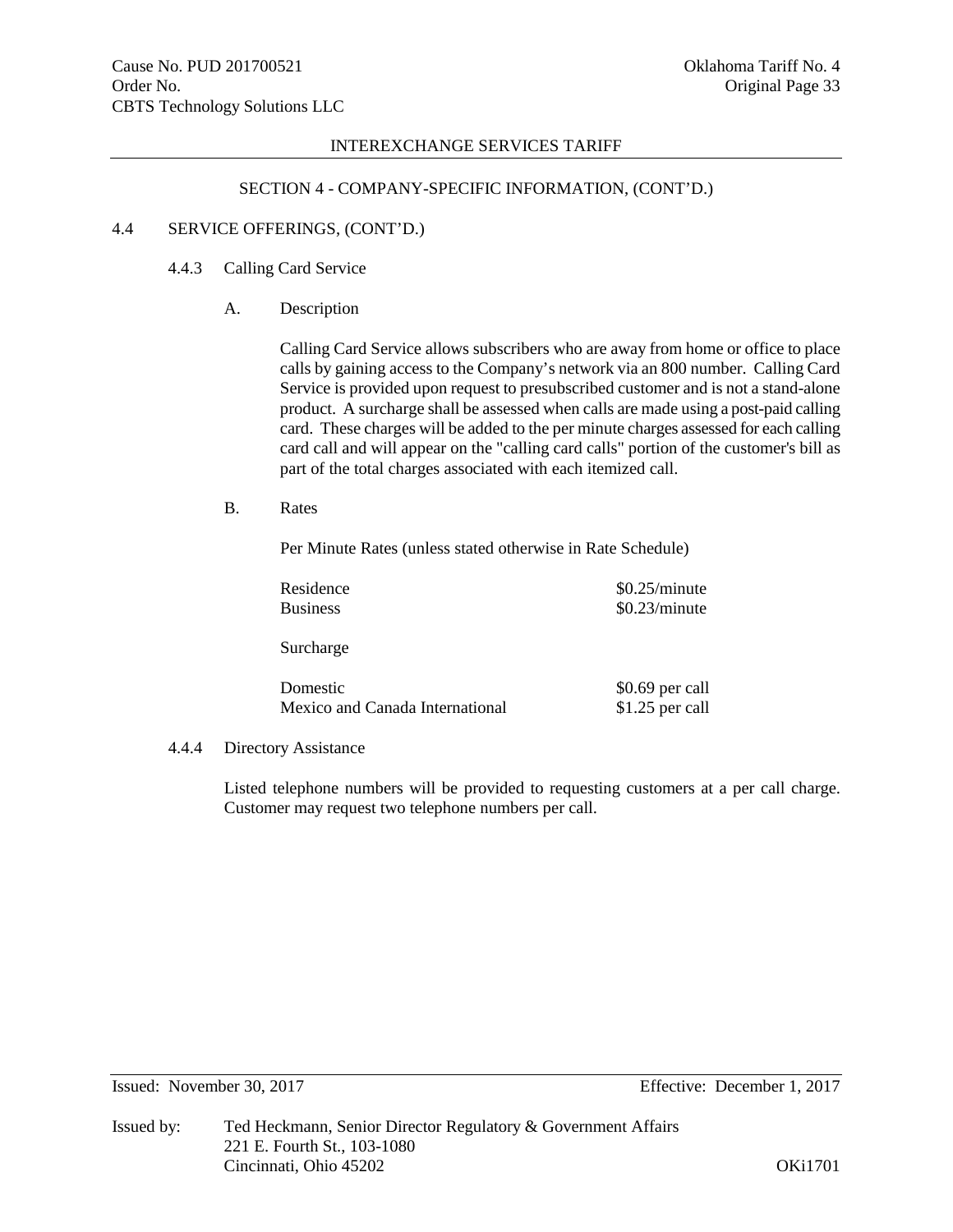### SECTION 4 - COMPANY-SPECIFIC INFORMATION, (CONT'D.)

# 4.4 SERVICE OFFERINGS, (CONT'D.)

## 4.4.5 Usage Charges and Billing Increments

A. Usage Charges

Usage charges are determined by the time of day rate periods and minutes of use within each rate period. The rate period is determined by the time and day of call origination at the customer's location.

B. Billing Increments

Unless specifically stated in the product description, usage is billed in sixty (60) second increments.

4.4.6 Pay Telephone (Payphone) Surcharge

A surcharge shall be assessed for each call made from a pay telephone to a Companyprovided toll-free number or placed by using a calling card and dialing the Company's prefix in the form 101XXXX. This charge is to compensate the Company for the Federal Communications Commission assessment which is paid by the Company to pay telephone service providers for the use of their pay telephone instruments.

Per Call Charge:  $$0.60$ 

4.4.7 Directory Assistance Charge

Per call charge  $\$0.99$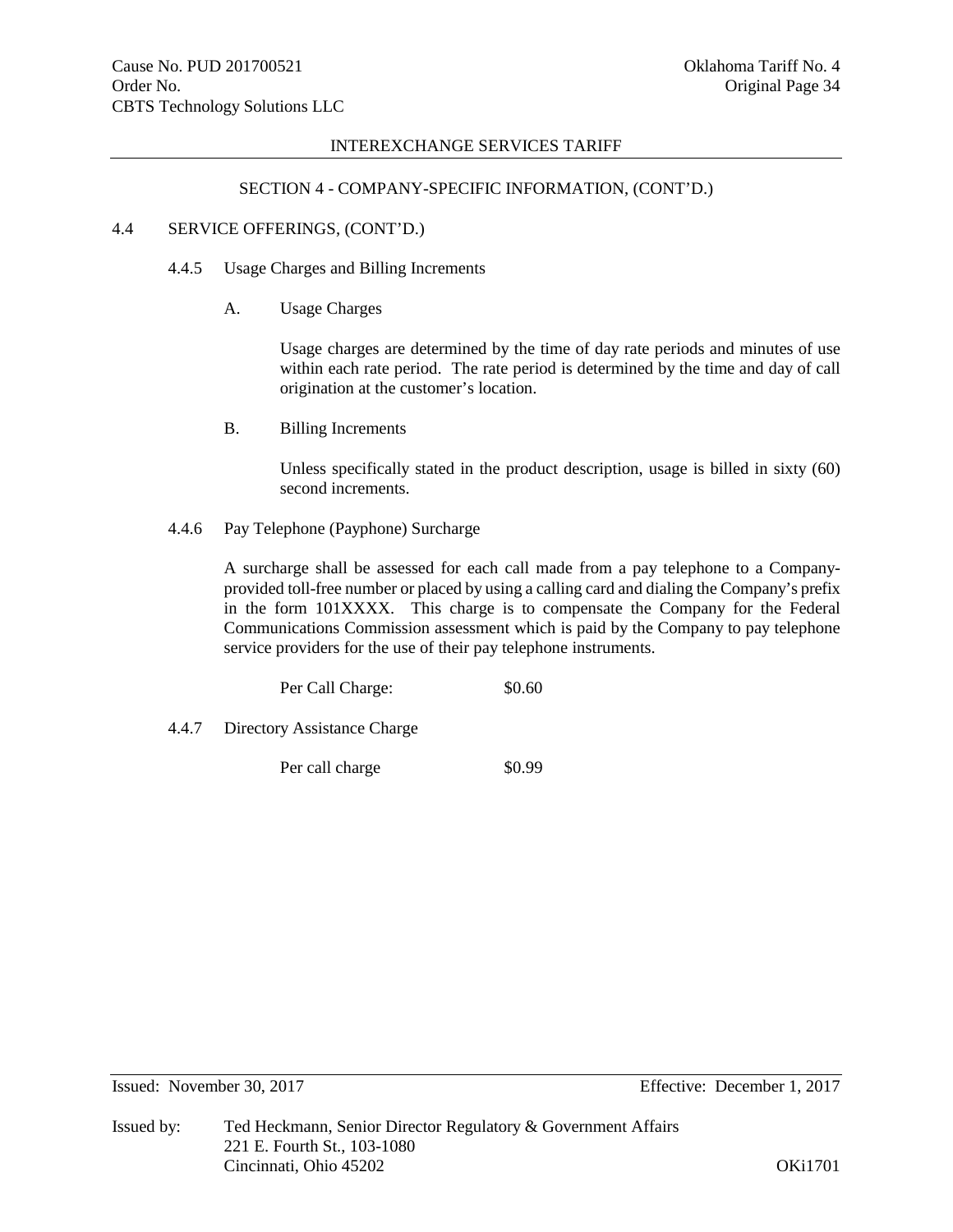## SECTION 4 - COMPANY-SPECIFIC INFORMATION, (CONT'D.)

## 4.4 SERVICE OFFERINGS, (CONT'D.)

### 4.4.8 Operator Services

Operator services are available to Consumers from any Customer location. Operator Services allows the Consumer to place a call from a Customer location and arrange for billing other than to the originating telephone number. Calls are rounded up to the next whole minute for billing purposes and are billed to the Consumer through the monthly bill of the Consumer's local exchange carrier. The following billing arrangements are available to Consumers through the Company's Operator Services:

## A. Customer Dialed Calling/Credit Card

This is a service whereby the end user dials all of the digits necessary to route and bill the call without any operator assistance. Such calls may be billed either to a telephone company issued calling card or a commercial credit card.

# B. Operator Station

This is a service whereby the caller places a non-person-to-person call with the assistance of an operator (live or automated). When placing an operator station call, the caller is connected to a non-specified individual at the terminating end. Such calls may be billed to a calling card, credit card, the called number (collect) or a valid third party telephone number.

# C. Person-to-Person

This is a service whereby the person originating the call specifies to the Company's operator a particular person to be reached, or a particular person, station, room number, department, or office to be reached through a PBX attendant. Person-to-person calls may be billed to a calling card, credit card, the called number (collect) or a valid third party telephone number.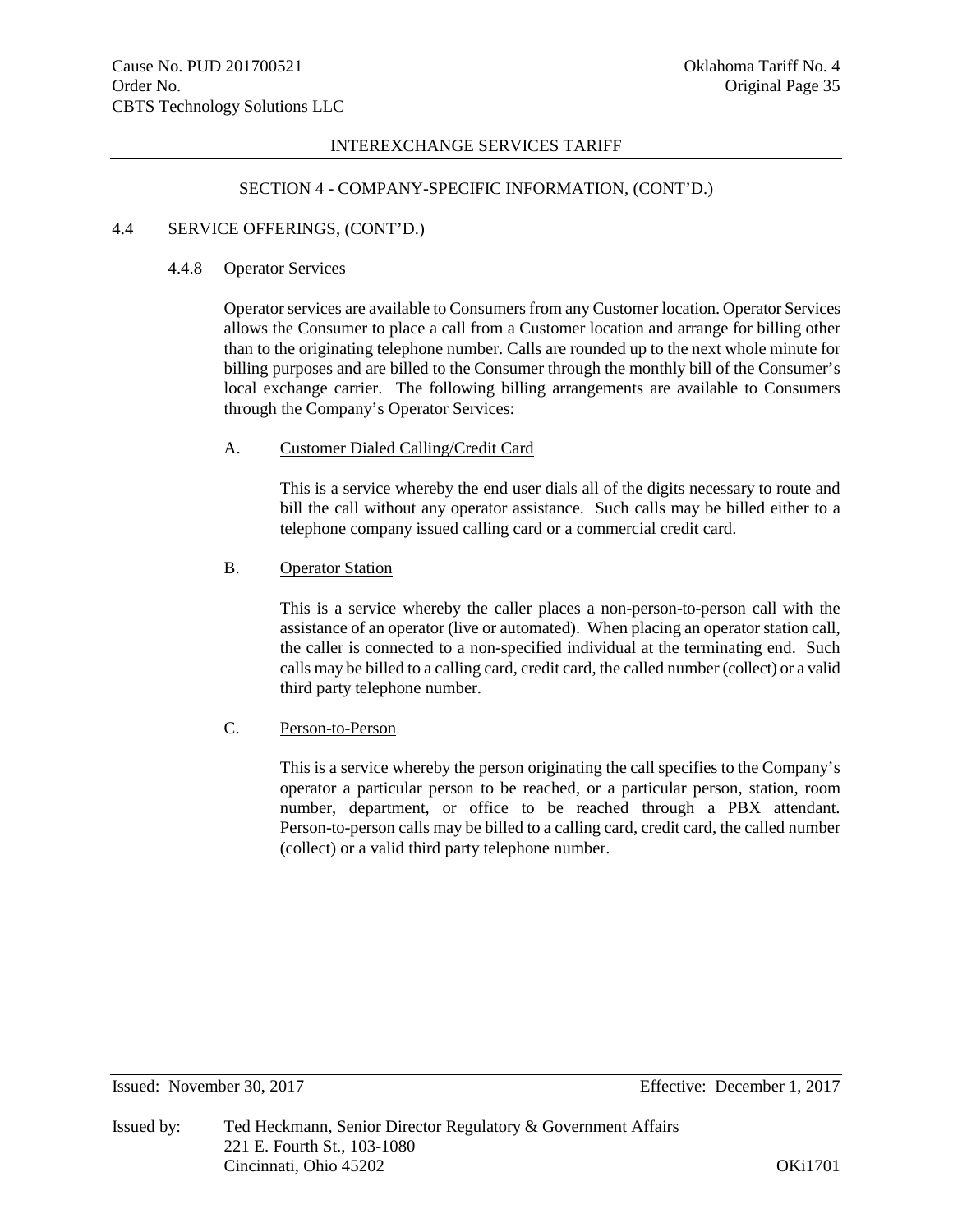# SECTION 4 - COMPANY-SPECIFIC INFORMATION, (CONT'D.)

# 4.4 SERVICE OFFERINGS, (CONT'D.)

## 4.4.8 Operator Services, (Cont'd.)

# D. Usage Charges

Usage charges apply in addition to a per-call service charge for each operator assisted call. Calls are measured and billed in full minute increments.

| <b>MILEAGE</b> | <b>INITIAL</b><br><b>PERIOD</b> | <b>ADD'L</b><br><b>PERIOD</b> |
|----------------|---------------------------------|-------------------------------|
| $1 - 8$        | \$.40                           | \$.40                         |
| $9 - 12$       | \$.40                           | \$.40                         |
| 13-17          | \$.40                           | \$.40                         |
| 18-22          | \$.40                           | \$.40                         |
| 23-27          | \$.40                           | \$.40                         |
| 28-32          | \$.40                           | \$.40                         |
| 33-42          | \$.40                           | \$.40                         |
| 43-54          | \$.40                           | \$.40                         |
| 55-66          | \$.40                           | \$.40                         |
| 67-82          | \$.40                           | \$.40                         |
| 83-100         | \$.40                           | \$.40                         |
| 101-122        | \$.40                           | \$.40                         |
| 123-168        | \$.40                           | \$.40                         |
| 169-252        | \$.40                           | \$.40                         |
| $253+$         | \$.40                           | \$.40                         |

Evening Rate Period Discount 0% Night/Weekend Rate Period Discount 0%

Issued: November 30, 2017 Effective: December 1, 2017

Issued by: Ted Heckmann, Senior Director Regulatory & Government Affairs 221 E. Fourth St., 103-1080 Cincinnati, Ohio 45202 OKi1701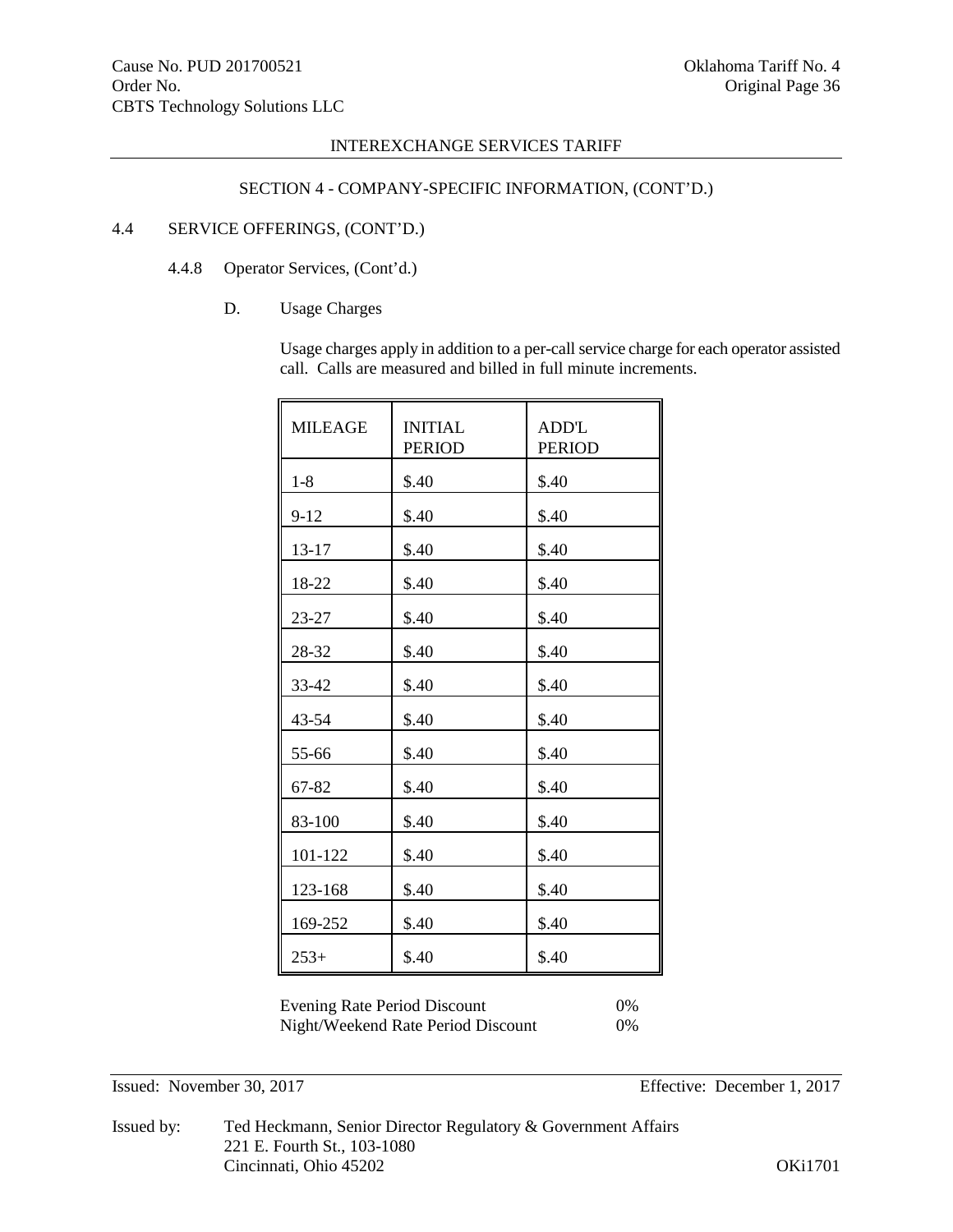# SECTION 4 - COMPANY-SPECIFIC INFORMATION, (CONT'D.)

# 4.4 SERVICE OFFERINGS, (CONT'D.)

# 4.4.8 Operator Services, (Cont'd.)

# E. Service Charges

Only one service charge applies per call

|                                   |          | Pay       |
|-----------------------------------|----------|-----------|
|                                   | Non-Coin | Telephone |
| <b>Station to Station Service</b> | Rate     | Rate      |
| Calling Card                      |          |           |
| Non-Automated                     | \$2.15   | \$2.15    |
| Semi Automated                    | \$2.15   | \$2.15    |
| <b>Fully Automated</b>            | \$0.80   | \$0.80    |
| Collect                           |          |           |
| Non-Automated                     | \$2.15   | \$2.15    |
| Semi Automated                    | \$2.15   | \$2.15    |
| <b>Fully Automated</b>            | \$2.15   | \$2.15    |
| <b>Billed to Third Number</b>     |          |           |
| Non-Automated                     | \$2.25   | \$2.25    |
| Semi Automated                    | \$2.25   | \$2.25    |
| <b>Fully Automated</b>            | \$2.25   | \$2.25    |
| Sent Paid                         |          |           |
| Non-Automated                     | \$2.20   | \$2.20    |
| Semi Automated                    | \$2.20   | \$2.20    |
| Person to Person Service          |          |           |
| Non-Automated                     | \$4.50   | \$4.50    |
| Semi Automated                    | \$4.50   | \$4.50    |
|                                   |          |           |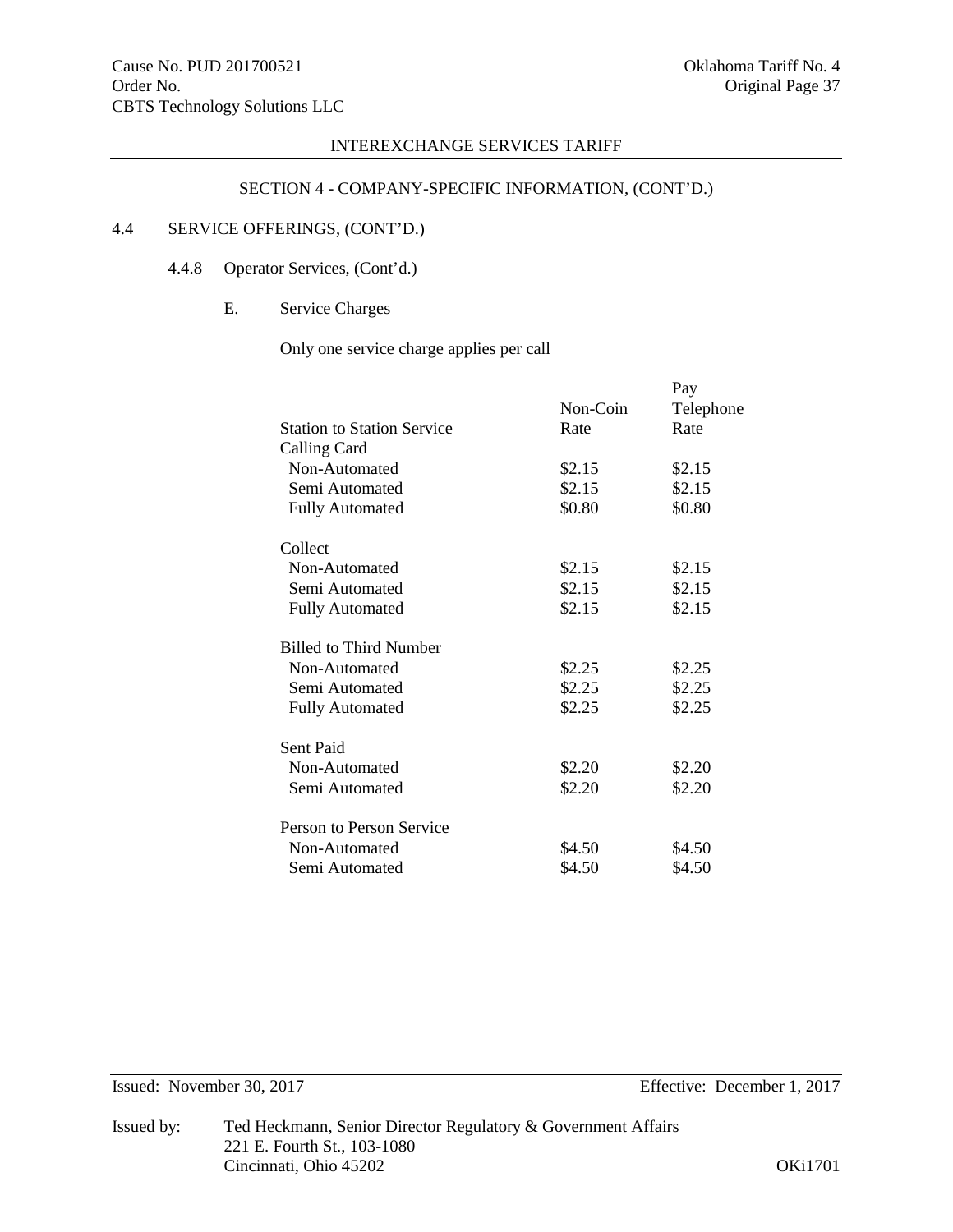### SECTION 4 - COMPANY-SPECIFIC INFORMATION, (CONT'D.)

### 4.4 SERVICE OFFERINGS, (CONT'D.)

- 4.4.8 Operator Services, (Cont'd.)
	- F. Surcharges

An Aggregator Surcharge may be billed on behalf of the aggregator location. The Aggregator Surcharge applies in addition to all other usage and service charges applicable to the call.

Aggregator Surcharge, maximum per call \$1.00

- 4.4.9 Oklahoma Universal Service Fund
	- A. General Regulations
		- 1. Contributions to the OUSF are assessed as a uniform percentage of the telecommunications carrier'stotal retail-billed intrastate telecommunications revenues for a 12-month period identified by the OUSF Administrator. This percentage is established under the oversight of the Oklahoma Corporation Commission.
		- 2. Pursuant to OAC 165:59-3-46, a telecommunications carrier may, at its option, recover the amount of its contributions to the Oklahoma Universal Service Fund (OUSF) from its retail customers. Such recovery shall be made in a fair, equitable and nondiscriminatory manner.
		- 3. Recovery shall be assessed by either a recovery factor or flat recovery charges as described below.
		- 4. Recovery shall be based on the same retail revenues as those used for contribution purposes.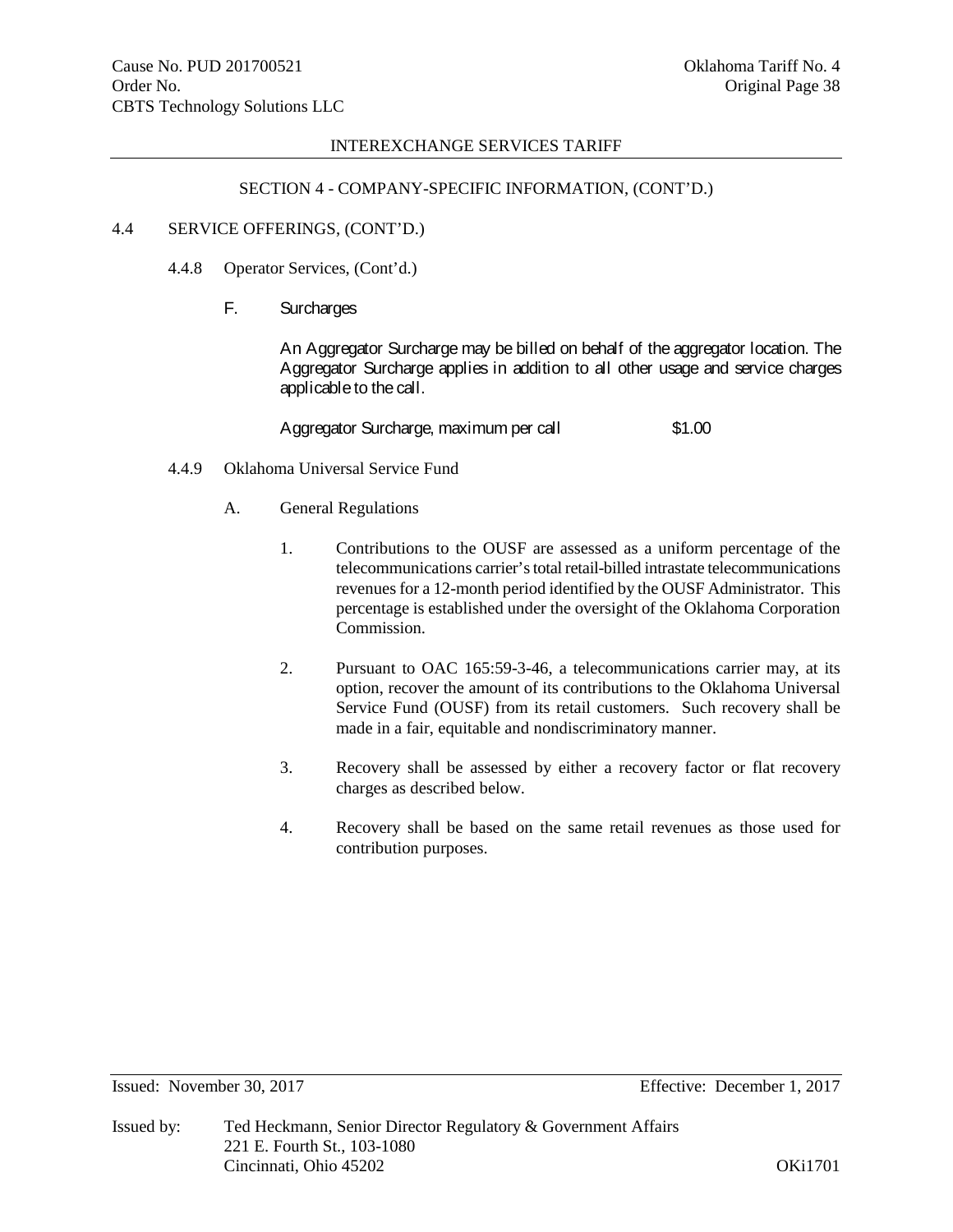## SECTION 4 - COMPANY-SPECIFIC INFORMATION, (CONT'D.)

## 4.4 SERVICE OFFERINGS, (CONT'D.)

- 4.4.9 Oklahoma Universal Service Fund, (Cont'd.)
	- B. OUSF Recovery Factor
		- 1. Recovery of the OUSF contribution from retail customers shall be by a uniform monthly factor, which shall be applied to each retail customer in addition to any other applicable rates and charges as provided for in the tariff. The OUSF Recovery Factor shall not exceed the currently approved Corporation Commission contribution factor.
		- 2. The results of such calculation(s) shall be rounded to the penny for the purpose of applying this amount to retail customer's bills.
		- 3. The resulting OUSF Recovery amount shall not be subject to state or local taxes or franchise fees.
		- 4. If recovery is made pursuant to this tariff from the retail customers, the amount resulting from the OUSF Recovery Factor will be listed as a separate line item on each customers' bill to the extent the company has the billing capability to do so.
		- 5. Records shall be kept by the company which reflects the OUSF contributions paid by the company for each period along with all amounts recovered by the company through the Recovery of OUSF Contributions tariff. This information shall be made available to the Commission upon request.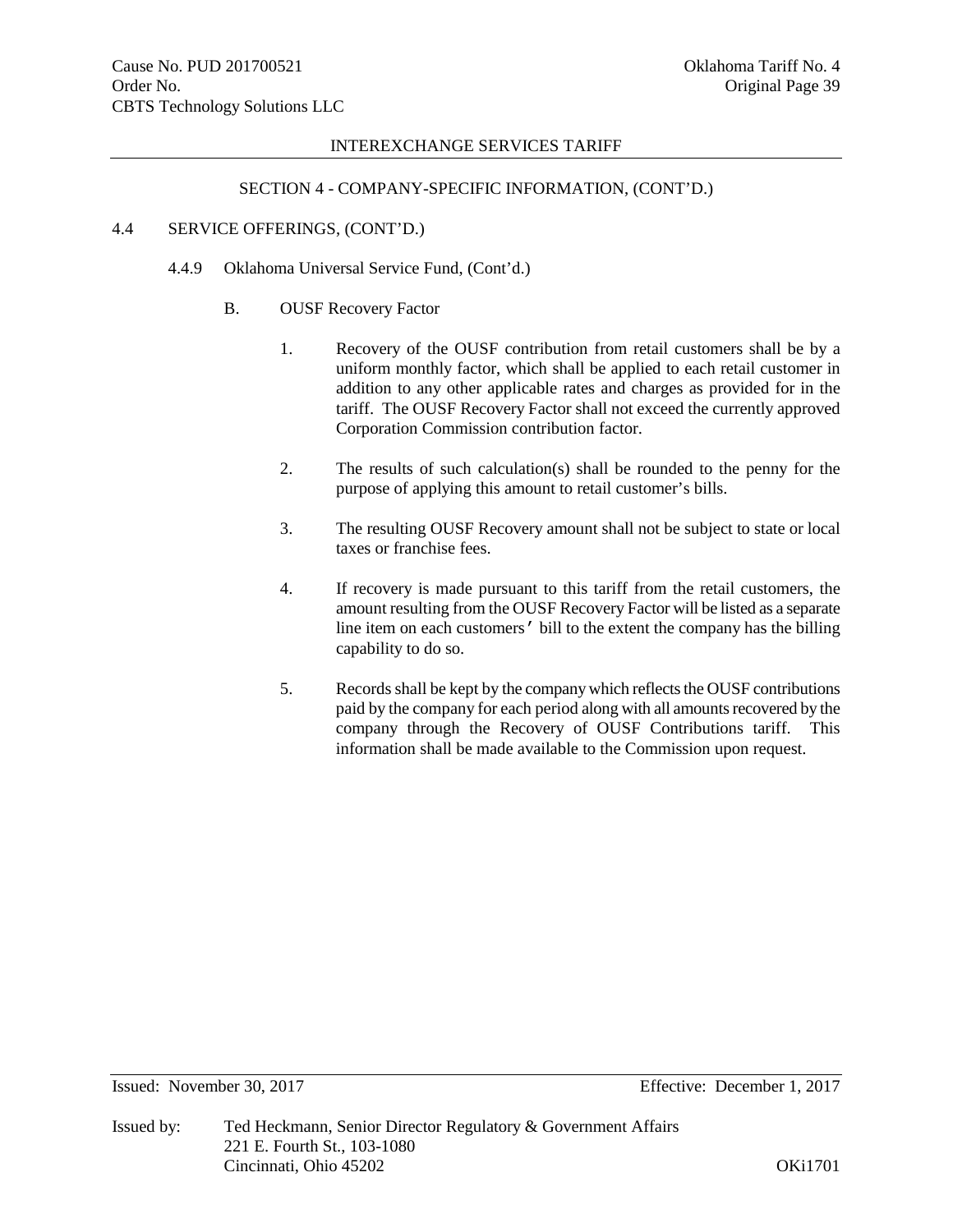# SECTION 4 - COMPANY-SPECIFIC INFORMATION, (CONT'D.)

## 4.4 SERVICE OFFERINGS, (CONT'D.)

- 4.4.9 Oklahoma Universal Service Fund, (Cont'd.)
	- C. Changes in the OUSF Recovery Factor
		- 1. Changes to the OUSF Recovery Factor shall be made by notifying in writing the Director of the Public Utility Division. A replacement page reflecting the revised OUSF Recovery Factor to be included with this tariff shall be included with the notification letter.
		- 2. The revised OUSF Recovery Factor shall not be billed to any retail customer until such notification is received by the Director.
		- 3. Recovery Percentage (or Factor)

The rate of Recovery Percentage (or Factor) will be established by the Oklahoma Corporation Commission.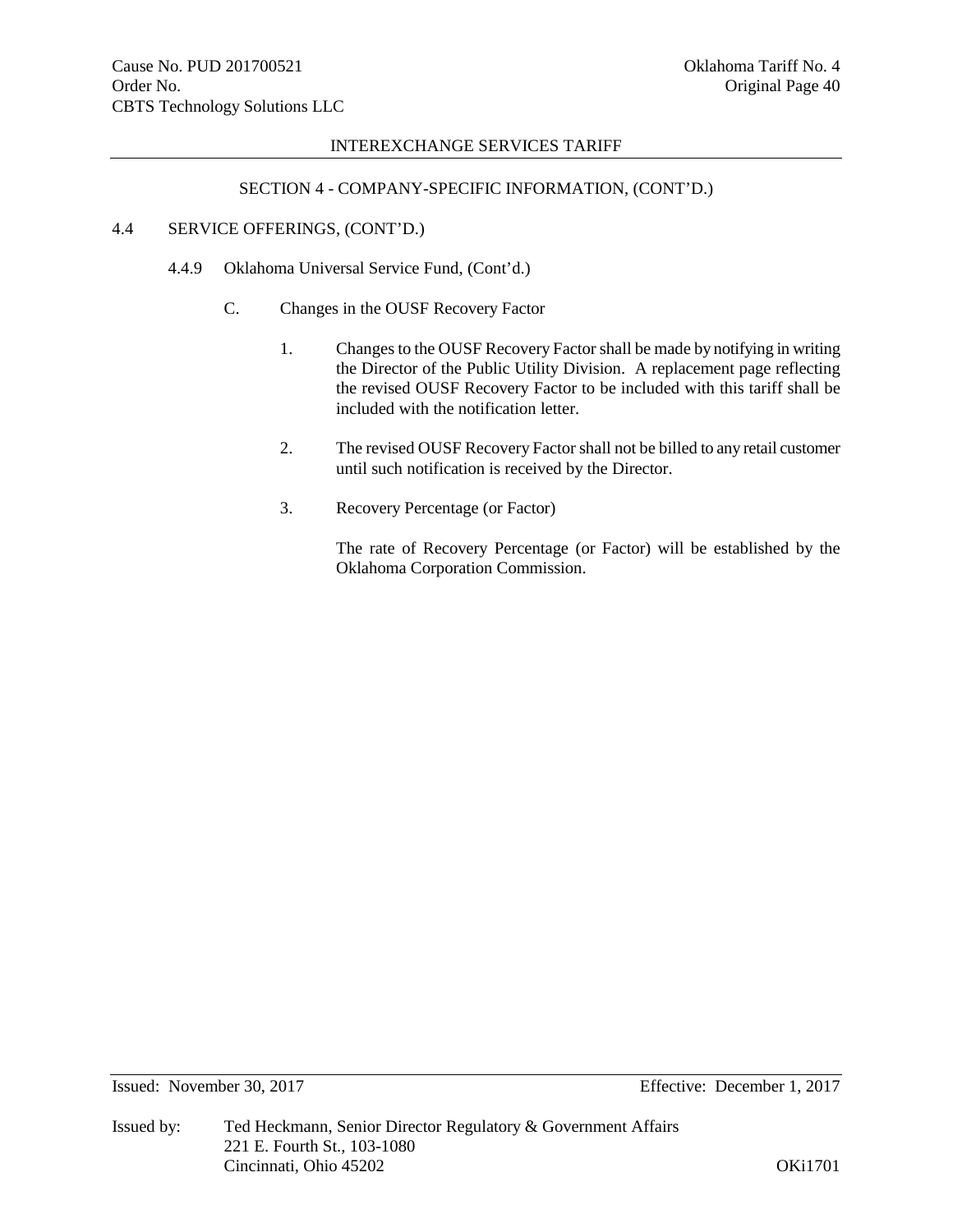### SECTION 4 - COMPANY-SPECIFIC INFORMATION, (CONT'D.)

### 4.4 SERVICE OFFERINGS, (CONT'D.)

## 4.4.10 Residential Toll Plans

## A. Descriptions

## 1. AnyTime 500 (Product 64)

For a monthly service fee, customers subscribing to this plan will receive 500 minutes of outbound domestic long distance each month. A per minute rate will apply after the initial 500 minutes. Plan includes a calling card. 8XX service is available for a monthly fee. Call detail will be provided on monthly bills only when plan minutes are exceeded or upon customer's request.

## 2. AnyTime 750 (Product 189)

For a monthly service fee, customers subscribing to this plan will receive 750 minutes of outbound domestic long distance each month. A per minute rate will apply after the initial 750 minutes. Plan includes a calling card. 8XX service is available for a monthly fee. Call detail will be provided on monthly bills only when plan minutes are exceeded or upon customer's request.

## 3. AnyTime 1000 (Product 198)

For a monthly service fee, customers subscribing to this plan will receive 1000 minutes of outbound domestic long distance each month. A per minute rate will apply after the initial 1000 minutes. Plan includes a calling card. 8XX service is available for a monthly fee. Call detail will be provided on monthly bills only when plan minutes are exceeded or upon customer's request.

## 4. Basic II (Product 368)

There is a \$6.95 monthly, minimum usage charge associated with this plan. Calls that will be applied to the minimum usage include inbound and outbound toll calls, calling card calls; collect calls, and operator-assisted calls. Plan includes a calling card.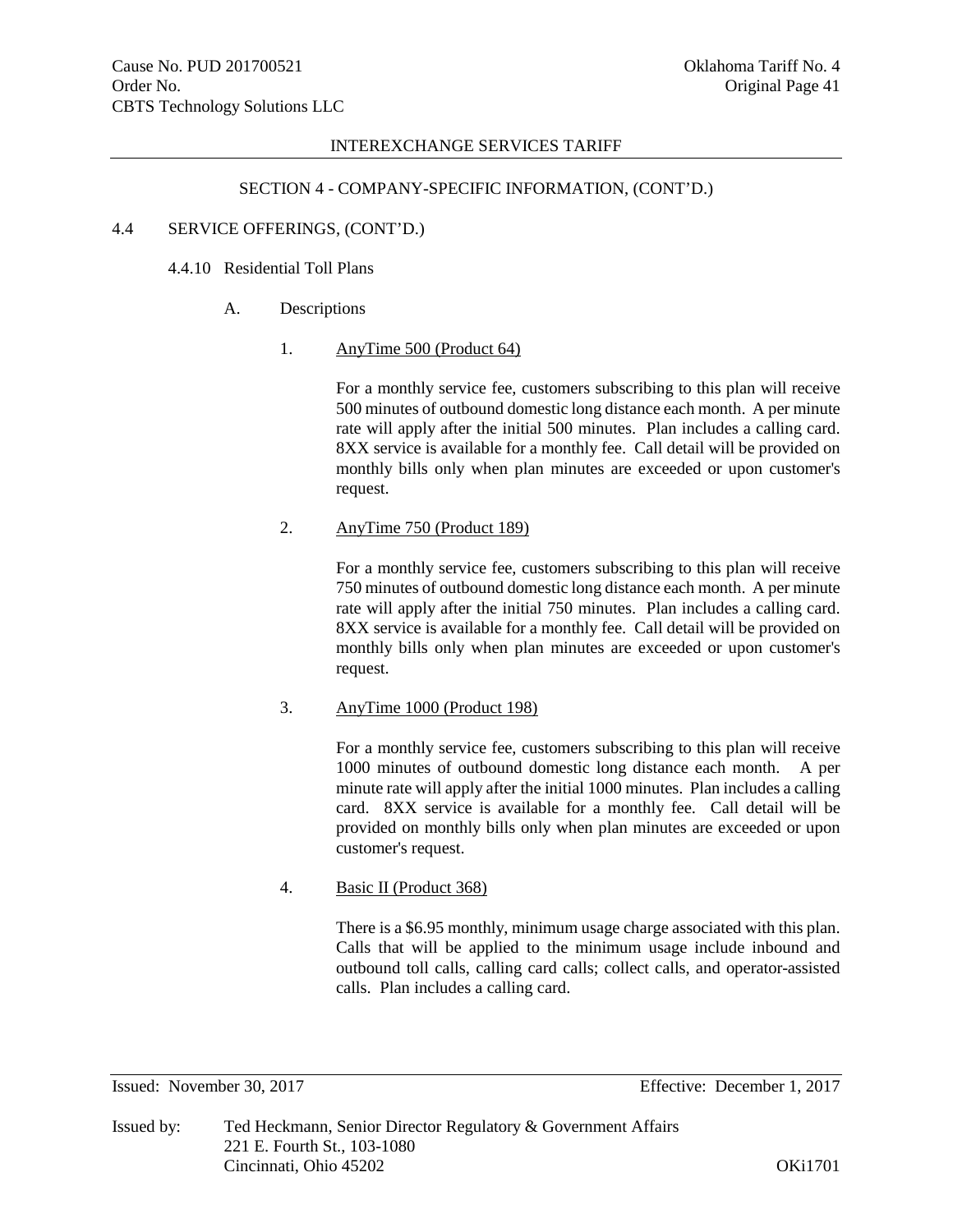## SECTION 4 - COMPANY-SPECIFIC INFORMATION, (CONT'D.)

### 4.4 SERVICE OFFERINGS, (CONT'D.)

4.4.10 Residential Toll Plans, (Cont'd.)

A. Descriptions, (Cont'd.)

#### 5. AnyTime 100 (Product 591)

For a monthly service fee, customers subscribing to this plan will receive 100 minutes of outbound domestic long distance each month. A per minute rate will apply after the initial 100 minutes. Plan includes a calling card. 8XX service is available for a monthly fee. Call detail will be provided on monthly bills only when plan minutes are exceeded or upon customer's request.

#### 6. AnyTime 5000 (Product 597)

For a monthly service fee, customers subscribing to this plan will receive 5000 minutes of outbound domestic long distance each month. A per minute rate will apply after the initial 5000 minutes. Plan includes a calling card. 8XX service is available for a monthly fee. Call detail will be provided on monthly bills only when plan minutes are exceeded or upon customer's request.

## 7. AnyTime 375 (Product 951)

For a monthly service fee, customers subscribing to this plan will receive 375 minutes of outbound domestic long distance each month. A per minute rate will apply after the initial 375 minutes. Plan includes a calling card. 8XX service is available for a monthly fee. Call detail will be provided on monthly bills only when plan minutes are exceeded or upon customer's request.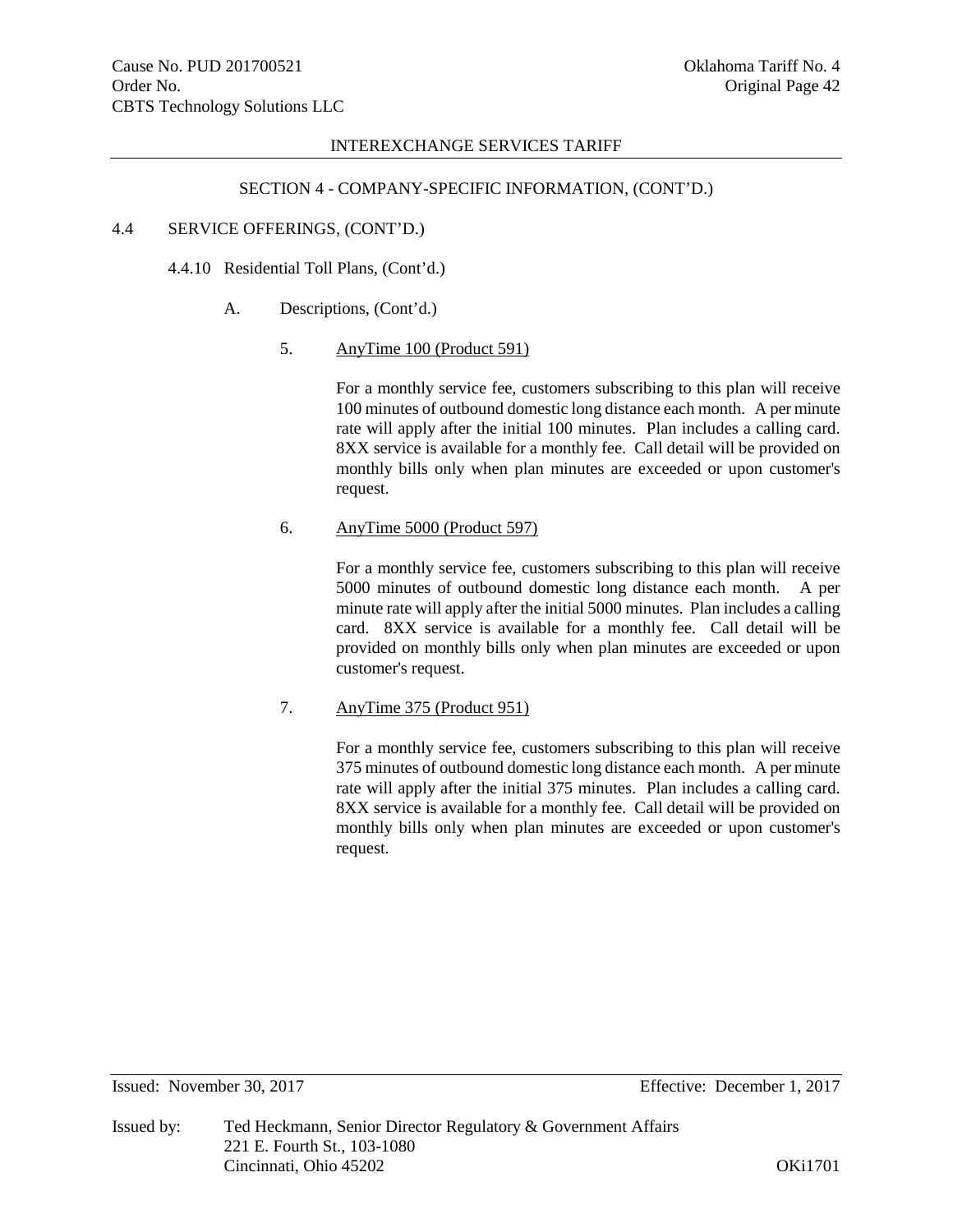# SECTION 4 - COMPANY-SPECIFIC INFORMATION, (CONT'D.)

# 4.4 SERVICE OFFERINGS, (CONT'D.)

4.4.10 Residential Toll Plans, (Cont'd.)

# B. Rates

1. AnyTime 500 (Product 64)

|                      | Rates Per Minute |
|----------------------|------------------|
| $1+$ Outbound        | \$0.06           |
| 8XX Inbound          | \$0.06           |
| Monthly Service Fee: | \$20.00          |

Outbound rate applies after the first 500 domestic direct dialed minutes

2. AnyTime 750 (Product 189)

|                           | Rates Per Minute |
|---------------------------|------------------|
| $1+$ Outbound/8XX Inbound | \$0.06           |
| 8XX Inbound               | \$0.06           |
| Monthly Service Fee:      | \$30.00          |

Outbound rate applies after the first 750 domestic direct dialed minutes

# 3. AnyTime 1000 (Product 198)

|                      | <b>Rates Per Minute</b> |
|----------------------|-------------------------|
| $1+$ Outbound        | \$0.06                  |
| 8XX Inbound          | \$0.06                  |
| Monthly Service Fee: | \$40.00                 |

Outbound rate applies after the first 1000 domestic direct dialed minutes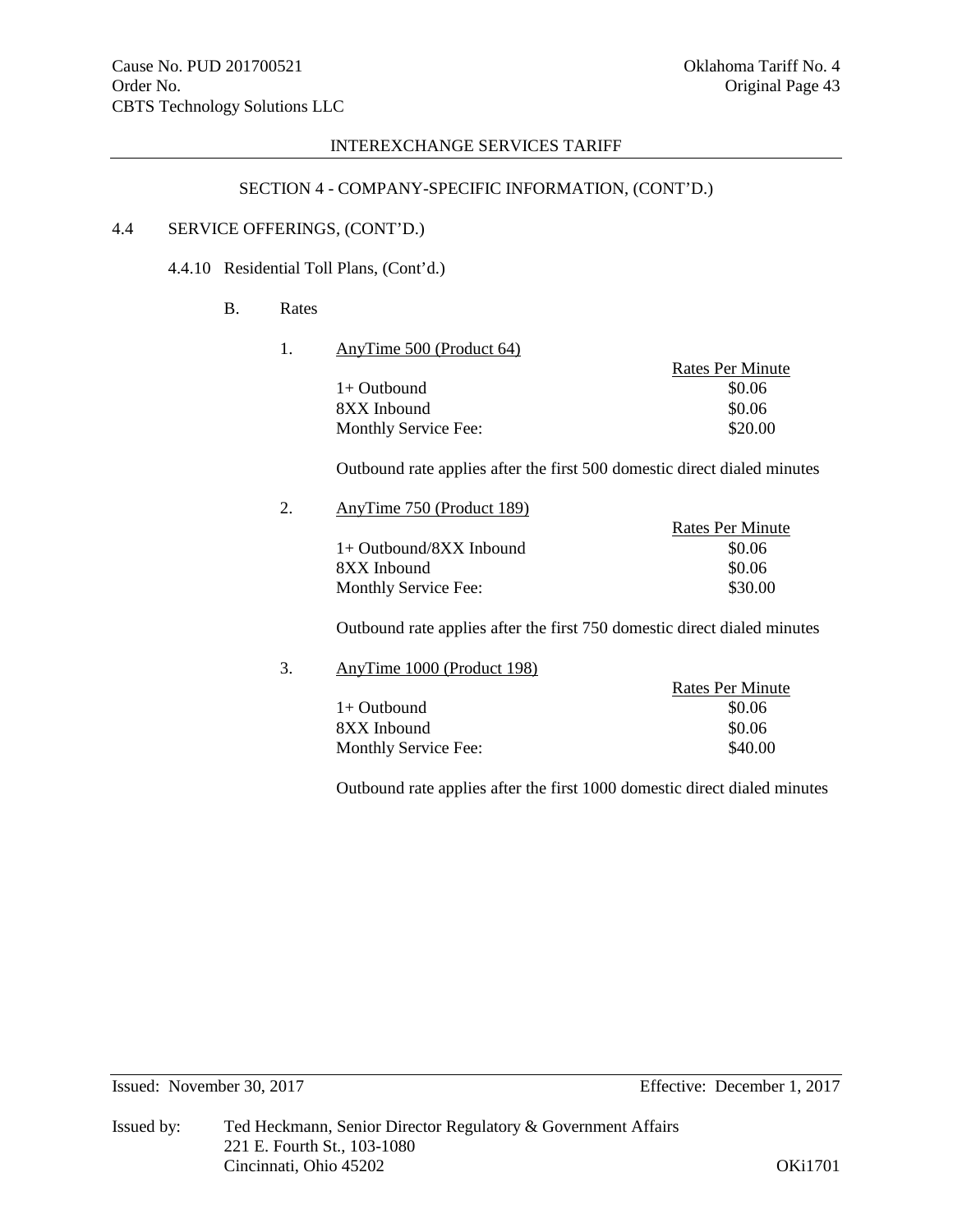# SECTION 4 - COMPANY-SPECIFIC INFORMATION, (CONT'D.)

# 4.4 SERVICE OFFERINGS, (CONT'D.)

4.4.10 Residential Toll Plans, (Cont'd.)

# B. Rates

4. Basic II (Product 368)

|                               | <b>Rates Per Minute</b> |
|-------------------------------|-------------------------|
| $1+$ Outbound                 | \$0.10                  |
| 8XX Inbound                   | \$0.15                  |
| Monthly minimum usage charge: | \$6.95                  |
|                               |                         |

5. AnyTime 100 (Product 591)

| Rates Per Minute |
|------------------|
| \$0.07           |
| \$0.07           |
| \$10.00          |
|                  |

Outbound rate applies after the first 100 domestic direct dialed minutes

6. AnyTime 5000 (Product 597)

|                      | Rates Per Minute |
|----------------------|------------------|
| $1+$ Outbound        | \$0.06           |
| 8XX Inbound          | \$0.06           |
| Monthly Service Fee: | \$200.00         |

Outbound rate applies after the first 5000 domestic direct dialed minutes

7. AnyTime 375 (Product 951)

| .                    |                  |
|----------------------|------------------|
|                      | Rates Per Minute |
| $1+$ Outbound        | \$0.07           |
| 8XX Inbound          | \$0.07           |
| Monthly Service Fee: | \$15.00          |
|                      |                  |

Outbound rate applies after the first 375 domestic direct dialed minutes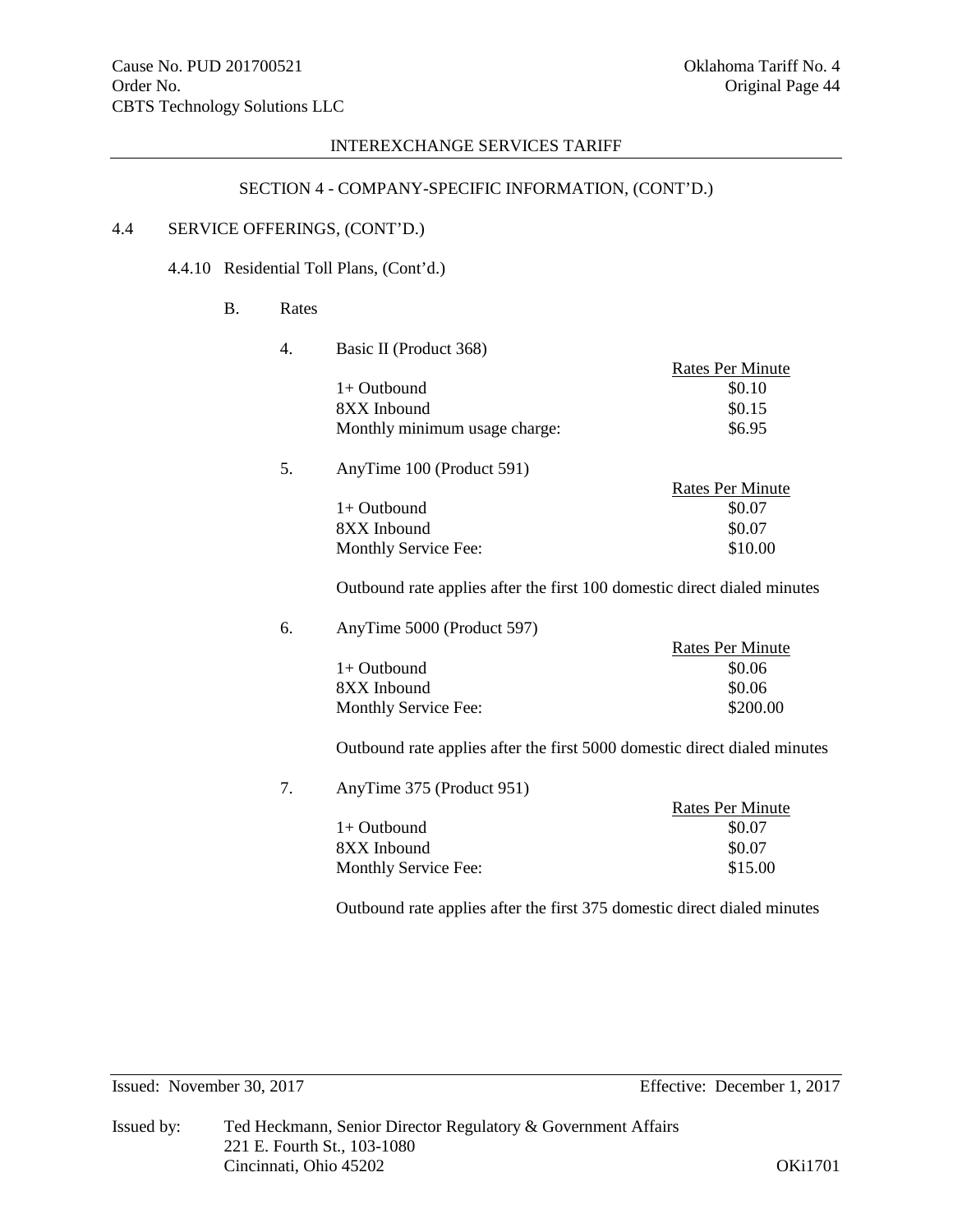### SECTION 4 - COMPANY-SPECIFIC INFORMATION, (CONT'D.)

### 4.4 SERVICE OFFERINGS, (CONT'D.)

# 4.4.11 Business Toll Plans

#### A. Descriptions

#### 1. AnyTime 500 (Product 391)

For a monthly service fee, customers subscribing to this plan will receive 500 minutes of outbound domestic long distance each month. A per minute rate will apply after the initial 500 minutes. Plan includes a calling card. 8XX service is available for a monthly fee. Call detail will be provided on monthly bills only when plan minutes are exceeded or upon customer's request.

## 2. AnyTime 750 (Product 393)

For a monthly service fee, customers subscribing to this plan will receive 750 minutes of outbound domestic long distance each month. A per minute rate will apply after the initial 750 minutes. Plan includes a calling card. 8XX service is available for a monthly fee. Call detail will be provided on monthly bills only when plan minutes are exceeded or upon customer's request.

## 3. AnyTime 1000 (Product 395)

For a monthly service fee, customers subscribing to this plan will receive 1000 minutes of outbound domestic long distance each month. A per minute rate will apply after the initial 1000 minutes. Plan includes a calling card. 8XX service is available for a monthly fee. Call detail will be provided on monthly bills only when plan minutes are exceeded or upon customer's request.

## 4. Business Basic II (Product 358) – Business

There is a \$6.95 monthly, minimum usage charge associated with this plan. Calls that will be applied to the minimum usage include inbound and outbound toll calls, calling card calls; collect calls, and operator-assisted calls. Plan includes a calling card.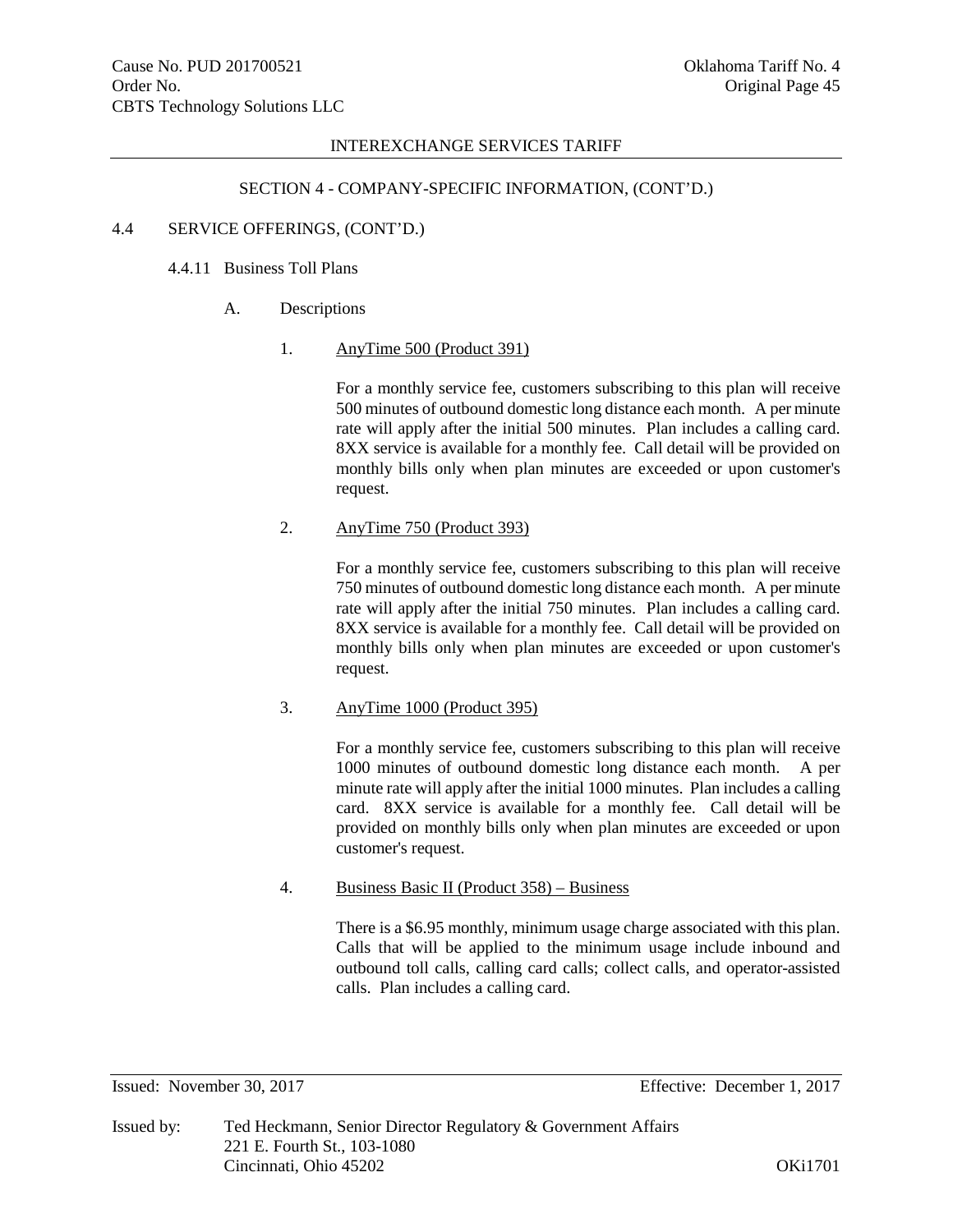### SECTION 4 - COMPANY-SPECIFIC INFORMATION, (CONT'D.)

### 4.4 SERVICE OFFERINGS, (CONT'D.)

## 4.4.11 Business Toll Plans, (Cont'd.)

#### A. Descriptions

#### 5. AnyTime 100 (Product 593)

For a monthly service fee, customers subscribing to this plan will receive 100 minutes of outbound domestic long distance each month. A per minute rate will apply after the initial 100 minutes. Plan includes a calling card. 8XX service is available for a monthly fee. Call detail will be provided on monthly bills only when plan minutes are exceeded or upon customer's request.

#### 6. AnyTime 375 (Product 948)

For a monthly service fee, customers subscribing to this plan will receive 375 minutes of outbound domestic long distance each month. A per minute rate will apply after the initial 375 minutes. Plan includes a calling card. 8XX service is available for a monthly fee. Call detail will be provided on monthly bills only when plan minutes are exceeded or upon customer's request.

## 7. AnyTime 4000 (Product 475)

For a monthly service fee, customers subscribing to this plan will receive 4000 minutes of outbound domestic long distance each month. A per minute rate will apply after the initial 4000 minutes. Plan includes a calling card. 8XX service is available for a monthly fee. Call detail will be provided on monthly bills only when plan minutes are exceeded or upon customer's request.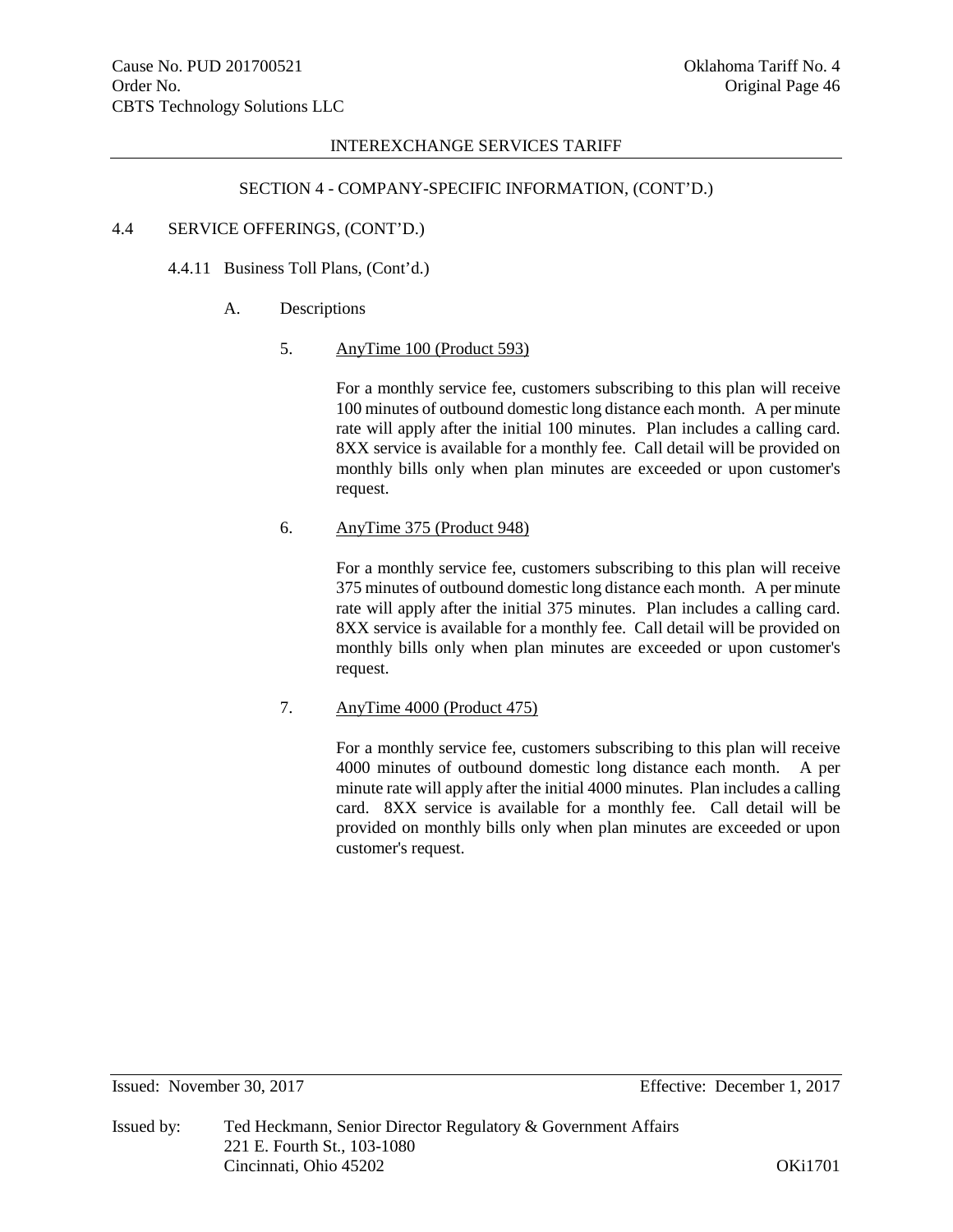# SECTION 4 - COMPANY-SPECIFIC INFORMATION, (CONT'D.)

# 4.4 SERVICE OFFERINGS, (CONT'D.)

# 4.4.11 Business Toll Plans, (Cont'd.)

# (B) Rates

#### 1. AnyTime 500 (Product 391)

|                      | Rates Per Minute |
|----------------------|------------------|
| $1+$ Outbound        | \$0.06           |
| 8XX Inbound          | \$0.06           |
| Monthly Service Fee: | \$20.00          |

Outbound rate applies after the first 500 domestic direct dialed minutes

2. AnyTime 750 (Product 393)

|                      | Rates Per Minute |
|----------------------|------------------|
| $1+$ Outbound        | \$0.06           |
| 8XX Inbound          | \$0.06           |
| Monthly Service Fee: | \$30.00          |

Outbound rate applies after the first 750 domestic direct dialed minutes

# 3. AnyTime 1000 (Product 395)

|                      | <b>Rates Per Minute</b> |
|----------------------|-------------------------|
| $1+$ Outbound        | \$0.06                  |
| 8XX Inbound          | \$0.06                  |
| Monthly Service Fee: | \$40.00                 |

Outbound rate applies after the first 1000 domestic direct dialed minutes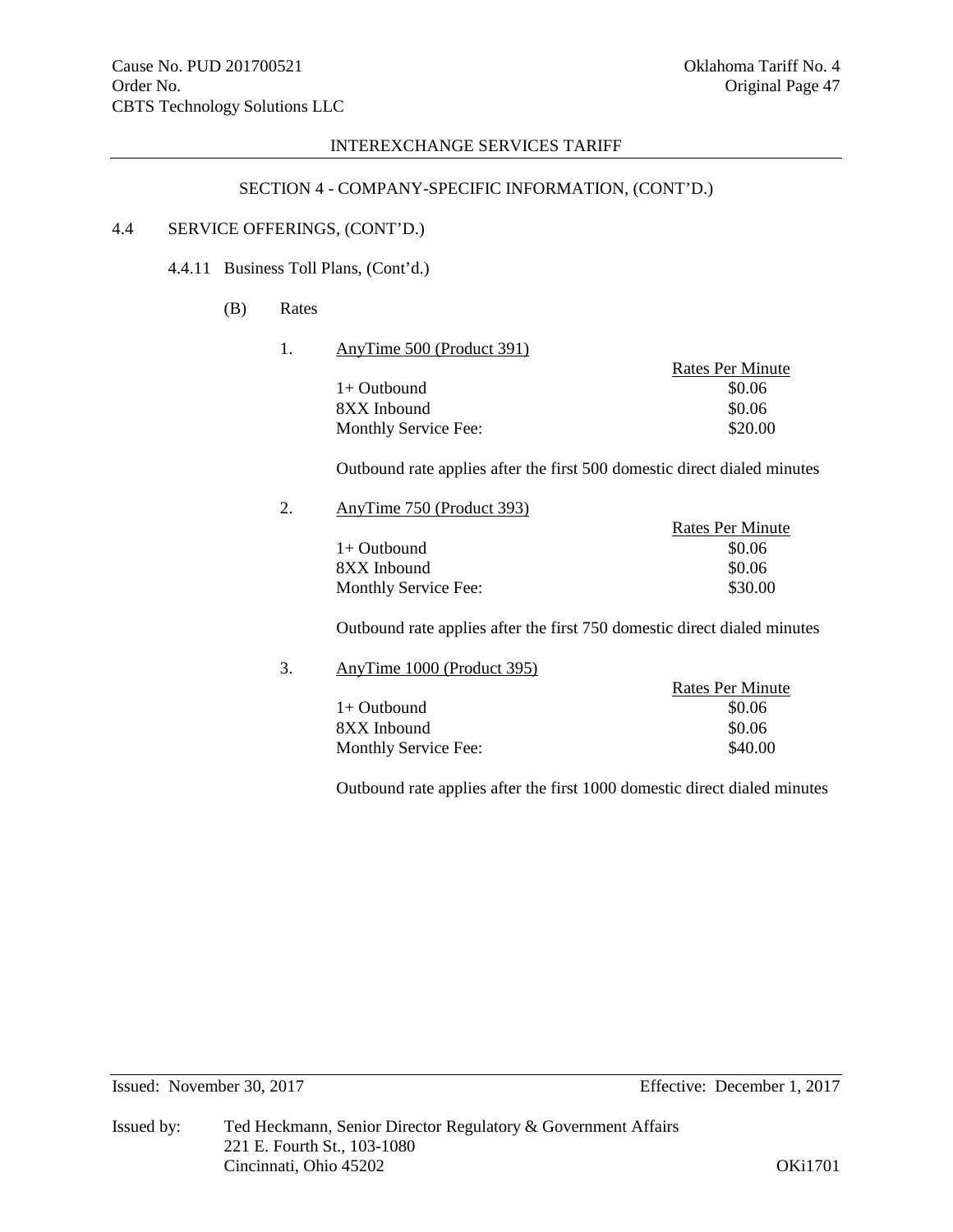# SECTION 4 - COMPANY-SPECIFIC INFORMATION, (CONT'D.)

# 4.4 SERVICE OFFERINGS, (CONT'D.)

4.4.11 Business Toll Plans, (Cont'd.)

# B. Rates, (Cont'd.)

#### 4. Business Basic II (Product 358)

|                               | Rates Per Minute |
|-------------------------------|------------------|
| $1+$ Outbound                 | \$0.09           |
| 8XX Inbound                   | \$0.15           |
| Monthly minimum usage charge: | \$6.95           |

# 5. AnyTime 100 (Product 593)

| Rates Per Minute |
|------------------|
| \$0.07           |
| \$0.07           |
| \$10.00          |
|                  |

Outbound rate applies after the first 5000 domestic direct dialed minutes

6. AnyTime 375 (Product 948)

|                      | Rates Per Minute |
|----------------------|------------------|
| $1+$ Outbound        | \$0.07           |
| 8XX Inbound          | \$0.07           |
| Monthly Service Fee: | \$15.00          |
|                      |                  |

Outbound rate applies to calls after the first 375 domestic direct dialed minutes.

7. AnyTime 4000 (Product 475)

|                      | <b>Rates Per Minute</b> |
|----------------------|-------------------------|
| $1+$ Outbound        | \$0.0375                |
| 8XX Inbound          | \$0.0375                |
| Monthly Service Fee: | \$150.00                |

Outbound rate applies after the first 4000 domestic direct dialed minutes.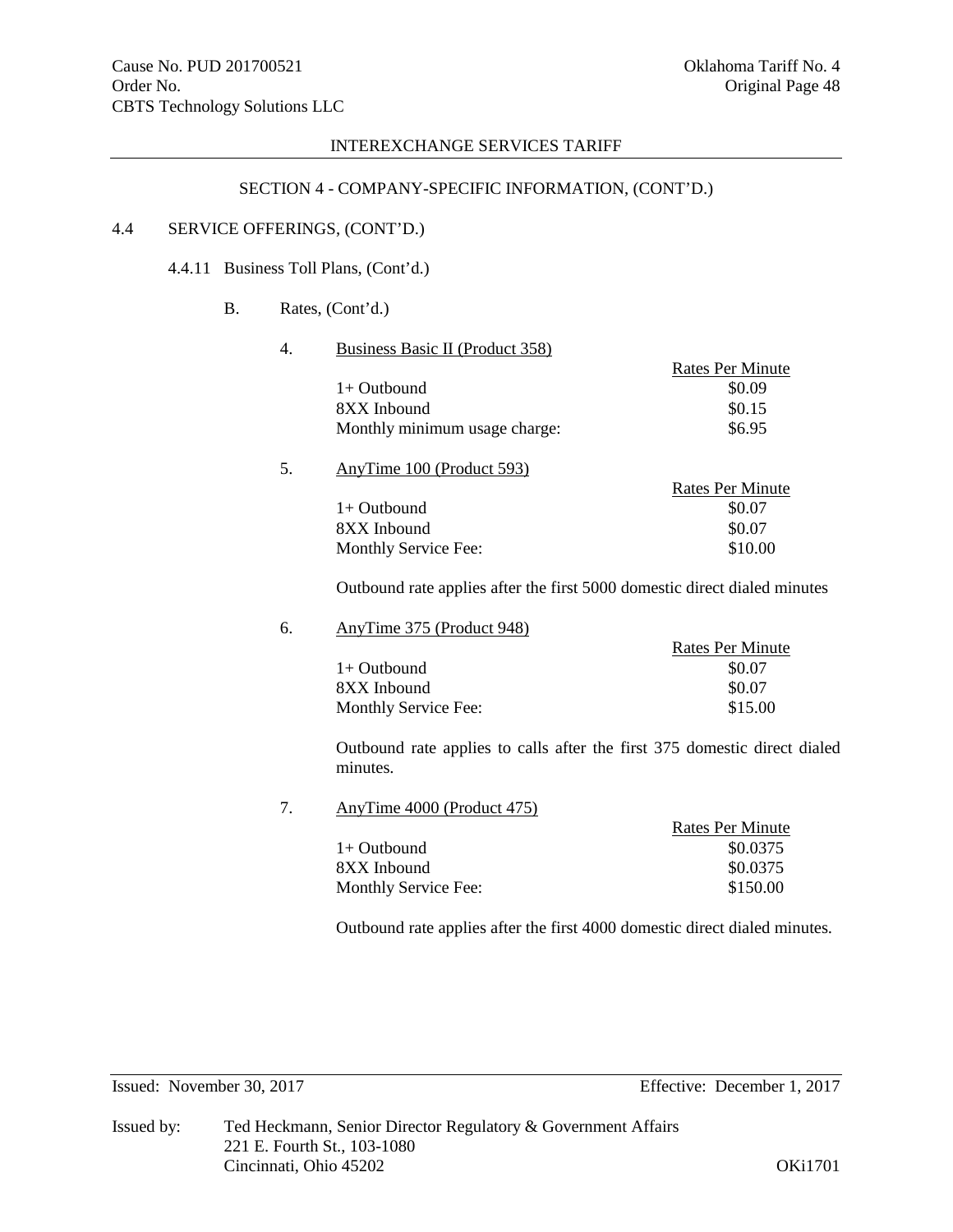# SECTION 5 - OBSOLETE SERVICE OFFERINGS

The services in this Section are available only to existing Business customers. Upon expiration of the contract term, existing customers my either elect to continue these services at these rates or may subscribe to the then current service offerings under preceding paragraphs of this tariff.

# 5.1 OBSOLETE SERVICE OFFERINGS FORMERLY OFFERED BY THE COMPANY

# 5.1.1 GENERAL

InterLATA service is provided through presubscription, while intraLATA service is done through 10XXX or other access code dialing.

# 5.1.2 BUSINESS OUTBOUND STANDARD SERVICE

Switched 1+ Long Distance Service allows Business Customers to make direct dialed long distance calls. Customers access the service via local exchange company-provided Feature Group D switched access circuits.

For billing purposes, call timing is rounded up to the nearest six (6) second increment after the initial minimum period of thirty (30) seconds.

|                  | PEAK     | OFF-PEAK |
|------------------|----------|----------|
| Rate per minute: | \$0.1900 | \$0.1900 |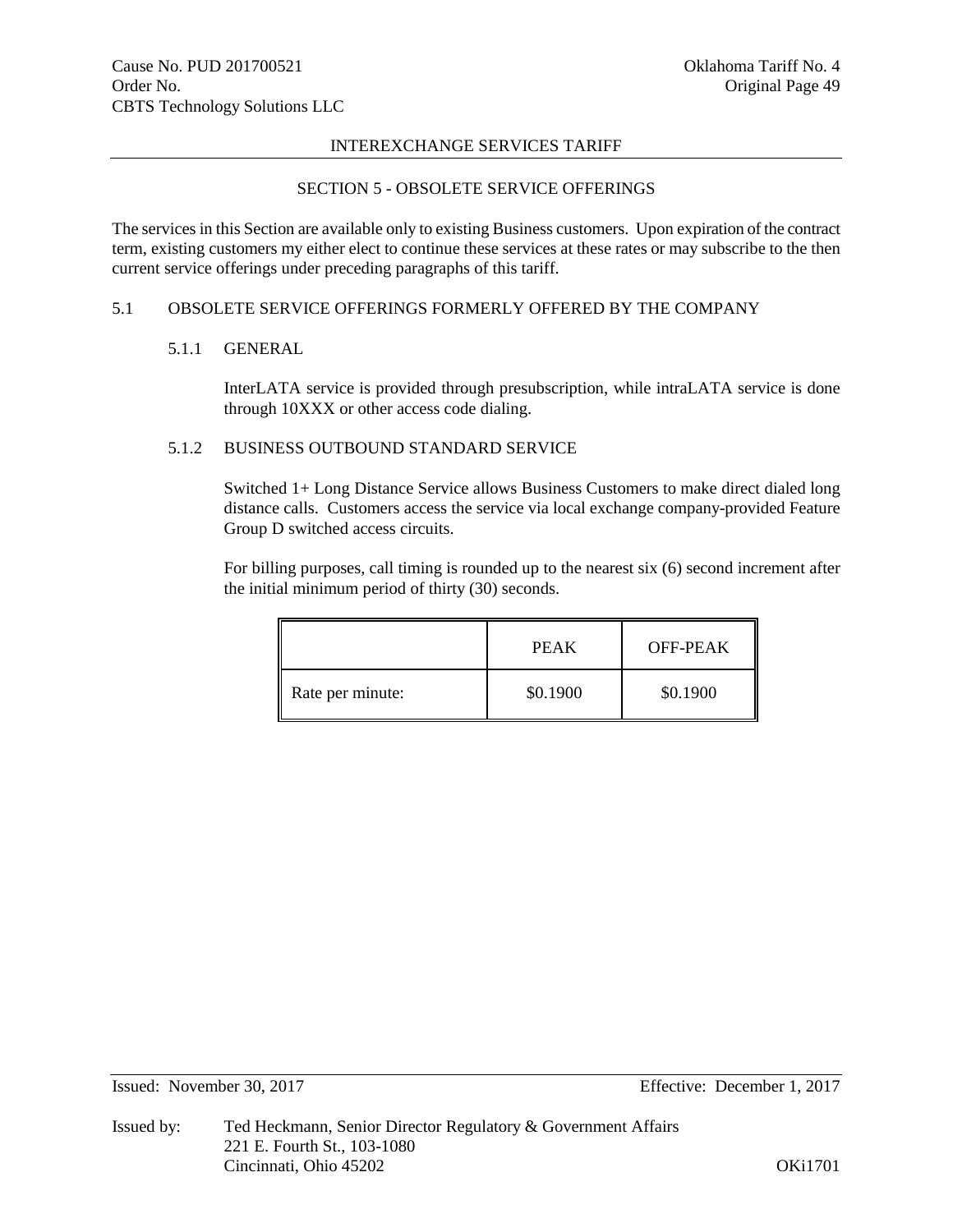# SECTION 5 - OBSOLETE SERVICE OFFERINGS, (CONT'D.)

# 5.1 OBSOLETE SERVICE OFFERINGS FORMERLY OFFERED BY THE COMPANY, (CONT'D.)

# 5.1.3 BUSINESS IN-BOUND "TOLL-FREE" SERVICE

Switched In-Bound 800 Service is a "toll-free calling" service offered to business Customers. The Customer is billed for each 800/888 call, rather than the call originator. Calls terminate to the Customer over local exchange Company provided switched access circuits. For billing purposes, call timing is rounded up to the nearest six (6) second increment after the initial minimum period of thirty (30) seconds.

|                  | PEAK     | OFF-PEAK |
|------------------|----------|----------|
| Rate per minute: | \$0.1900 | \$0.1900 |

# 5.1.4 TRAVELMASTER SELECT SERVICE

TravelMaster Select Service enables Customers to use the Company's service while away from their home or office. Customers must dial an access code in addition to an authorization number and the destination telephone number.

Calls are billed in six (6) second increments with a minimum call duration of thirty (30) seconds.

| Rate per minute: | \$0.2500 |
|------------------|----------|
| Rate per call:   | \$0.0000 |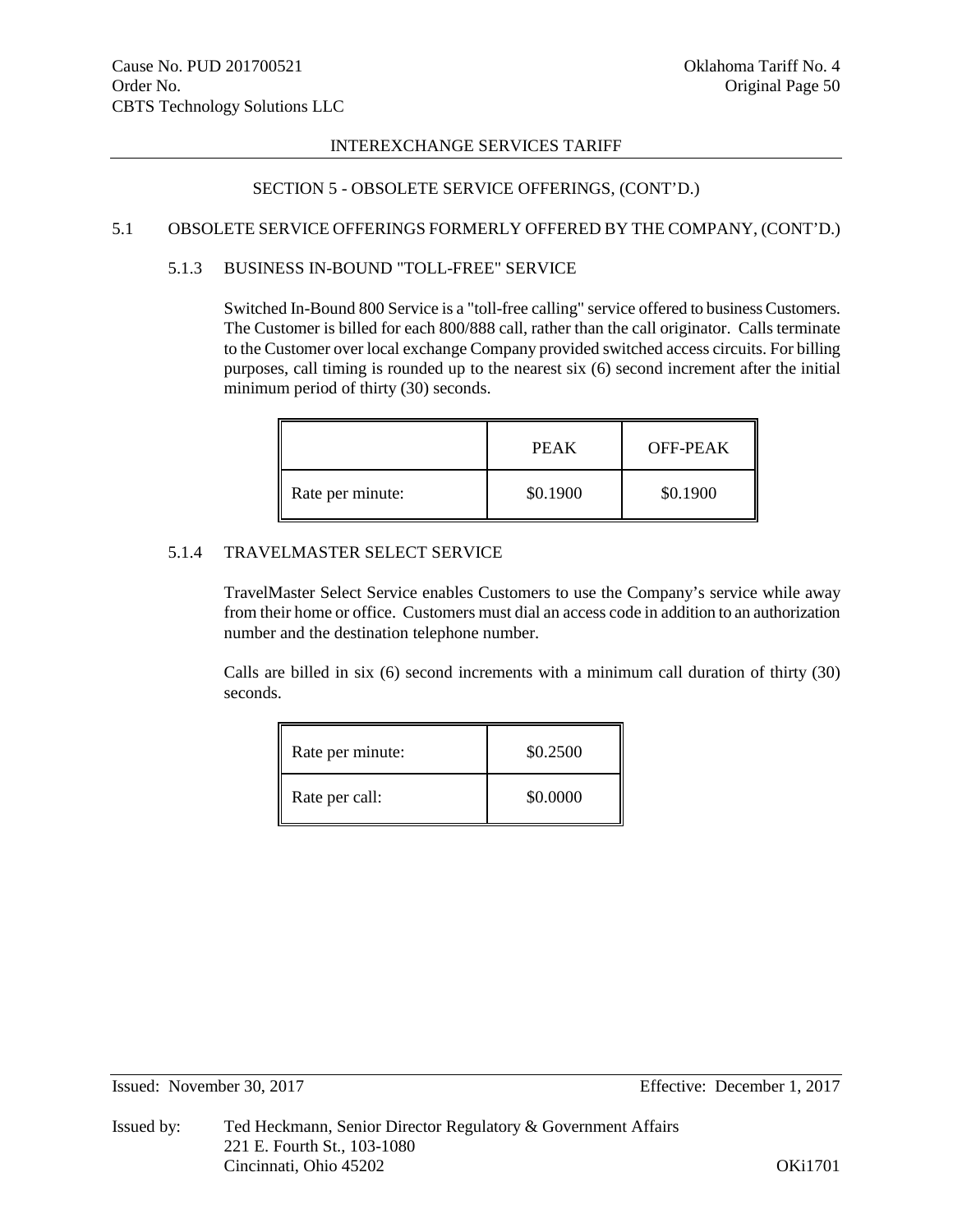## SECTION 5 - OBSOLETE SERVICE OFFERINGS, (CONT'D.)

## 5.1 OBSOLETE SERVICE OFFERINGS FORMERLY OFFERED BY THE COMPANY, (CONT'D.)

# 5.1.5 DIRECTORY ASSISTANCE

Directory Assistance is available to Customers of the Company. A Directory Assistance charge applies to each call to the Directory Assistance Bureau. Up to two requests may be made on each call to Directory Assistance.

The Directory Assistance charge applies to each call regardless of whether the Directory Assistance Bureau is able to furnish the requested telephone number.

Per call to Directory Assistance: \$0.60

## 5.1.6 DEBIT CARD/PREPAID CARD SERVICE

The Company's Debit Card/Prepaid Card allows Customers to pay a fixed dollar amount in advance for long distance calling over the Company's network. Customers use an "800/888" number for access from touch tone phones. Customers can place direct dial calls using the service. Cards are decremented for each minute or fractional minute of use as set forth below. As calls are placed, charges for the call are deducted on a real-time basis until the full amount of the card is exhausted. Customers will be notified in advance of the exhaustion of the card. Payment must be received by the Company or its authorized agent prior to activation of the account.

The following types of calls may not be completed using the Debit Card/Prepaid Card:

- \* calls to 700, 800, and 900 numbers<br>  $\frac{1}{2}$  calls to directory assistance
- calls to directory assistance
- \* operator assisted calls
- \* conference calls
- \* calls requiring time and/or charges

| Rate per minute: | \$0.33 |
|------------------|--------|
|------------------|--------|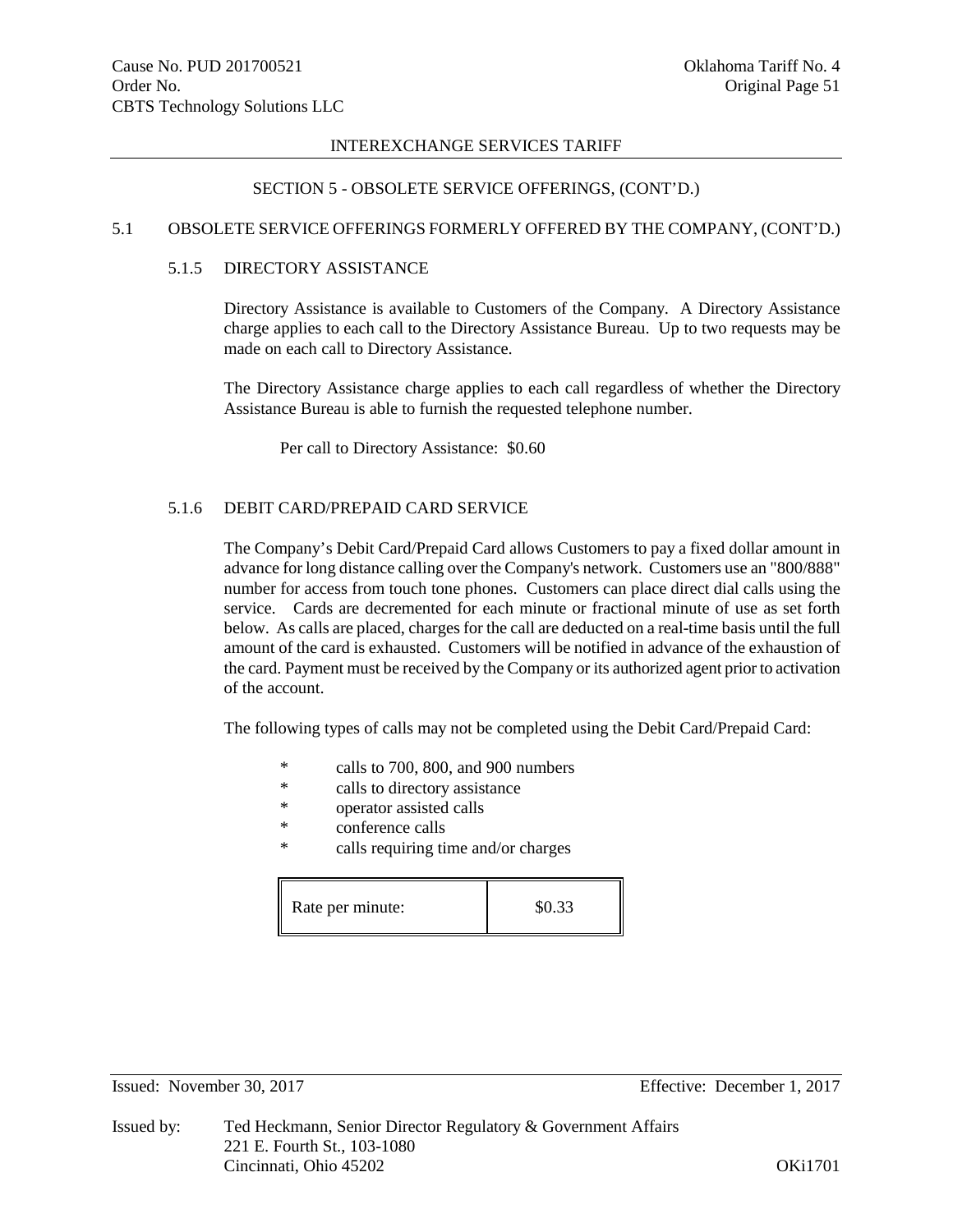# SECTION 5 - OBSOLETE SERVICE OFFERINGS, (CONT'D.)

# 5.1 OBSOLETE SERVICE OFFERINGS FORMERLY OFFERED BY THE COMPANY, (CONT'D.)

# 5.1.7 ASSOCIATION PROGRAM

The following program is offered to qualified Association Groups for their association members. Association Groups include, but are not limited to, trade associations, professional or social associations, nonprofit groups, or other bona fide associations. Association Groups who will jointly market the company's service are required to qualify as an Agent of the Company. To qualify for this program, Association Groups must have signed a minimum of 10 members to the Company's long distance service and bill a minimum of \$250 per month within six months of beginning service with the Company. Service is provided to qualified Association Groups under contract. This program offers outbound direct dialing, inbound "toll-free" 800/888 service, and travel service.

Calls are billed in six (6) second increments after a minimum call duration of thirty (30) seconds.

| Product Type        | <b>PEAK</b> | OFF-PEAK |  |
|---------------------|-------------|----------|--|
| Outbound            | \$0.1200    | \$0.1200 |  |
| Inbound $800/888$   | \$0.1300    | \$0.1300 |  |
| <b>TravelMaster</b> | \$0.2500    | \$0.2500 |  |

Per Minute Rate:

Directory assistance, per call: \$0.50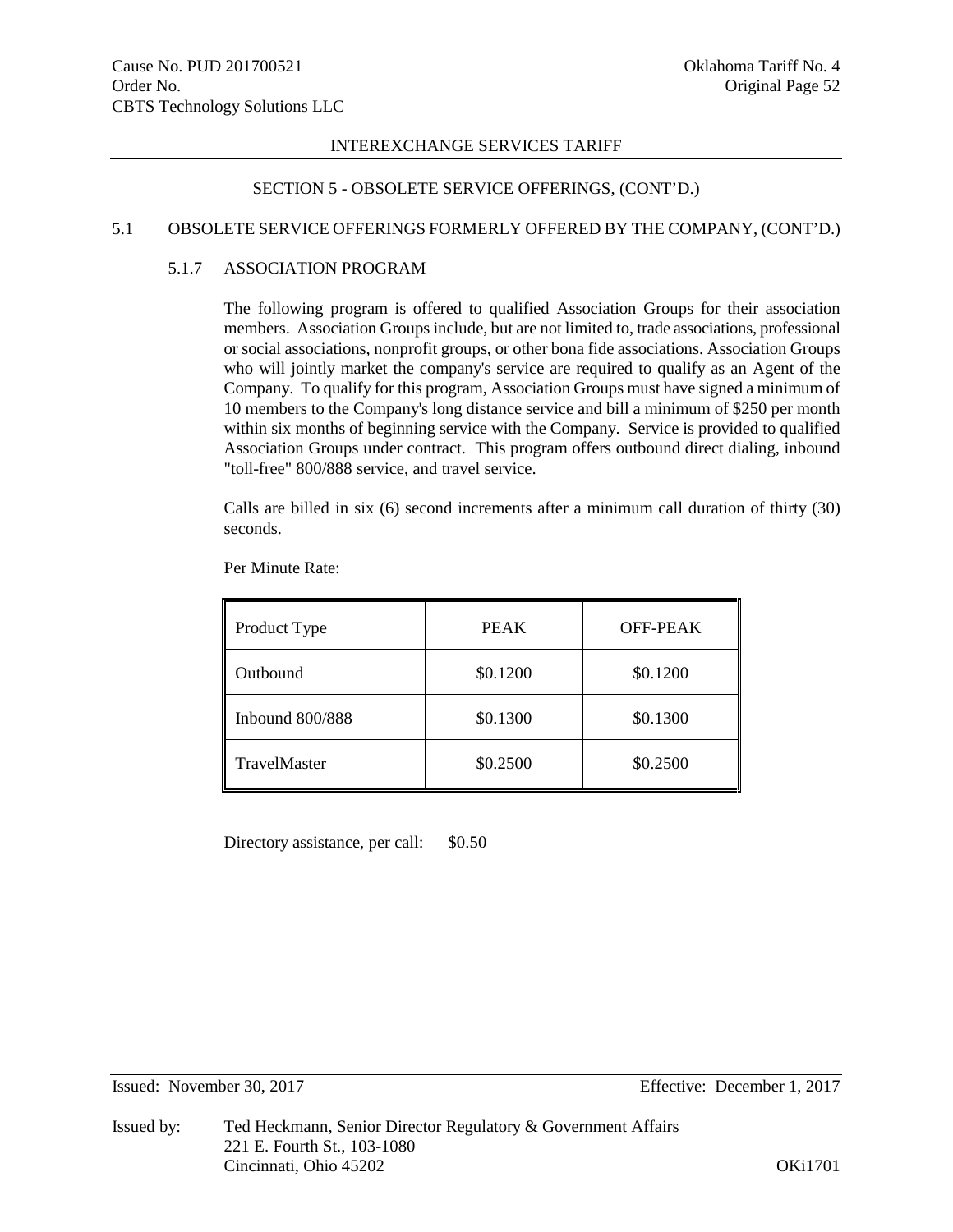# SECTION 5 - OBSOLETE SERVICE OFFERINGS, (CONT'D.)

# 5.1 OBSOLETE SERVICE OFFERINGS FORMERLY OFFERED BY THE COMPANY, (CONT'D.)

# 5.1.8 OPERATOR ASSISTED SERVICES

| Mileage      | Day           |                 | Evening       |                 | Night/Weekend |                 |
|--------------|---------------|-----------------|---------------|-----------------|---------------|-----------------|
| <b>Bands</b> | 1st<br>Minute | Addl.<br>Minute | 1st<br>Minute | Addl.<br>Minute | 1st<br>Minute | Addl.<br>Minute |
| $0 - 8$      | \$0.1200      | \$0.0700        | \$0.0900      | \$0.0525        | \$0.0720      | \$0.0420        |
| $9 - 12$     | \$0.1500      | \$0.0900        | \$0.1125      | \$0.0675        | \$0.0900      | \$0.0540        |
| $13 - 17$    | \$0.1800      | \$0.1100        | \$0.1350      | \$0.0825        | \$0.1080      | \$0.0660        |
| 18-22        | \$0.1900      | \$0.1400        | \$0.1425      | \$0.1050        | \$0.1140      | \$0.0840        |
| 23-27        | \$0.2300      | \$0.1800        | \$0.1725      | \$0.1350        | \$0.1380      | \$0.108         |
| 28-32        | \$0.2700      | \$0.2000        | \$0.2025      | \$0.1500        | \$0.1620      | \$0.1200        |
| 33-42        | \$0.3000      | \$0.2400        | \$0.2250      | \$0.1800        | \$0.1800      | \$0.1440        |
| 43-54        | \$0.3400      | \$0.2700        | \$0.2550      | \$0.2025        | \$0.2040      | \$0.1620        |
| 55-66        | \$0.3700      | \$0.3100        | \$0.2775      | \$0.2325        | \$0.2220      | \$0.1860        |
| 67-82        | \$0.4100      | \$0.3500        | \$0.3075      | \$0.2625        | \$0.2460      | \$0.2100        |
| 83-100       | \$0.4500      | \$0.3900        | \$0.3375      | \$0.2925        | \$0.2700      | \$0.2340        |
| 101-122      | \$0.4800      | \$0.4100        | \$0.3600      | \$0.3075        | \$0.2880      | \$0.2460        |
| 123-168      | \$0.5100      | \$0.4400        | \$0.3825      | \$0.3300        | \$0.3060      | \$0.2640        |
| 169-252      | \$0.5300      | \$0.4500        | \$0.3975      | \$0.3375        | \$0.3180      | \$0.2700        |
| $253+$       | \$0.5500      | \$0.4700        | \$0.4125      | \$0.3525        | \$0.3300      | \$0.2820        |

# InterLATA and IntraLATA Usage Rates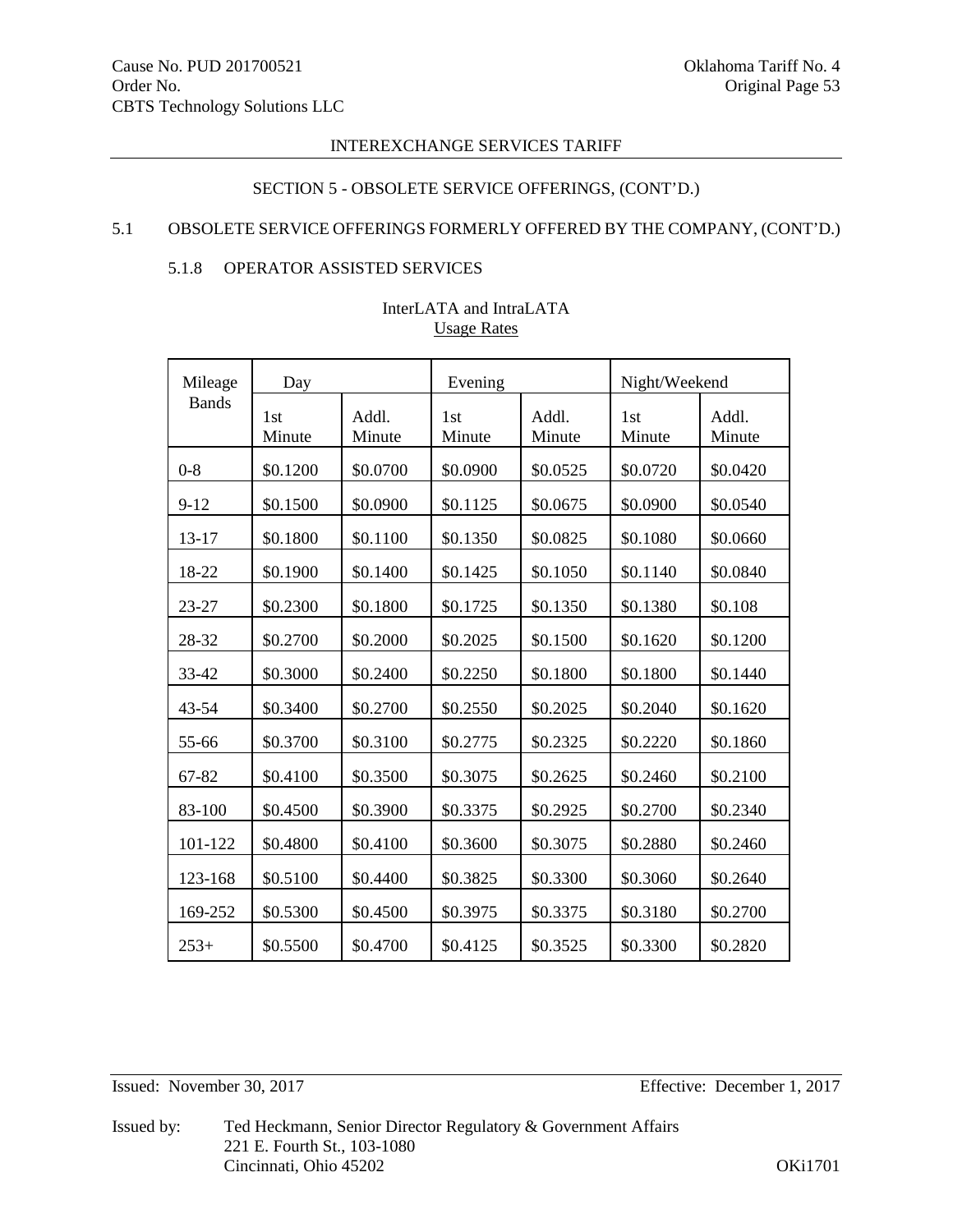# SECTION 5 - OBSOLETE SERVICE OFFERINGS, (CONT'D.)

# 5.1 OBSOLETE SERVICE OFFERINGS FORMERLY OFFERED BY THE COMPANY, (CONT'D.)

# 5.1.8 OPERATOR ASSISTED SERVICES, (CONT'D.)

## Per Call Operator Service Charges

| \$0.45 |
|--------|
| \$1.65 |
| \$1.65 |
| \$1.65 |
| \$3.00 |
|        |

## 5.1.9 NETWORK PLUS

Network Plus Service is a switched service which allows Customers to make direct dialed long distance calls and receive toll free inbound service for the same per minute rate. For billing purposes, call timing is rounded up to the nearest six (6) second increment after the initial minimum period of six (6) seconds.

Calls are not time-of-day or mileage sensitive. Customers are billed based on actual monthly usage billing. All domestic interstate and intrastate usage contributes to and receives the volume discount.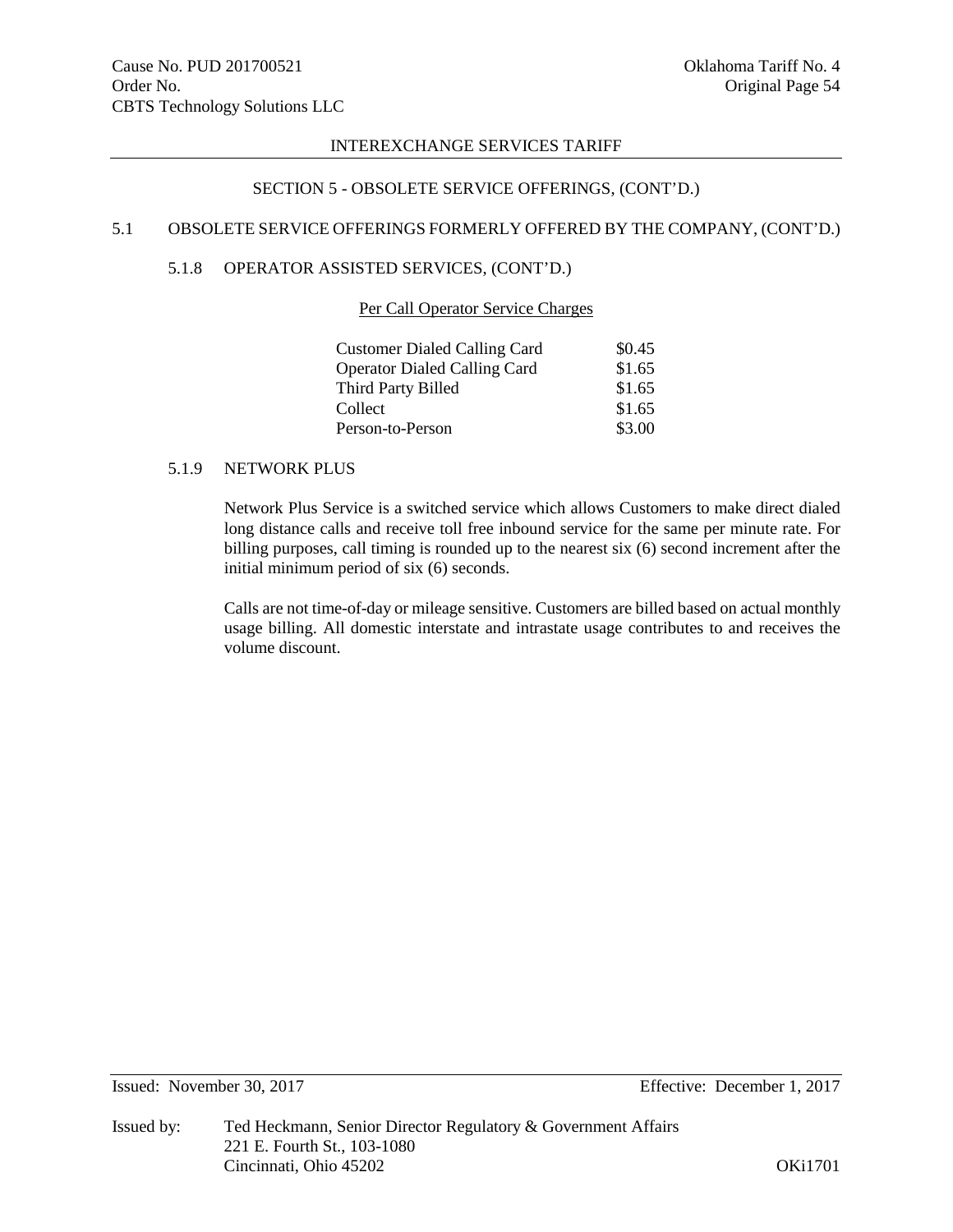# SECTION 5 - OBSOLETE SERVICE OFFERINGS, (CONT'D.)

## 5.1 OBSOLETE SERVICE OFFERINGS FORMERLY OFFERED BY THE COMPANY, (CONT'D.)

# 5.1.9 NETWORK PLUS, (CONT'D.)

Customers will be asked to sign a term plan agreement, which will include information set forth in this tariff and additional definitions and service guarantees appropriate to this product.

Rates:

Per Minute Rates:  $$0.22$ 

Volume Discount:

| <b>Monthly Billing</b> | Percentage Discount |
|------------------------|---------------------|
| $$0.00 -$<br>\$49.99   | 0%                  |
| $$50.00 -$<br>\$99.99  | 5%                  |
| $$100.00 - $499.99$    | 15%                 |
| \$500.00 - \$999.99    | 20%                 |
| \$1000.00 - \$2499.99  | 25%                 |
| $$2500.00+$            | 30%                 |

Term Discount:

In addition to the volume discount, Customers may receive an additional discount by signing a term commitment of 24 months or 36 months. In the event that the Customer elects to cancel the term commitment before its expiration, the Customer shall be liable and pay the Company, within 30 days of the final Company's bill date, an amount equal to their average billing, year-to-date, multiplied times the remaining months of the term.

24 month term commitment 5% 36 month term commitment 7%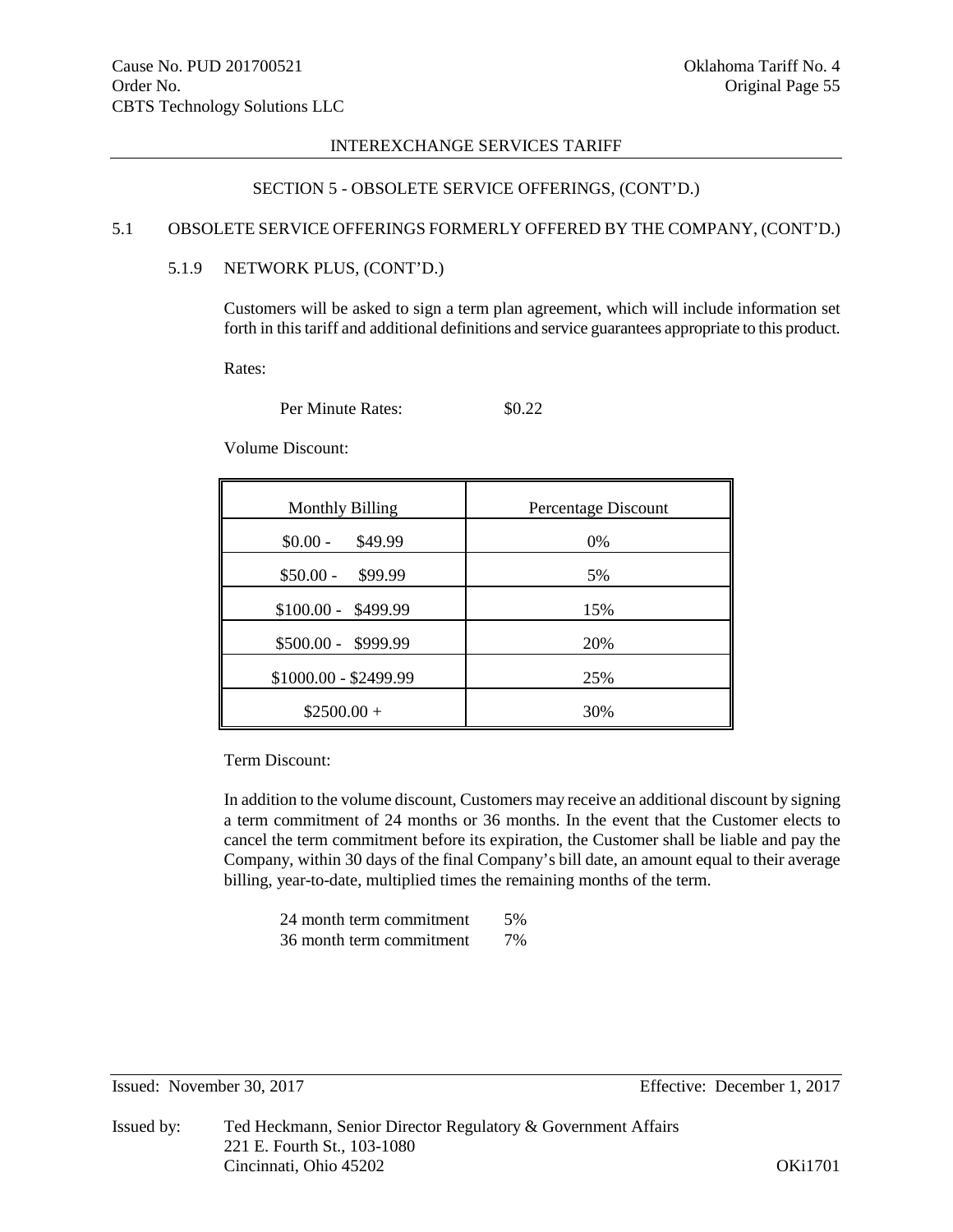# SECTION 5 - OBSOLETE SERVICE OFFERINGS, (CONT'D.)

## 5.1 OBSOLETE SERVICE OFFERINGS FORMERLY OFFERED BY THE COMPANY, (CONT'D.)

# 5.1.10 INTERIM TARIFF RECOVERY OF OKLAHOMA UNIVERSAL SERVICE FUND CONTRIBUTIONS FROM CUSTOMERS

# A. General Regulations

- 1. Contributions to the OUSF are assessed as a uniform percentage of the telecommunications carrier'stotal retail-billed intrastate telecommunications revenues for a 12-month period identified by the OUSF Administrator. This percentage is established under the oversight of the Oklahoma Corporations Commission.
- 2. Pursuant to OAF 165:59-3-46, a telecommunications carrier may, at its option, recover the amount of its contributions to the Oklahoma Universal Service Fund (OUSF) from its retail customers. Such recovery shall be made in a fair, equitable and nondiscriminatory manner.
- 3. Recovery shall be assessed by either a recovery factor of flat recovery charge as described below.
- 4. Recovery shall be based on the same retail revenues as those used for contribution purposes.
- B. OUSF Recovery Factor
	- 1. Recovery of the OUSF contribution from retail customers shall be a uniform monthly factor, which shall be applied to each retail customer in addition to any other applicable rates and charges as provided for in the tariff. The OUSF Recovery Factor shall not exceed the currently approved Corporation Commission contribution factor.
	- 2. The results of such calculation(s) shall be rounded to the penny for the purpose of applying this amount to retail customer's bills.